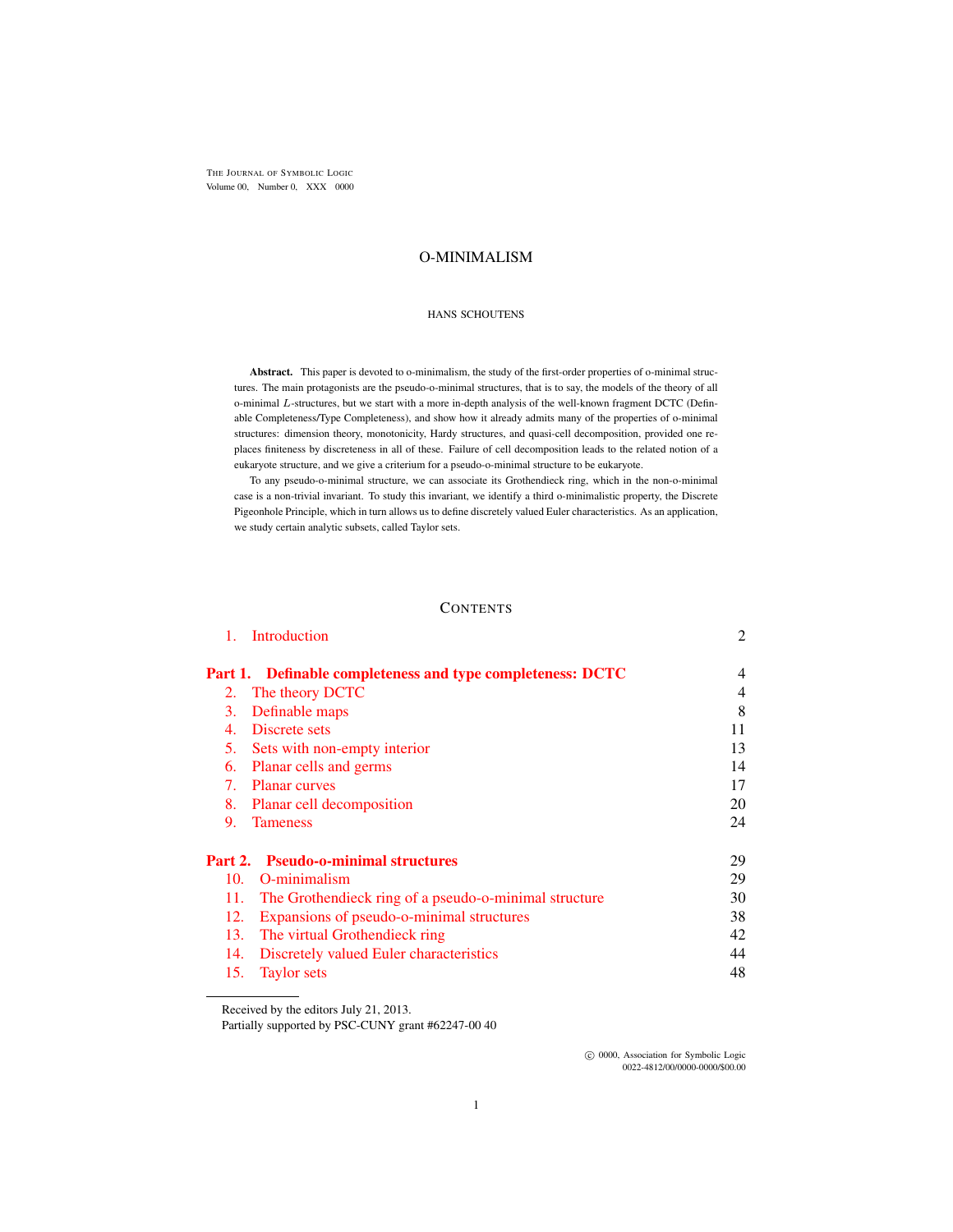<span id="page-1-0"></span>§1. Introduction. O-minimality has been studied extensively (see [21] for some of the literature). It also has been generalized in many ways (weak o-minimality [4, 11], quasi-o-minimality [1], d-minimality [8], local o-minimality [20, 22], o-minimal open cores [6, 7, 15], etc.) These generalizations attempt to bring into the fold certain ordered structures that fail some of the good finiteness properties of o-minimality, but still behave "tamely". We offer a different perspective in this paper, where our point of departure is the observation that, in contrast to an ultra*power*, an ultra*product* of o-minimal structures need no longer be o-minimal; let us call it *ultra-o-minimal*. This leads to two natural questions: (i) under which conditions on the o-minimal components is an ultra-o-minimal structure again o-minimal? And (ii), what properties do ultra-o-minimal structures have? In Part [1,](#page-3-0) we attempt to answer (ii); in Theorem  $11.20$ , we give an answer to (i) in terms of Euler characteristics.

Let L be a language containing a binary predicate  $\lt$ , to be interpreted as a dense linear ordering. We call an L-structure  $M$  *pseudo-o-minimal*, if it is a model of  $T^{omin}$  :=  $T^{omin}(L)$ , the collection of L-sentences that hold true in every o-minimal L-structure. A structure is pseudo-o-minimal if and only if it is an elementary substructure of an ultrao-minimal structure. O-minimalism is in essence a non-standard feature, as any pseudoo-minimal expansion of the reals is already o-minimal (Corollary [2.4\)](#page-5-0). In the first part of this paper, we will focus on two elementary properties, *definable completeness* (=every definable subset has an infimum) and *type completeness*[1](#page-1-1) (=every one-sided type of a point, including the ones at infinity, is complete). We denote by DCTC these axiom schemes on one-variable definable sets (where the dependence on parameters has to be quantified out to get sentences in the language  $L$ ). In a recent preprint [17], Rennet shows that  $T^{\text{omin}}$  is not recursive, whence it cannot be equal to DCTC, as the latter is recursive. It is not clear if we can axiomatize o-minimalism by first-order conditions on one-variable formulae only. For instance, another o-minimalistic property, the Discrete Pigeonhole Principle (DPP=any definable, injective map from a discrete set to itself is bijective; see  $\S11.5$  $\S11.5$  for details), is a priori a multi-variable condition, although Fornsasiero [7] has conjectured that it follows from DCTC.

We show that the weaker theory DCTC proves already many properties that resemble those of o-minimal structures, such as the Monotonicity Theorem (Theorem [3.2\)](#page-7-1), Fiber Dimension Theorem (Corollary [7.2\)](#page-16-1), Quasi-Cell Decomposition (Theorem [8.13\)](#page-22-0), Hardy structures on germs at infinity (Theorem [6.10\)](#page-15-0), etc. Since some of these have already been treated by others, we often only give details for two variables, leaving higher arities to the reader, commenting on it occasionally. As we will argue in detail in §[12.7,](#page-39-0) *o-finitism*, that is to say, the first-order properties of finite sets in o-minimal structures, includes discreteness, boundedness, and closedness. Moreover, under the DCTC assumption, discrete always implies bounded and closed. So, we will have to substitute 'discrete' for 'finite' in any of the above properties of o-minimal structures. Nonetheless, this program does not always pan out. For instance, while decomposing into cells, we seem to run into infinite disjunctions, leading to the notion of a *quasi-cell*, which is only locally a cell. However, there is a large class of definable subsets, called *eukaryote* subsets, that have a 'definable' cell decomposition, that is to say, loosely speaking, they admit a cell decomposition in 'discretely' many cells (see §[9](#page-23-0) for the precise definition).

<span id="page-1-1"></span><sup>1</sup>This is a slightly stronger version of what is called in the literature *local o-minimality*, but which agrees with it in the case of an expansion of an ordered field.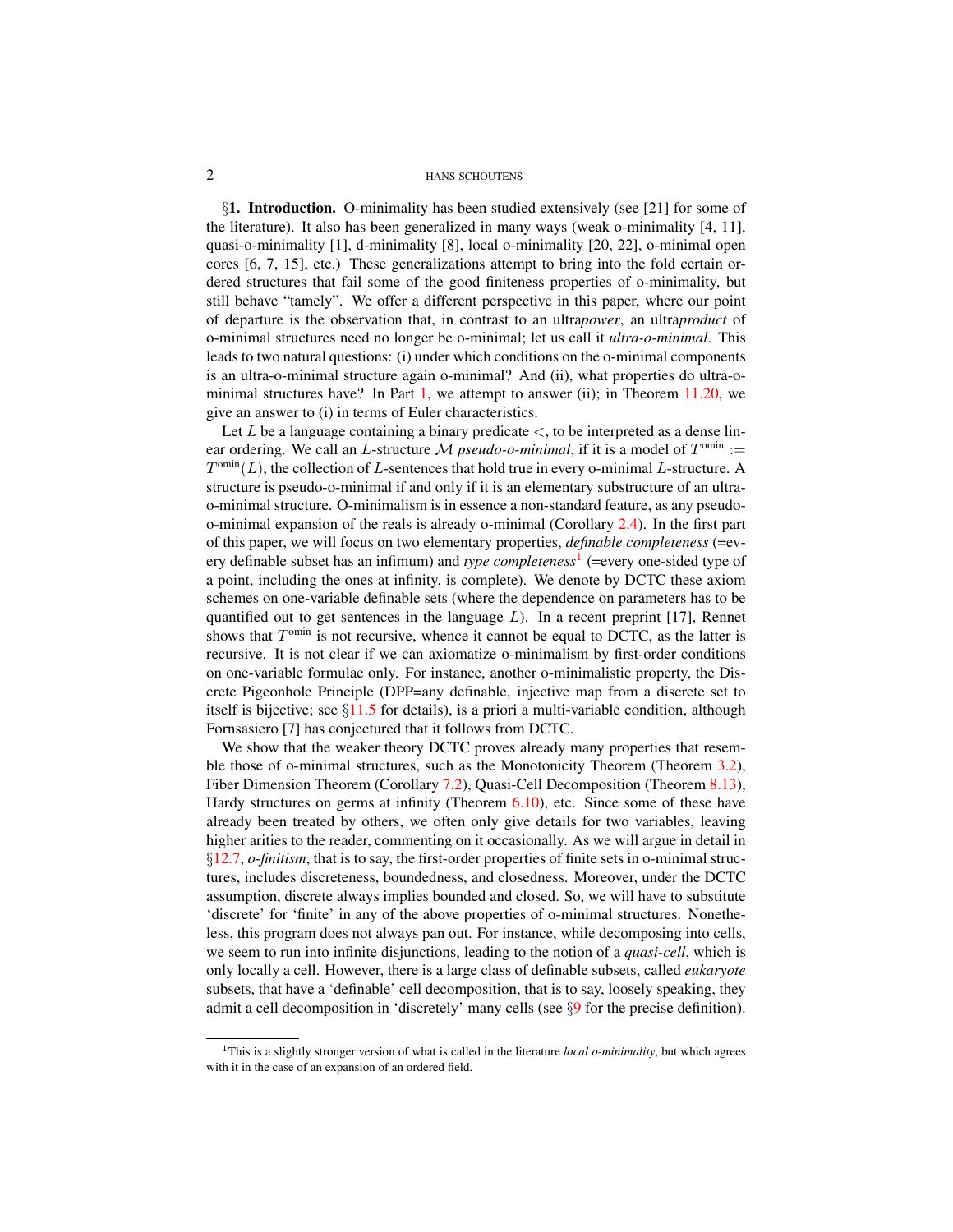A *eukaryote* structure is then one in which every definable subset is eukaryote, and we show that it is always at least a model of DCTC. Any model of DCTC which is an expansion of a field by one-variable functions is eukaryote. Although we do not yet know whether every pseudo-o-minimal structure is eukaryote, we can show that every pseudo-o-minimal structure has a eukaryote, pseudo-o-minimal reduct (Theorem [10.4\)](#page-28-2).

In Part [2,](#page-28-0) we turn to the study of pseudo-o-minimal structures. Therefore, whereas most papers on generalizing o-minimality are searching for weakenings that would include certain tamely behaving structures, our hands are tied and we have to obey by the laws of o-minimalism. Thus, to the chagrin of some of my esteemed colleagues, we have to discard the structure  $(\mathbb{Q}, \leq, +, \mathbb{Z})$  as it is not pseudo-o-minimal, although it is definably complete and locally o-minimal. However, it fails to have the type completeness property at infinity, which forces every discrete set to be bounded.

In  $\S11$ , we study the Grothendieck ring of a pseudo-o-minimal structure. It will follow from the DDP that this Grothendieck ring is equal to the ring of integers if and only if the structure is o-minimal (in which case it corresponds to the Euler characteristic). Using Grothendieck rings, we can also formulate a condition for an *ultra-ominimal* structure  $\mathcal{M}_\natural$ , that is to say, an ultraproduct of o-minimal structures  $\mathcal{M}_i$ , to be o-minimal (no such criterion seemed to have existed before): this is the case if for each L-formula  $\varphi$ , there is a bound  $N_{\varphi}$  on the absolute value of the Euler characteristic of  $\varphi(\mathcal{M}_i)$ , independent of i (Theorem [11.20\)](#page-36-0).

In  $\S12$ , we study expansions of a pseudo-o-minimal structure by a predicate so that the expansion is again pseudo-o-minimal. For discrete subsets, we get the notion of a *pseudo-o-finite* set, that is to say, a set enjoying all first-order properties of an arbitrary finite set in an o-minimal structure. This notion is particularly interesting when it comes to classifying definable subsets up to 'virtual' isomorphism, that is to say, definable in some pseudo-o-minimal expansion; the corresponding Grothendieck ring is called the *virtual Grothendieck ring* and studied in §[13.](#page-41-0) However, a priori, the treatment depends on a choice of 'context', that is to say, of an ultra-o-minimal elementary extension. Using this technology, we associate in  $\S14$  $\S14$  to each infinite, definable, discrete subset of M a (discretely valued) Euler characteristic defined on its virtual Grothendieck ring. This allows us to calculate explicitly this virtual Grothendieck ring in the special case of a eukaryote, pseudo-o-minimal expansion of an ordered field admitting a power dominant discrete subset (Corollary [14.6\)](#page-46-0).

The last section is an application to the study of analytic sets. In the o-minimal context, (sub)analytic sets are normally understood to be given by analytic functions supported on the unit box (often simply called *restricted analytic functions*), as the corresponding structure  $\mathbb{R}_{an}$  is o-minimal, and admits quantifier elimination in an appropriate language by the seminal work of [3]. There is a good reason to restrict to compact support, as the global sine function defines  $\mathbb{Z}$ , and hence can never be part of an o-minimal expansion. Our approach here is to look at subsets of  $\mathbb{R}^k$  that can be uniformly approximated on compact sets by  $\mathbb{R}_{\text{an}}$ -definable subsets. More precisely, we call a subset  $X \subseteq \mathbb{R}^k$  a *Taylor* set, if the ultraproduct over all n of the truncations  $X_{n} := \{ \mathbf{x} \in X | ||\mathbf{x}|| \leq n \}$  is definable in  $\mathcal{R}_{n}^{\text{an}}$ , where the latter structure is obtained as the ultraproduct of the scalings of  $\mathbb{R}_{an}$  by a factor n (that is to say, for each n, the expansion of R by power series converging on  $|x| \leq n$ ). It follows from aforementioned work of Denef and van den Dries that  $\mathcal{R}_{\natural}^{\text{an}}$  is pseudo-o-minimal. Any subset definable by a quantifier free formula using convergent power series, whence in particular, any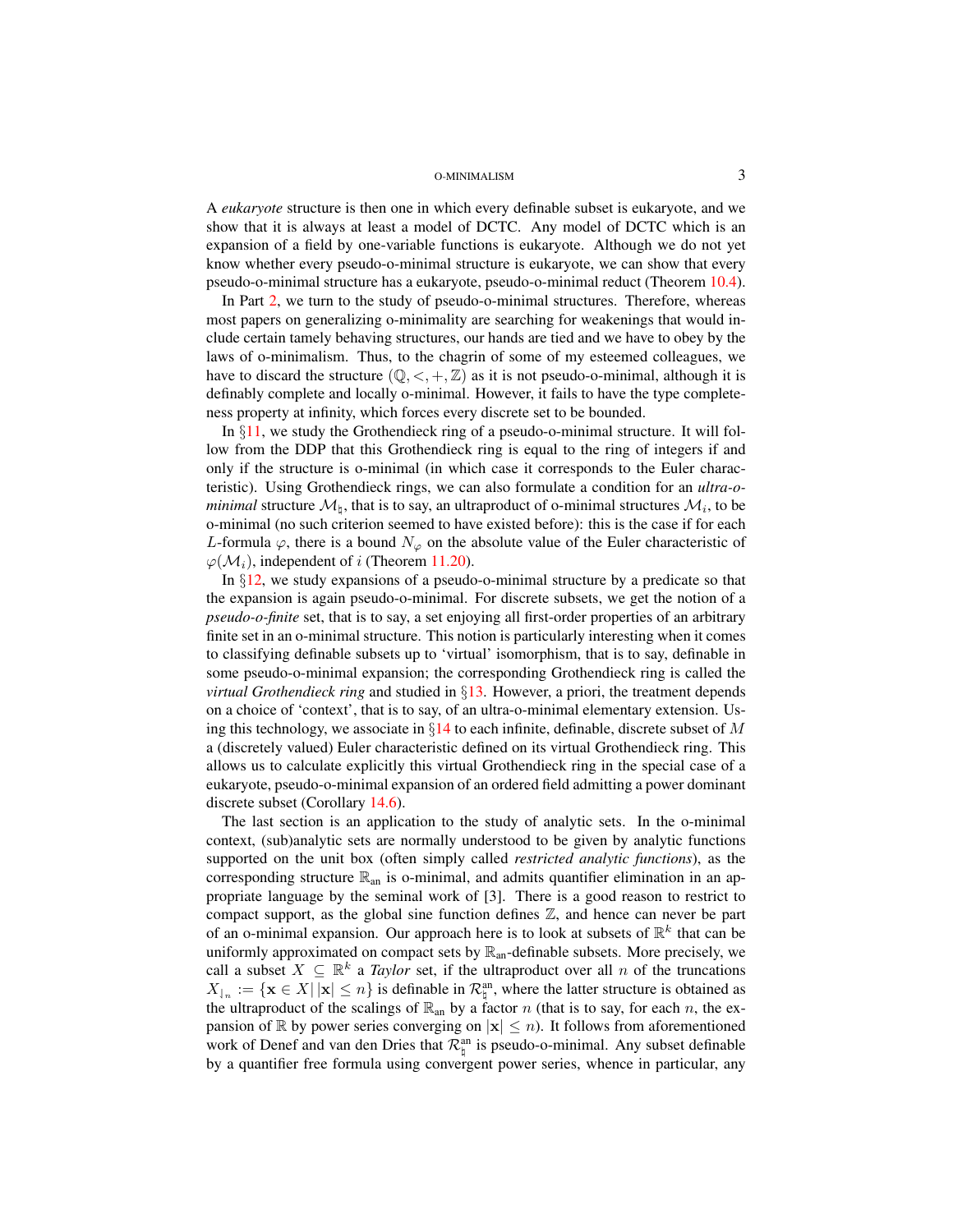globally analytic variety, is Taylor. A discrete subset is Taylor if and only if it is closed, and any such set satisfies the Discrete Pigeonhole Principle with respect to Taylor maps. However, we can now also define sets by analytic parameterization, like the spiral with polar coordinates  $R = \exp \theta$ , for  $\theta > 0$  (in contrast, the spiral obtained by allowing  $\theta$ to be negative as well is not Taylor!). We use our pseudo-o-minimal results to give a geometric treatment of the class of Taylor sets: to a Taylor set X, we associate an  $\mathcal{R}_{\natural}^{\text{an}}$ . definable subset  $X_{\flat}$ , called its *protopower*, given as the ultraproduct of its truncations. We obtain a good dimension theory, a Monotonicity Theorem, a (partly conjectural, locally finite) cell-decomposition, and a corresponding Grothendieck ring, all indicative of the tameness of the class of Taylor sets, albeit not first-order.

There is some overlap of the first part of the present paper with [7], independently written by Fornasiero. Apart from the additional assumption of an underlying field (which, as pointed out by the author, is not always necessary), he also derives a Monotonicity Theorem, develops a good dimension theory, and achieves a decomposition into what he calls *multi-cells*. It would be of interest to combine this with our quasi-cell decomposition theorem, and see whether this eliminates the need for quasi-cells. I am also grateful for Fornasiero's comments on an earlier version of this paper, and for the many valuable remarks by an anonymous referee.

Notations and conventions. Definable always will mean definable with parameters, unless stated explicitly otherwise. Throughout this paper,  $L$  denotes some language containing a distinguished binary relation symbol  $\lt$  and any L-structure M will be a dense linear order without endpoints. We introduce two new symbols  $-\infty$  and  $\infty$ , and, given an L-structure M, we let  $M_{\infty} := M \cup \{\pm \infty\}$ , viewing  $-\infty$  as the least element, and  $\infty$  as the largest. When needed, U denotes some predicate (often unary), and we will write  $(M, X)$  for the  $L(U)$ -structure in which X is the interpretation of U.

We will use the following ISO convention for intervals: *open*  $[a, b]$  (which we always assume to be non-empty, that is to say,  $a < b$ ), *closed* [a, b] (including the singleton  ${a} = [a, a]$ ), *half-open*  $[a, b]$  or  $[a, b]$ , and their infinite variants like  $] - \infty, a[$ ,  $[-\infty, a]$ ,  $[a, \infty]$ , and  $[a, \infty]$ , with  $a, b \in M$ . Note that the usage of  $\infty$  here is only informal since these are definable subsets in the language without the extra constants  $\pm\infty$  by formulae of the form  $x < a$ , etc.: any interval is definable (with parameters). The union and the intersection of two non-disjoint intervals are again intervals. Note that in Q the set of all rational numbers q with  $3 < q < \pi$  is not an interval, as it is only an infinite conjunction of definable subsets. Given a subset  $Y \subseteq M$  and a point  $b \in M$ , we will sometimes use notations like  $Y_{\leq b} := Y \cap ]-\infty, b]$  or  $Y_{\leq b} := Y \cap ]-\infty, b[$ .

When taking ultraproducts, we rarely ever mention the underlying index set or (nonprincipal) ultrafilter. We use the notation introduced in [18], denoting ultraproducts with a subscript  $\natural$ . Thus, we write  $\mathbb{N}_h$ ,  $\mathbb{Z}_h$ , and  $\mathbb{R}_h$  for the ultrapower of the set of natural numbers  $\mathbb N$ , integers  $\mathbb Z$ , and reals  $\mathbb R$  respectively. On occasion we need the (countable) ultraproduct of the diagonal sequence  $(n)_n$  in  $\mathbb{N}_\natural$ , which we denote suggestively by  $\omega_\natural$ .

## <span id="page-3-0"></span>Part 1. Definable completeness and type completeness: DCTC

<span id="page-3-1"></span>§2. The theory DCTC. Recall that an (ordered) L-structure M is called *o-minimal*, if every definable subset  $Y \subseteq M$  is a finite union of open intervals and points. It is called *definably complete*, if every definable subset in M has an infimum (possibly  $\pm\infty$ ); taking complements then yields that every definable subset also has a supremum.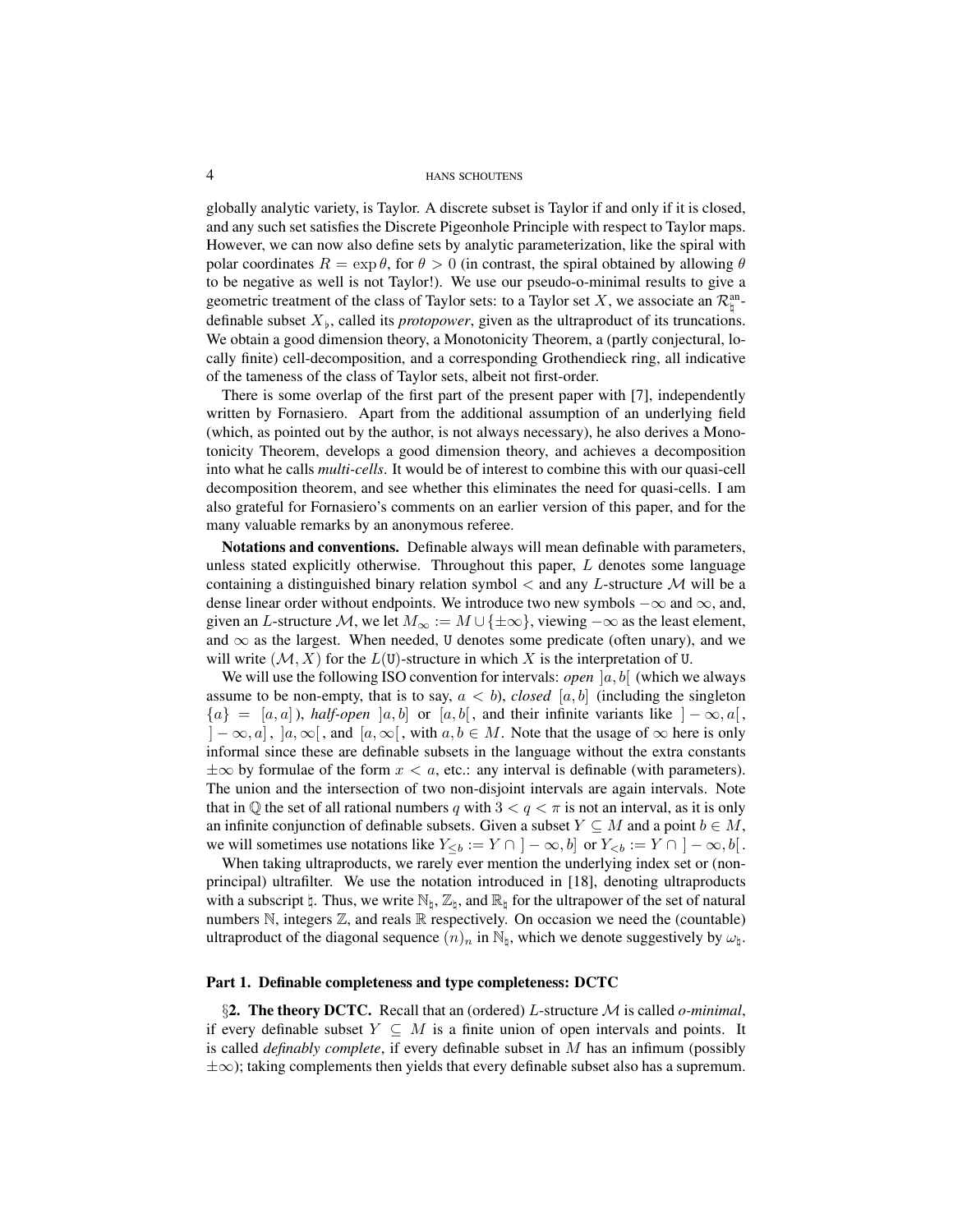Since intervals have this property, every definable subset in an o-minimal structure is definably complete, that is to say, definable completeness is an o-minimalistic property. By  $[12,$  Corollary 1.5], it is equivalent with M being definably connected, and also with the validity of the *Intermediate Value Theorem* (IVT) for one-variable, definable continuous functions. Recall that  $M$  is called *locally o-minimal*, if for every definable subset  $Y \subseteq M$  and every point  $x \in M$ , there exists an open interval I containing x such that  $I \cap Y$  is a finite union of open intervals and points, and by shrinking I even further, we may even take  $I \cap Y$  to be an interval (for more on local o-minimality, see [7, 20, 22]). However, it appears to me a flaw of the definition, that one only requires x to be a point in M, that is to say, excluding the case  $x = \pm \infty$ . In case M has also the structure of a field—the most studied case—we can take reciprocals, bringing  $\infty$  to 0, and so there is no need for the more general concept, but in general, one should include infinite points in this definition. We can reformulate local o-minimality as follows. Given  $Y \subseteq M$ and  $a \in M$ , we say that  $a^-$  *belongs to* Y, if there exists an open interval  $[b, a] \subseteq Y$ (similarly,  $a^+$  *belongs to* Y, if  $[a, b] \subseteq Y$  for some  $b > a$ ). Thinking of  $a^-$  as a partial type (that is to say, consisting of all formulae  $b < x < a$  in the variable x, where b runs over all elements less than a), if Y is defined by a formula  $\varphi$ , then  $a^-$  belongs to Y if and only if any realization of the type of  $a^-$  in any elementary extension of M satisfies  $\varphi$ . Therefore, local o-minimality says that  $a^-$  is a complete type, meaning that if Y is definable, then  $a^-$  belongs either to Y or to  $M \setminus Y$ , for any  $a \in M_\infty$ . By taking complements,  $a^+$  is then also complete. As mentioned, it is important to include the infinite points, where the two types  $(-\infty)^+$  and  $\infty^-$  are defined in the obvious way. For this reason, we will refer to this property as *type completeness* instead of local o-minimality.

2.1. DEFINITION. For a fixed language L with a binary order symbol  $\leq$ , we define the theory DCTC as the extension of the theory of dense linear orders without endpoints by the two axiom schemes (one axiom for every formula) given by definable completeness and type completeness. In other words, in a model  $M$  of DCTC, any definable subset  $Y \subseteq M$  has an infimum and its characteristic function has a left limit at each point. We will call an ultraproduct of o-minimal L-structures an *ultra-o-minimal* structure. It follows that such a structure is a model of DCTC, and more generally, any pseudo-o-minimal structure is a model of DCTC. Rennet showed in [17] that DCTC is a strictly weaker theory than  $T^{\text{omin}}$ .

<span id="page-4-1"></span>2.2. EXAMPLE. Let  $L$  be the language of ordered fields together with a unary predicate U. Each  $L(U)$ -structure  $(\mathbb{R}, \{0, 1, \ldots, n\})$  is o-minimal, but their ultraproduct  $(\mathbb{R}_{\natural},(\mathbb{N}_{\natural})_{\leq\omega_{\natural}})$  is not: indeed the set  $(\mathbb{N}_{\natural})_{\leq\omega_{\natural}}$  is discrete but not finite.

<span id="page-4-0"></span>2.3. PROPOSITION. *Given a model M of DCTC, let*  $K \subseteq M$  *be compact and*  $Y \subseteq$ M *definable. If either* K *is open or* Y *is contained in* K*, then* K ∩ Y *is a finite union of intervals.*

PROOF. Given a definable subset  $Y \subseteq M$ , by assumption, we can find in the open case, for each  $x \in K$ , an open interval  $I_x \subseteq K$  such that  $Y \cap I_x$  is an interval. Since K is compact and the  $I_x$  cover K, there exist finitely many points  $x_1, \ldots, x_n \in K$ such that  $K = I_{x_1} \cup \cdots \cup I_{x_n}$  and hence  $K \cap Y$  is a finite union of intervals. If K is arbitrary, then we cannot arrange for all  $I_x$  to be contained in  $K$ , and so we only get  $K \subseteq I_{x_1} \cup \cdots \cup I_{x_n}$ . But since  $Y \subseteq K$ , the same conclusion can be drawn.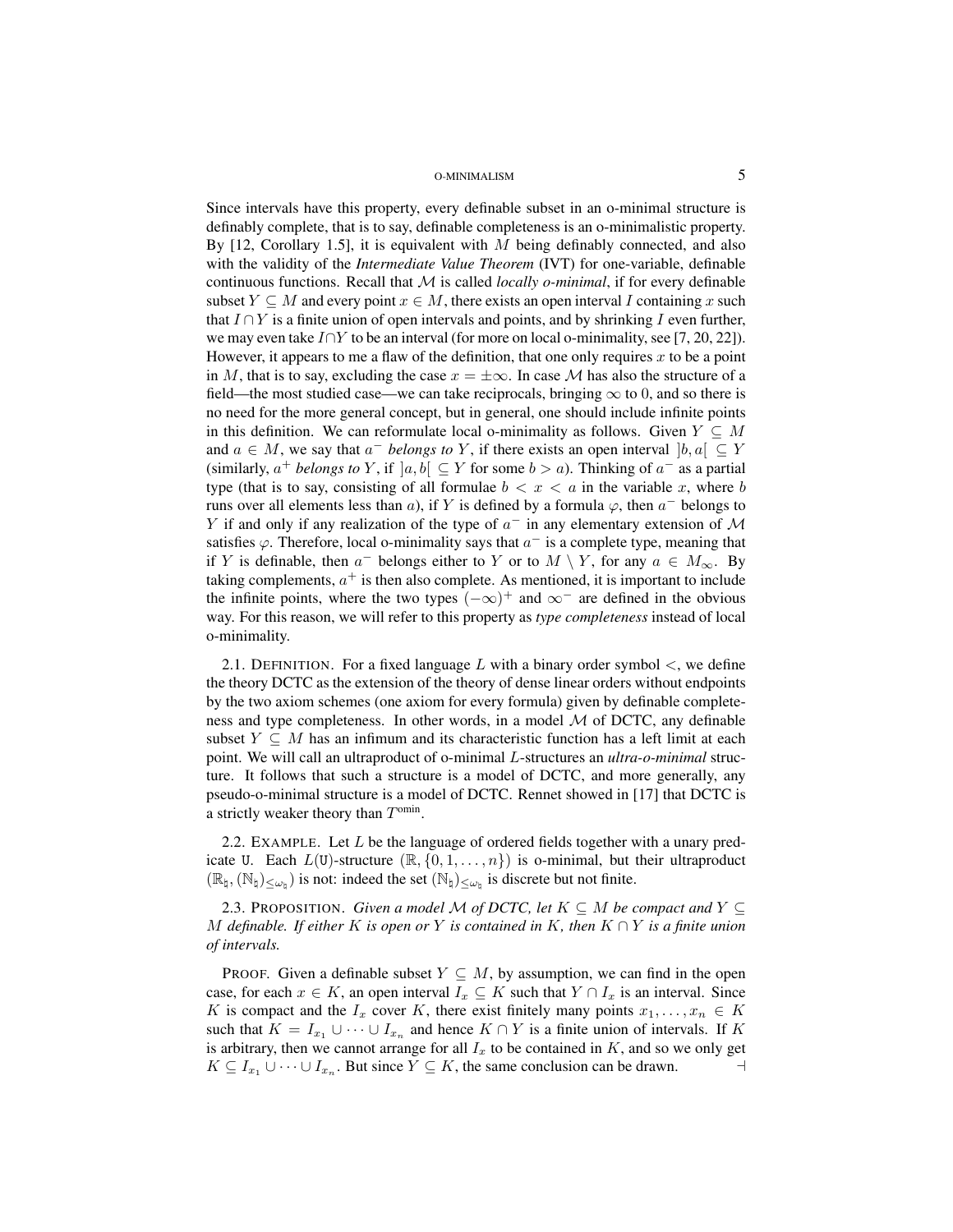The next corollary improves [5, 2.13(3)] as it does not assume any underlying field structure.

<span id="page-5-0"></span>2.4. COROLLARY. *If*  $M \models DCTC$  with underlying order that of the reals, then it is *o-minimal.*

PROOF. Identify M with R, and let  $Y \subseteq \mathbb{R}$  be definable. Depending whether  $(-\infty)^+$  or  $\infty^-$  belong to Y or not, we may assume after possibly removing one or two unbounded intervals that  $Y$  is bounded, whence contained in some closed, bounded interval  $K := [a, b]$ . Hence  $Y = Y \cap K$  is a finite union of intervals by Proposi-tion [2.3.](#page-4-0)

<span id="page-5-8"></span>2.5*. Remark.* From the proof it is clear that we have the following more general result: if a model of DCTC has the Heine-Borel property, meaning that any closed bounded set is compact, then it is o-minimal.

<span id="page-5-7"></span>2.6. PROPOSITION. *For a definable subset*  $Y \subseteq M$  *in a model*  $\mathcal{M} \models DCTC$ , we *have:*

- <span id="page-5-1"></span>2.6.i. *The infimum of* Y *is either infinite or a topological boundary point of* Y *.*
- <span id="page-5-2"></span>2.6.ii. *If*  $a, b \in \partial Y$  *and*  $\vert a, b \vert \cap \partial Y = \emptyset$ , then  $\vert a, b \vert$  *is either disjoint from or entirely contained in* Y *.*
- <span id="page-5-3"></span>2.6.iii. *If* Y *is definably connected, then it is an interval.*
- <span id="page-5-4"></span>2.6.iv. Y *either has a non-empty interior or is discrete.*
- <span id="page-5-5"></span>2.6.v. *If* Y *is discrete, then it has a minimum and a maximum, and it is closed and bounded.*
- <span id="page-5-6"></span>2.6.vi. *The topological boundary* ∂Y *is discrete, closed, and bounded.*

PROOF. To prove [\(2.6.i\)](#page-5-1), let  $l \in M$  be the infimum of Y. By type completeness,  $l^$ either belongs to Y or to  $M \setminus Y$ . The former case is excluded since l is the infimum of Y. In particular, l is not an interior point of Y. If  $l^+$  does not belong to Y, then l is an isolated point of  $Y$ , and hence belongs to the (topological) boundary. In the remaining case, l lies in the closure of Y, since some open interval  $[l, x]$  lies inside Y. To prove [\(2.6.ii\)](#page-5-2), suppose there exists  $x \in [a, b] \cap Y$ . By type completeness, either  $x^-$  belongs to Y or to  $M \setminus Y$ . In the latter case, there exists  $z < x$  such that  $|z, x|$  is disjoint from Y. However,  $x$  is then not an interior point of Y, whence must belong to its topological boundary, contradiction. So  $x^-$  belongs to Y, which means that the set of all  $z \in [a, x[$ such that  $|z, x| \subseteq Y$  is non-empty. The infimum of this set must be a topological boundary point of Y by [\(2.6.i\)](#page-5-1), and hence must be equal to a, showing that  $[a, x] \subseteq Y$ . Arguing the same with  $x^+$ , then shows that also  $[x, b] \subseteq Y$ , as we needed to prove.

To prove [\(2.6.iii\)](#page-5-3), let  $Y \subseteq M$  be definably connected. Let l and h be its respective infimum and supremum (including the case that these are infinite). The case  $l = h$ is trivial, so assume  $l < h$ . If there were some  $x \in [l, h]$  not belonging to Y, then Y would be the union of the two definable, non-empty, disjoint open subsets  $Y_{< x}$  and  $Y_{>x}$ , contradiction, Hence, Y is an interval with endpoints l and h. To prove [\(2.6.iv\)](#page-5-4), assume Y is not discrete. Hence there exists  $a \in Y$  which is not isolated, that is to say, such that any open interval containing  $a$  has some other point in common with  $Y$ . If both  $a^-$  and  $a^+$  belong to  $M \setminus Y$ , then there are  $x < a < y$  such that  $[x, a[, ]a, y[$  are disjoint from Y, contradicting that  $a$  is not isolated. Hence, say,  $a^-$  belongs to Y and Y has non-empty interior.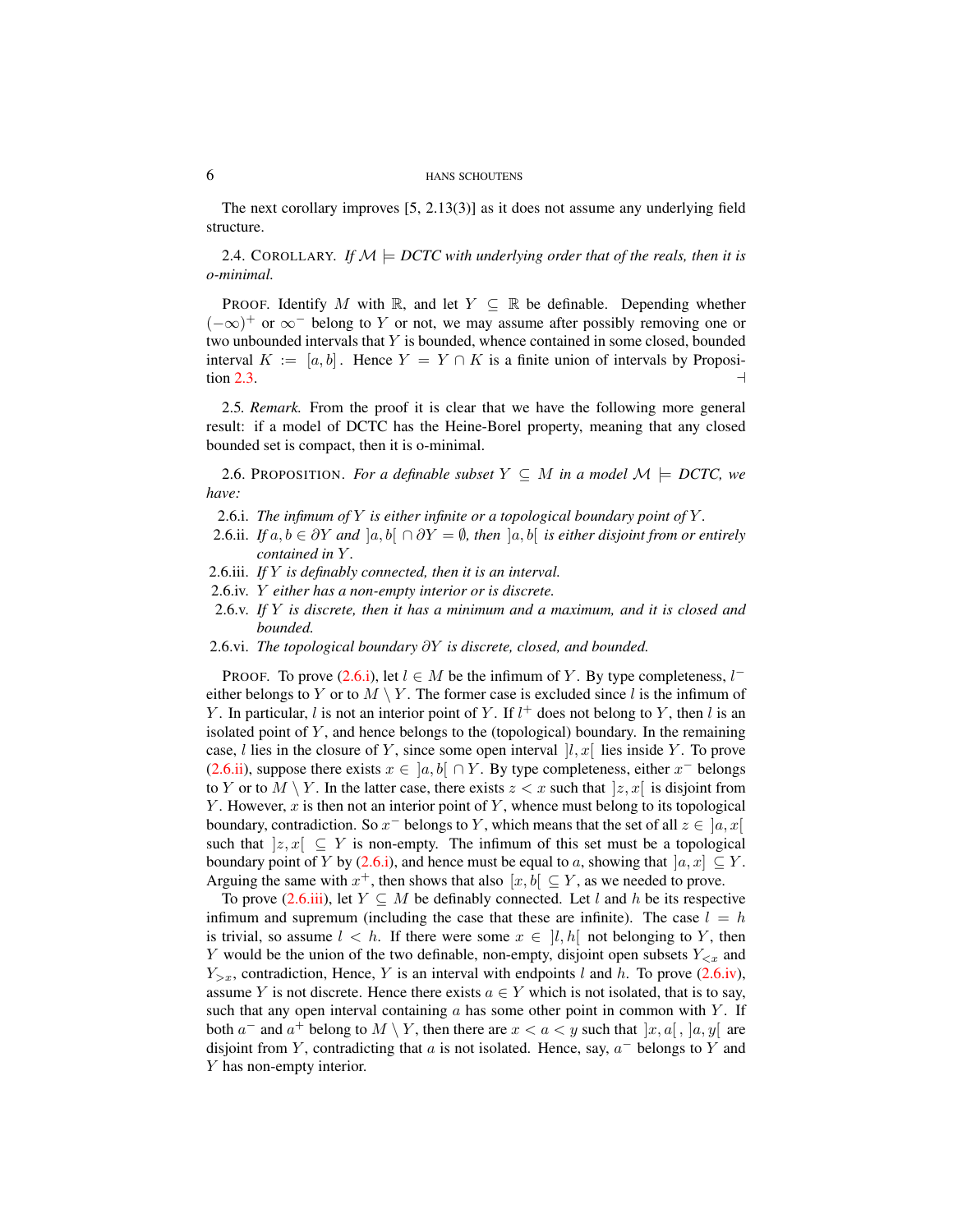Assume next that Y is discrete and let  $l$  be its infimum (including possibly the case  $l = -\infty$ ). If  $l^+$  belongs to Y, then  $l, z \in Y$  for some  $z > l$ , contradicting discreteness. So  $l^+$  does not belong to Y, which forces  $l \in Y$ . In particular, l is finite, proving the first part of  $(2.6 \text{v})$ , and in particular, that Y is bounded. To show that Y is closed, suppose it is not. Let  $x \notin Y$  be a point in its closure. Since  $Y \cup \{x\}$  is definable but not discrete, it must have interior by  $(2.6.iv)$ , so that some open interval I is contained in  $Y \cup \{x\}$ . But then  $I \cap Y = I \setminus \{x\}$  is not discrete, contradiction. To see [\(2.6.vi\)](#page-5-6), it suffices by [\(2.6.v\)](#page-5-5) to show that  $\partial Y$  is discrete. Let  $b \in \partial Y$ . We have to show that b is an isolated point of  $\partial Y$ , and this will clearly hold if b is an isolated point of either Y or  $M \backslash Y$ . In the remaining case, exactly one from among  $b^-$  and  $b^+$  belongs to Y, say,  $b^-$ . Hence, there exist  $x < b < y$  so that  $|x, b| \subseteq Y$  and  $|b, y| \cap Y = \emptyset$ . Since any point in |x, b[ is interior to Y and any point in  $|b, y|$  exterior to Y, we get  $\partial Y \cap |x, y| = \{b\}$ , as we needed to prove.  $\Box$ 

<span id="page-6-0"></span>2.7*. Remark.* For any definable, discrete subset  $Y \subseteq M$  in a model of DCTC, we can therefore define a successor function  $\sigma_Y$  on Y by letting  $\sigma_Y(b)$  be the minimum of (the definable subset)  $Y_{>b}$ , for any non-maximal b in Y.

2.8. COROLLARY. *The theory DCTC is equivalent with type completeness and discrete definable completeness, where in the latter we only require that definable, discrete sets have a minimum.*

PROOF. Let  $Y \subseteq M$  be a definable set in a model M of the weaker system from the assertion. Inspecting the argument in the proof of  $(2.6 \text{ vi})$ , type completeness already implies that  $\partial Y$  is discrete. Hence  $\partial Y$  has a minimum b, and it is now not hard to show that b is also the infimum of Y.

<span id="page-6-2"></span>2.9. COROLLARY. *In a model of DCTC, any finite union of one-variable definable, discrete subsets is discrete.* a

Using  $(2.6.\text{vi})$ ,  $(2.6.\text{ii})$  and Remark [2.7,](#page-6-0) we get immediately the following structure theorem for one-variable definable subsets (compare this with the notion of *d-minimality* from [13], where one needs finitely many discrete subsets):

<span id="page-6-1"></span>2.10. THEOREM. *An* L*-structure* M *is a model of DCTC if and only if every definable subset*  $Y \subseteq M$  *is a disjoint union of open intervals and a single closed, bounded, discrete set.*

PROOF. We only need to prove the converse. Let us first show that  $M$  is definably connected. Indeed, if  $U_1$  and  $U_2$  are disjoint definable open sets covering M, then this would yield a covering of  $M$  by disjoint open intervals. However, considering what the endpoints would be, this can only be the trivial covering, showing that one of the  $U_i$  must be empty. By [12, Corollary 1.5], definable connectedness implies definable completeness. To prove type completeness, let  $Y \subseteq M$  be definable and  $b \in \partial Y$ (boundary points are the only points in which it can fail). There is nothing to prove if  $b$ is an isolated point of Y or of  $M \setminus Y$ , so assume it is not. Decompose  $Y = U \cup D$  into definable subsets with  $U$  a disjoint union of open intervals and  $D$  closed, bounded, and discrete. Let  $[p, q]$  and  $[u, v]$  be the open interval in U immediately to the left and to the right of b respectively. Since b is not isolated but in the boundary, it must be equal to exactly one of q or u, that is to say, either  $q = b < u$  or  $q < u = b$ . Say the latter holds, so that  $b^+$  belongs to Y. Since  $D \cup \{b\}$  is discrete, we can find an open interval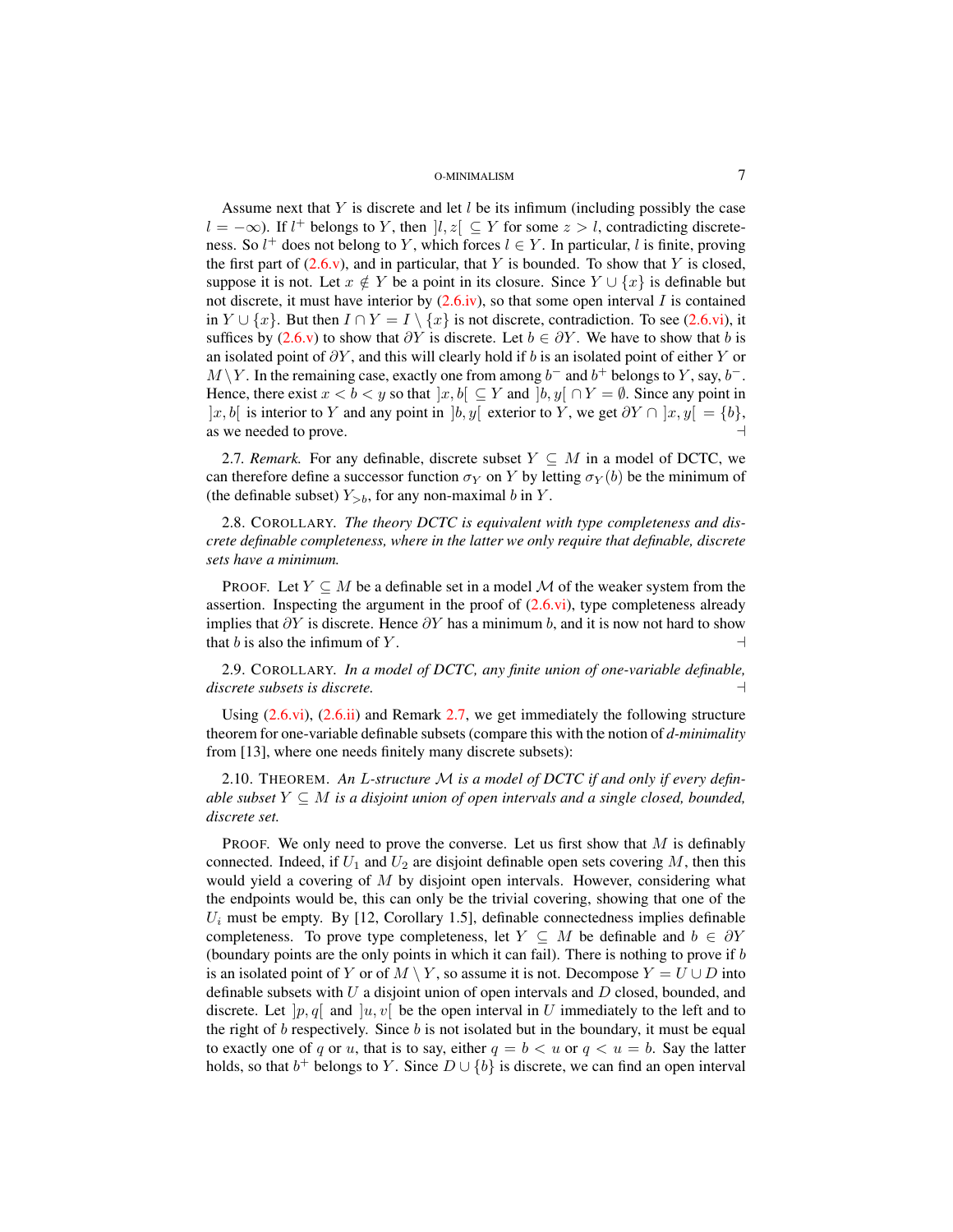I containing b such that  $I \cap (D \cup \{b\}) = \{b\}$ . Shrinking I if necessary, we can make it disjoint from  $[p, q]$ , and hence  $I_{\leq b} \cap Y = \emptyset$ , showing that  $b^-$  belongs to  $M \setminus Y$ . We need to verify this also at  $b = \pm \infty$ , where the same argument works in view of the boundedness of  $D$ .

2.11. COROLLARY. *A model* M *of DCTC is o-minimal if and only if every definable discrete subset of* M *is finite.*

PROOF. Let  $Y \subseteq M$  be definable. Hence Y is a disjoint union of open intervals  $I_i$ and a single definable discrete subset  $F$  by Theorem [2.10.](#page-6-1) By assumption,  $F$  is finite. By  $(2.6.\text{vi})$ , the boundary points of Y form a discrete, whence finite subset, and hence, there can only be finitely many open intervals  $I_i$ , proving o-minimality.

<span id="page-7-0"></span>§3. Definable maps. For the remainder of Part [1,](#page-3-0) we will work in a model  $M$  of DCTC, unless noted explicitly otherwise. Next we study definable maps, where we call a map  $f: Y \subseteq M^n \to M^k$  *definable* if its graph  $\Gamma(f) \subseteq M^{n+k}$  is a definable subset. Note that since its domain  $Y \subseteq M^n$  is the projection of its graph, it too is definable. Similarly, the set  $\Gamma^*(f)$  consisting of all  $(f(x), x) \in M^{k+n}$  is definable and is called the *reverse graph* of f. If  $k = n = 1$ , we speak of *one-variable* maps.

- <span id="page-7-4"></span>3.1. LEMMA. *Given a definable map*  $f: Y \to M$ ,
- <span id="page-7-2"></span>3.1.*i. if* Y *is discrete, then so is its image*  $f(Y)$ ;
- <span id="page-7-3"></span>3.1.ii. *if*  $f(Y)$  *and each fiber of* f *is discrete, then so is* Y.

PROOF. Suppose  $(3.1.1)$  does not hold, so that  $Y \subseteq M$  is discrete but not  $f(Y)$ . Let H be the (non-empty, definable, discrete) subset of all  $x \in Y$  such that  $f(Y_{\geq x})$ is non-discrete, and let  $h$  be its maximum. Since  $h$  cannot be the maximal element of  $Y \subseteq M^n$  lest  $f(Y_{\geq h})$  be a singleton, we can find its successor  $\sigma(h) \in Y$  by [\(4.1.iii\)](#page-10-1). But  $f(Y_{\geq h}) = \{f(h)\}\sqcup f(Y_{\geq \sigma(h)})$ , so that  $f(Y_{\geq \sigma(h)})$  is non-discrete by Corollary [2.9,](#page-6-2) contradicting maximality.

Assume next that  $(3.1.ii)$  is false, so that Y is non-discrete, but  $Z := f(Y)$  and all  $f^{-1}(u)$  are discrete. This time, let H be the subset of all  $x \in Z$  such that  $f^{-1}(Z_{\geq x})$ is non-discrete, and let h be its maximum. Again h must be non-maximal in  $Z$ , and so admits an immediate successor  $\sigma(h) \in Z$ . Since both subsets on the right hand side of

$$
f^{-1}(Z_{\geq h}) = f^{-1}(h) \sqcup f^{-1}(Z_{\geq \sigma(h)})
$$

are discrete, the first by assumption and the second by maximality, so must their union be by Corollary [2.9,](#page-6-2) contradiction.  $\Box$ 

<span id="page-7-1"></span>3.2. THEOREM (Monotonicity). *The set of discontinuities of a one-variable definable map*  $f: Y \to M$  *is discrete, closed, and bounded, and consists entirely of jump discontinuities. Moreover, there is a definable discrete, closed, bounded subset*  $D \subseteq Y$ *so that in between any two consecutive points of*  $D \cup \{\pm \infty\}$ *, the map is monotone, that is to say, either strictly increasing, strictly decreasing, or constant.*

PROOF. We start with proving that all discontinuities are jump discontinuities. By symmetry, it suffices to show that the left limit of f at each point  $a \in Y$  exists. For each  $y < a$ , let  $w(y)$  be the supremum of  $f([y, a])$  and let b be the infimum of  $w(Y_{\leq a})$ . I claim that b is the left limit of f at a. To this end, choose  $p < b < q$ , and we need to show that there is some  $x < a$  with  $p < f(x) < q$ . If  $b<sup>+</sup>$  does not belong  $w(Y_{< a})$ , and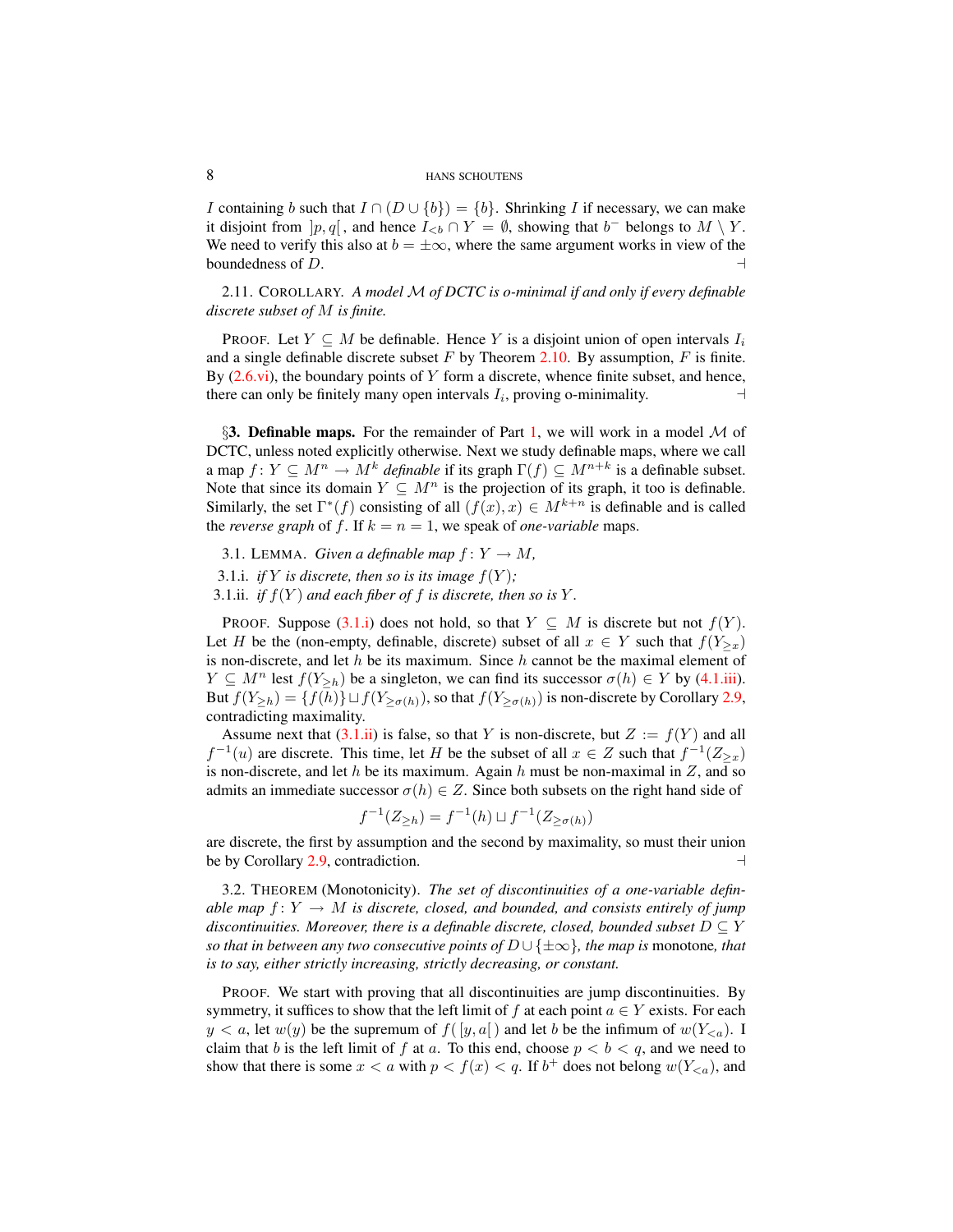therefore belongs to its complement, then b is an isolated point of  $w(Y_{\leq a})$ , implying that f takes constant value b on some interval  $|y, a|$ , so that b is indeed the left limit at a. In the remaining case, we can find  $u > b$  such that  $|b, u| \subseteq w(Y_{\leq a})$ . We may choose  $u < q$ . In particular,  $u = w(y)$  for some  $y < a$ . Since b is strictly less than the supremum  $u = w(y)$ , we can find  $x \in [y, a]$  such that  $b < f(x) \leq u$ , whence  $p < f(x) < q$ , as required.

Let  $C \subseteq Y$  be the definable subset given as the union of the interior of all fibers, that is to say,  $x \in C$  if and only if x is an interior point of  $f^{-1}(f(x))$ . Being an open set,  $C$  is a disjoint union of open intervals, and f is constant, whence continuous on each of these open intervals. Every fiber of the restriction of f to  $Y \setminus C$  must have empty interior, whence is discrete by  $(2.6.iv)$ . So upon replacing f by this restriction, we may reduce to the case that f has discrete fibers. There is nothing to show if Y is discrete, and so without loss of generality, we may assume Y is an open interval. For fixed  $a \in Y$ , let  $L_a$ (respectively,  $H_a$ ) be the set of all  $x \in Y$  such that  $f(x) < f(a)$  (respectively,  $f(a) <$  $f(x)$ ). Since Y is the disjoint union of  $L_a$ ,  $H_a$ , and  $f^{-1}(f(a))$  with the latter being discrete,  $a^-$  must belong to one of the first two sets by Corollary [2.9,](#page-6-2) and depending on which is the case, we will denote this symbolically by writing respectively  $f(a^-)$  <  $f(a)$  or  $f(a^{-}) > f(a)$  (with a similar convention for  $a^{+}$ ). Let  $L_{-}$  (respectively,  $H_{-}$ ,  $L_{+}$ , and  $H_{+}$ ) be the set of all  $a \in Y$  such that  $f(a^{-}) < f(a)$  (respectively,  $f(a^{-}) >$  $f(a)$ ,  $f(a^+) < f(a)$ , and  $f(a^+) > f(a)$ , so that Y is the disjoint union of these four definable subsets. Let  $D$  be the union of the topological boundaries of these four sets, a discrete set by Corollary [2.9.](#page-6-2) If  $b < c$  are consecutive elements in D, then  $[b, c]$  must belong to exactly one of these four sets by  $(2.6.ii)$ , say, to  $L_$ . It is now easy to see that in that case f is strictly increasing on  $[b, c]$ . This then settles the last assertion.

Let S be the (definable) subset of all discontinuities of  $f$ . To prove that S is discrete, we need to show by  $(2.6.iv)$  that it has empty interior, and this will follow if we can show that any open interval  $I \subseteq Y$  contains a point at which f is continuous. By what we just proved, by shrinking  $I$  if necessary, we may assume  $f$  is monotone on  $I$ , say, strictly increasing. Note that  $f$  is then in particular injective. By Lemma [3.1,](#page-7-4) the image  $f(I)$  contains an open interval J. Since f is strictly increasing,  $f^{-1}(J)$  is also an open interval, and f restricts to a bijection between  $f^{-1}(J)$  and J. We leave it to the reader to verify that any strictly increasing bijection between intervals is continuous.  $\Box$ 

3.3*. Remark.* The above result, and some others in this section, can also be proven by the same techniques used in the o-minimal setting, as, for instance, in [21, Chapt. 3].

<span id="page-8-0"></span>3.4. *Remark.* Given a definable map  $f$  and a point  $a$ , we denote its left and right limit simply by  $f^-(a)$  or  $f^+(a)$  respectively, even if these values are infinite (to be distinguished from the symbol  $f(a^-)$  which occurred above in formulae of the form  $f(a^{-}) < f(a)$ ). Note that we even have this property at  $\pm \infty$ , so that we can define  $f^+(-\infty)$  and  $f^-(\infty)$ , which we then simply abbreviate as  $f(-\infty)$  and  $f(\infty)$  respectively.

<span id="page-8-1"></span>3.5. COROLLARY. A definable map  $f: I \to M$  with domain an open interval I is *continuous if and only if its graph is definably connected.*

PROOF. Let C be the graph of f. If f is not continuous, then it has a jump discontinuity at some point  $a \in I$  by Theorem [3.2.](#page-7-1) If  $f^-(a)$  and  $f^+(a)$  are equal, and hence different from  $f(a)$ , then the point  $(a, f(a))$  is easily seen to be an isolated point of C,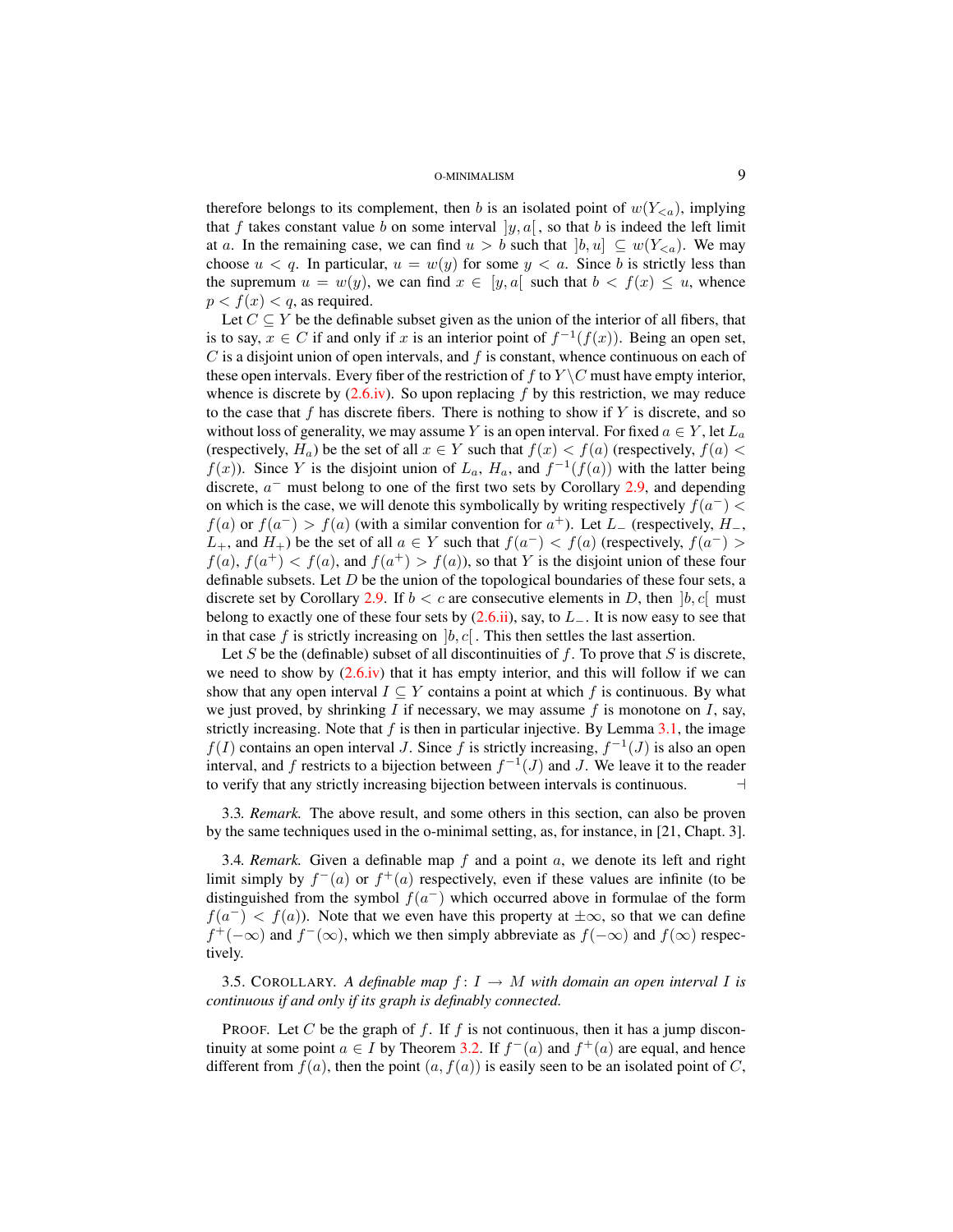contradiction. Without loss of generality, we may therefore assume  $f^-(a) < f^+(a)$ . Let c be some element between these two limits and different from  $f(a)$ . By definition of one-sided limit, there exist  $p < a < q$  such that  $f(x) < c$  whenever  $p < x < a$ , and  $f(x) > c$  whenever  $a < x < q$ . Consider the two open subsets

$$
U_{-} := (I_{  

$$
U_{+} := (I_{>a} \times M) \cup (I_{>p} \times M_{>c}).
$$
$$

It is not hard to check that  $C$  is contained in their union but disjoint from their intersection, showing that it is not definably connected.

Conversely, assume  $f$  is continuous but  $C$  is not definably connected, so that there exist definable open subsets U and  $U'$  whose union contains C but whose intersection is disjoint from C. Since the projections  $\pi(C \cap U)$  and  $\pi(C \cap U')$  onto the first coordinate are definable subsets partitioning I, they must have a common boundary point  $b \in I$ by Proposition [2.6.](#page-5-7) Since  $(b, f(b))$  belongs to either U or U', say, to U, there exists a box  $J \times J' \subseteq U$  containing  $(b, f(b))$ . By continuity, we may assume  $f(J) \subseteq J'$ . This implies that  $(x, f(x)) \in U$ , for all  $x \in J$ , and hence that  $J \subseteq \pi(C \cap U)$ , contradicting that b is a boundary point of the latter.

<span id="page-9-2"></span>3.6*. Remark.* Without proof, we claim that the above results extend to arbitrary dimensions: given a definable map  $f: X \subseteq M^n \to M^k$ , the set of discontinuities of f is nowhere dense in  $X$ . For instance (with terminology to be defined below), if  $X \subseteq M^2$  has dimension two, for each  $a, b \in M$ , let  $D_a$  and  $E_b$  be some discrete sets, as given by Theorem [3.2,](#page-7-1) such that between any two consecutive points the respective maps  $y \mapsto f(a, y)$  and  $x \mapsto f(x, b)$  are continuous and monotone. Let D and E be the respective union of all  $\{a\} \times D_a$  and all  $E_b \times \{b\}$ . By Corollary [7.2](#page-16-1) and Proposition  $5.1$  below, both  $D$  and  $E$  are one-dimensional, closed subsets, and hence  $X' := X \setminus (D \cup E)$  is open and dense in X. It is now not hard to show that f is continuous on  $X'$  (see [21, Chapt. 3, Lemma 2.16]).

We can also strengthen this for expansions of fields by proving the same results with 'continuous' replaced by 'differentiable', or more generally, by  $\mathcal{C}_n$  (see, for instance, [7, §7.4]).

Recall that a function of topological spaces  $f: X \to Y$  is called *locally constant*, if around every point, we can find an open interval on which  $f$  is constant. Since a locally constant function has open fibers, it must be constant if its domain is connected, and the same holds true in the definable category. Let us call f a *step function*, if there exists a discrete subset  $F \subseteq X$  such that the restriction of f to  $X \setminus F$  is locally constant.

3.7. COROLLARY. Let M be a model of DCTC. For a definable function  $f: M \rightarrow$ M*, the following are equivalent:*

<span id="page-9-1"></span>3.7.i. f *is a step function;*

<span id="page-9-0"></span>3.7.ii. *there exists a definable, discrete subset*  $F \subseteq M$ *, such that* f *is constant on any open interval which is disjoint from* F*;*

## 3.7.iii. *the image of* f *is discrete.*

PROOF. By the Monotonicity Theorem (Theorem [3.2\)](#page-7-1), we can find a closed, discrete, bounded, definable subset  $G \subseteq M$ , such that f is monotone or constant on any intermediate interval. Clearly  $(3.7.ii)$  implies  $(3.7.i)$ . As for the converse, let I be an open interval disjoint from G, and take any point  $t \in I$ . By choice of G, the function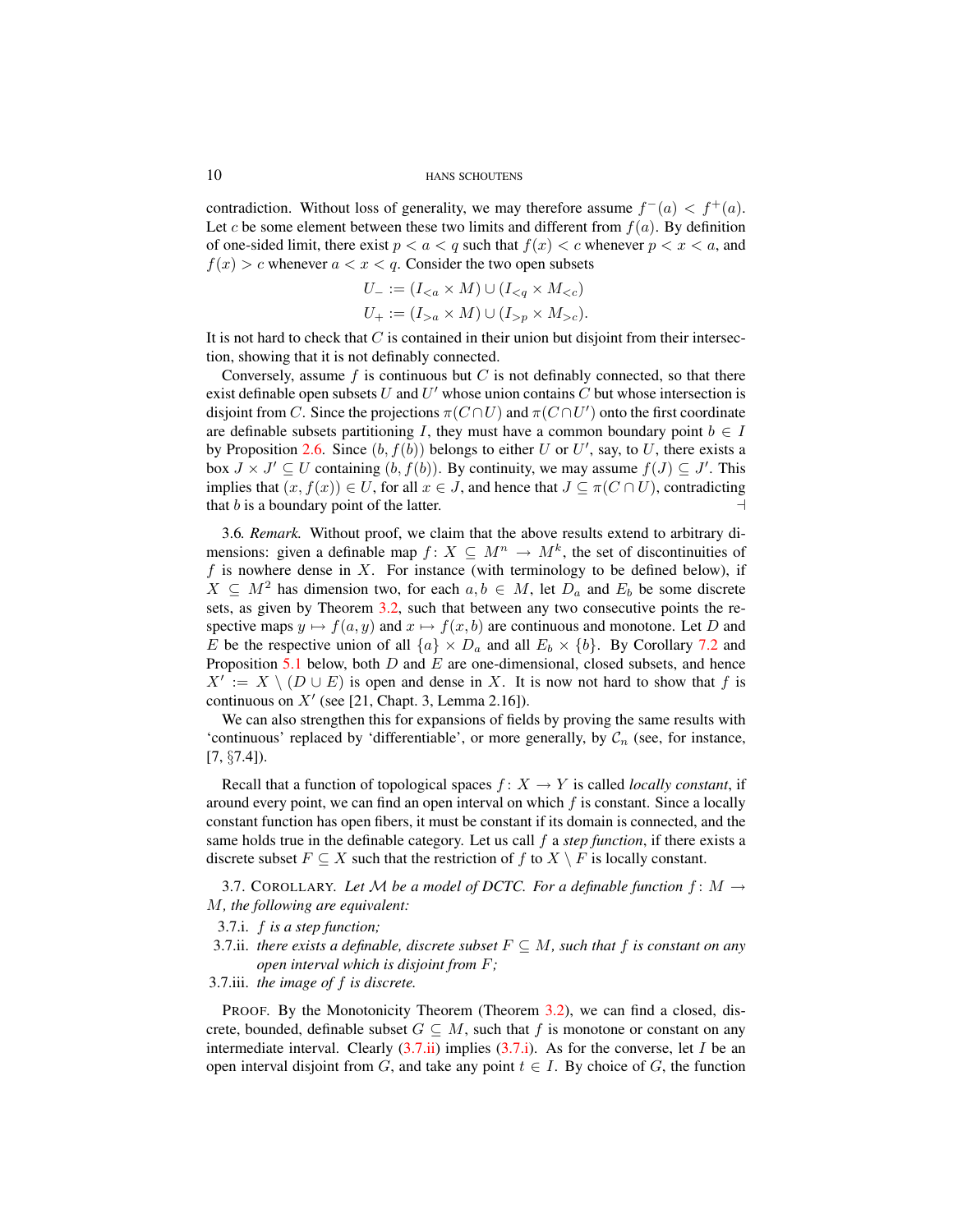f is either monotone or constant on I. Since it is constant in a neighborhood of  $t$ , the former is excluded, showing that f is constant on I, and so we may take  $F = G$  in  $(3.7.ii).$  $(3.7.ii).$ 

Suppose  $(3.7.ii)$  holds and let u be some element strictly less than any element in F (note that F is bounded by [\(2.6.v\)](#page-5-5)). Define a map g from  $F \cup \{u\}$  to M by sending  $a \in F \cup \{u\}$  to the constant value of f on some open interval with left endpoint a and disjoint from F. This is well-defined, and it is now easy to see that the image of f is equal to the union of  $f(F)$  and the image of g, where both of the latter sets are discrete by  $(3.1.i)$ , and whence so is their union by Corollary [2.9.](#page-6-2) For the converse, assume f has discrete image. Let I be an open interval in  $X \setminus G$ . If f is monotone on I, then  $f(I)$  is an interval, contradicting that the image is discrete, so f must be constant on I by choice of  $G$ .

<span id="page-10-0"></span>§4. Discrete sets. As before,  $M \models$  DCTC. We start our analysis of multi-variable definable subsets, with a special emphasis on definable subsets of the plane  $M^2$ , called *planar* subsets, and only address the general case through some sporadic remarks. Since projections play an important role, we introduce some notation. Fix n and let  $\sigma \subseteq$  $\{1,\ldots,n\}$  of size  $|\sigma| := e$ . We let  $\pi_{\sigma} : M^n \to M^e$  be the projection  $(a_1,\ldots,a_n) \mapsto$  $(a_{i_1}, \ldots, a_{i_e})$ , where  $\sigma = \{i_1 < i_2 < \cdots < i_e\}$ . When  $\sigma$  is a singleton  $\{i\}$ , we just write  $\pi_i$  for the projection onto the *i*-th coordinate. Given a tuple  $\mathbf{a} = (a_1, \dots, a_e) \in$  $M_e$ , the  $(\sigma$ -)*fiber* of X above a is the set

$$
X_{\sigma}[\mathbf{a}] := \pi_{\sigma^c} \left( \pi_{\sigma}^{-1}(\mathbf{a}) \cap X \right),
$$

where  $\sigma^c$  is the complement of  $\sigma$ . In other words,  $X_{\sigma}[\mathbf{a}]$  is the set of all  $\mathbf{b} \in M^{n-e}$  such that  $\tilde{\mathbf{b}} \in X$ , where  $\tilde{\mathbf{b}}$  is obtained from b by inserting  $a_{i_k}$  at the k-th spot. In case  $\sigma$  is of the form  $\{1, \ldots, e\}$ , for some e, we omit  $\sigma$  from the notation, since the length of the tuple a then determines the projection, and we refer to it as a *principal projection*, with a similarly nomenclature for fibers. Thus, for example, the *principal fiber* X[a] is the set  $X_1[a]$  of all  $n-1$ -tuples b such that  $(a, b) \in X$ . Recall that by  $(2.6. v)$  any definable discrete subset of  $M$  is closed and bounded. The same is true in higher dimensions, for which we first prove:

<span id="page-10-3"></span>4.1. THEOREM. *A definable subset*  $X \subseteq M^n$  *is discrete if and only if all projections*  $\pi_1(X), \ldots, \pi_n(X)$  are discrete.

PROOF. Suppose all projections are discrete and let  $(a_1, \ldots, a_n) \in X$ . Hence we can find open intervals  $I_k$ , for  $k = 1, \ldots, n$ , such that  $I_k \cap \pi_k(X) = \{a_k\}$ . The open box  $I_1 \times \cdots \times I_n$  then intersects X only in the point  $(a_1, \ldots, a_n)$ , proving that X is discrete. To prove the converse, we will induct on  $n$ , proving simultaneously the following three properties for  $X \subseteq M^n$  discrete:

- 4.1.i.  $\pi_1(X), \ldots, \pi_n(X)$  are discrete;
- <span id="page-10-2"></span>4.1.ii. X with the induced lexicographical ordering has a minimal element;
- <span id="page-10-1"></span>4.1.iii. for this ordering, there exists a definable map  $\sigma_X$  of X, sending every nonmaximal element in X to its immediate successor.

All three properties have been established by Proposition [2.6](#page-5-7) when  $n = 1$ , so assume they hold for  $n-1$ . Assume towards a contradiction that  $\pi_1(X)$  is not discrete. For each  $a \in \pi_1(X)$ , the fiber  $X[a]$  (that is to say, the set of all  $b \in M^{n-1}$  such that  $(a, b) \in X$ ), is discrete since  $a \times X[a] \subseteq X$ . By the induction hypothesis for [\(4.1.ii\)](#page-10-2),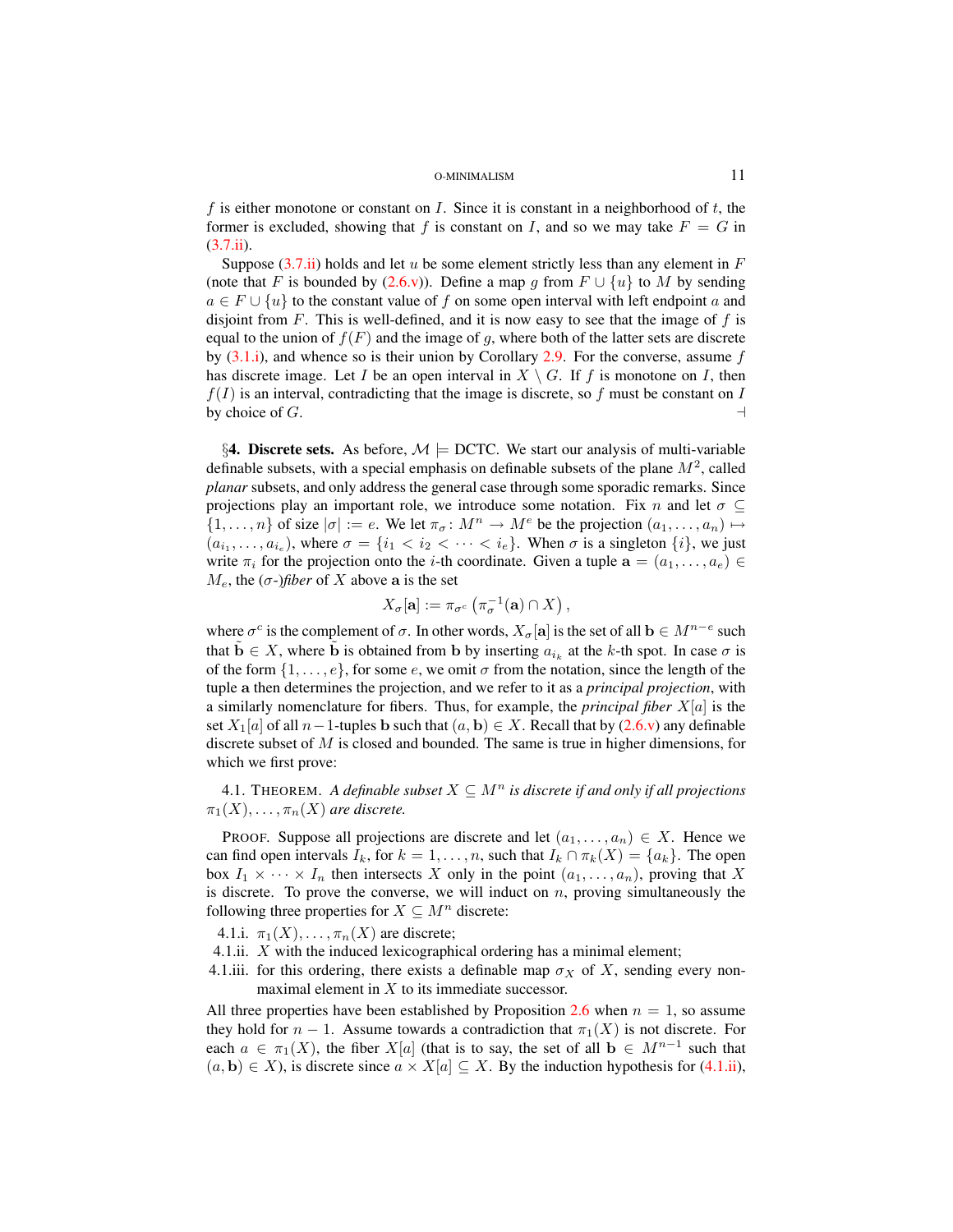in its lexicographical order,  $X[a]$  has a minimum, denoted  $f(a)$ , yielding a definable map  $f: \pi_1(X) \to M^{n-1}$  whose graph lies in X. By Theorem [3.2,](#page-7-1) each composition  $\pi_i \circ f : \pi_1(X) \to M$ , for  $i = 1, \ldots, n-1$ , is continuous outside a discrete set. The union of these discrete sets is again discrete by Corollary [2.9,](#page-6-2) and hence, since  $\pi_1(X)$  is assumed non-discrete, there is a common point a at which all  $f_i$  are continuous, whence also  $f$ . By the discreteness of  $X$ , we can find an open interval  $I$  and an open box  $U \subseteq M^{n-1}$  containing respectively a and  $f(a)$  such that  $(I \times U) \cap X = \{(a, f(a))\}.$ By continuity, we can find an open interval  $J \subseteq I$  containing a such that  $f(J) \subseteq U$ . However, this means that for any  $u \in J$  different from a, we have  $f(u) \in U$ , whence  $(u, f(u)) \in (I \times U) \cap X = \{(a, f(a))\}$ , forcing  $u = a$ , contradiction.

To prove [\(4.1.ii\)](#page-10-2), we now have established that  $\pi_1(X)$  is discrete, whence has a minimum  $l$ . The minimum of  $X$  in the lexicographical ordering is then easily seen to be  $(l, \min(X[l]))$ . To define  $\sigma_X$ , let  $\mathbf{a} = (a, \mathbf{b}) \in X$ . For  $\mathbf{a} \neq \max(X)$ , either **b** is not the maximum of  $X[a]$  and we set  $\sigma(\mathbf{a}) := (a, \mathbf{b}')$  where  $\mathbf{b}' := \sigma_{X[a]}(\mathbf{b});$ or otherwise, a is not the maximum of  $\pi_1(X)$  and we set  $\sigma(\mathbf{a}) := (a', \min(X[a'])),$ where  $a' := \sigma_{\pi_1(X)}(a)$ . Note that the existence of  $a'$  and b' follow from the induc-tion hypothesis on [\(4.1.iii\)](#page-10-1). We leave it to the reader to verify that  $\sigma_X$  has the required properties.  $\Box$ 

## <span id="page-11-2"></span>4.2. COROLLARY. *An* M*-definable, discrete subset is closed and bounded.*

PROOF. Let  $X \subseteq M^n$  be a definable, discrete subset. By Theorem [4.1,](#page-10-3) all  $\pi_i(X)$ are discrete, whence bounded and closed by  $(2.6 \text{v})$ . It is now easy to deduce from this that so is then  $X$ .

The following are now routine corollaries, the proof of which we leave to the reader.

4.3. COROLLARY. *The image under a definable map of an* M*-definable discrete subset is again discrete.* a

<span id="page-11-1"></span>4.4. COROLLARY. *A definable subset*  $X \subseteq M^n$  *is discrete if and only if for some (equivalently, for all)*  $\sigma \subseteq \{1, \ldots, n\}$ *, the projection*  $\pi_{\sigma}(X)$  *as well as each fiber*  $X_{\sigma}[\mathbf{a}]$  $i$ *s* discrete.

Suppose  $\mathcal{M} \models$  DCTC is an expansion of an ordered group—which is therefore Abelian and divisible by [12, Proposition 2.2]. We call a map  $f: X \to X$ , for  $X \subseteq M$ , *contractive*, if

<span id="page-11-0"></span>(1) 
$$
|f(x) - f(y)| < |x - y|,
$$

for all  $x \neq y \in X$ . We say that f is *weakly contractive*, if instead we have only a weak inequality in [\(1\)](#page-11-0). Recall that a *fixed point* of f is a point  $x \in X$  such that  $f(x) = x$ . If f is contractive, it can have at most one fixed point.

4.5. THEOREM (Fixed Point Theorem). *Suppose*  $\mathcal{M} \models DCTC$  expands an ordered *group, and let*  $f: D \to D$  *be a definable map on a discrete, definable subset*  $D \subseteq M$ . *If* f *is contractive, it has a unique fixed point. If* f *is weakly contractive, then* f <sup>2</sup> *has a fixed point.*

PROOF. We treat both cases simultaneously. Assume  $f$  does not have a fixed point. In particular,  $f(l) > l$ , where l is the minimum of D. Hence the set of  $x \in D$  such that  $x < f(x)$  is non-empty, whence has a maximal element u. Clearly,  $u < h$ , where h is the maximum of D, and hence u has an immediate successor  $v := \sigma_D(u)$  by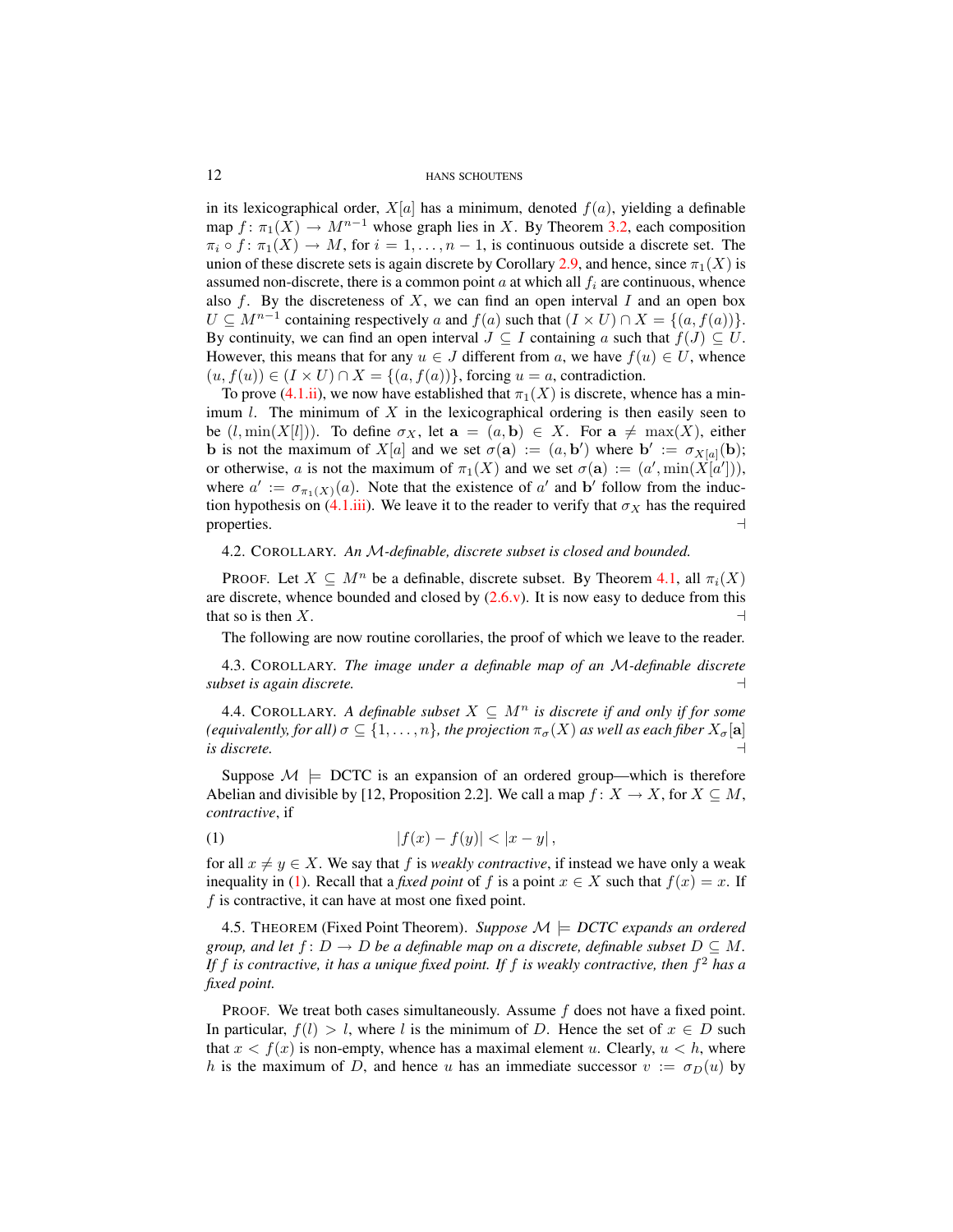[\(4.1.iii\)](#page-10-1). By maximality, we must have  $f(v) < v$ . Hence  $v \le f(u)$  and  $u \le f(v)$ , and therefore  $v - u \le |f(u) - f(v)|$ , leading to a contradiction in the contractive case with  $(1)$ , showing that f must have a fixed point, necessarily unique. In the weak contractive case, we must have an equality in the latter inequality, whence also in the former two, that is to say,  $f(u) = v$  and  $f(v) = u$ . Hence, u and v are fixed points of  $f^2$ . **4** 

<span id="page-12-0"></span>§5. Sets with non-empty interior. We continue to work in a model  $M$  of DCTC. Shortly, we will introduce the notion of dimension, and whereas the discrete sets are those with minimal dimension (=zero), the sets with non-empty interior will be those of maximal dimension. Note that the non-empty definable subsets of  $M$  are exactly of one of these two types by  $(2.6 \text{iv})$ .

<span id="page-12-1"></span>5.1. PROPOSITION. A definable subset  $X \subseteq M^n$  has non-empty interior if and only *if the set of points*  $a \in M$  *such that the fiber*  $X[a]$  *has non-empty interior is non-discrete.* 

PROOF. If X has non-empty interior, it contains an open box, and the assertion is clear. For the converse, note that, since we can pick definably the first open interval inside a definable non-discrete subset of  $M$  by the properties proven in Proposition [2.6,](#page-5-7) we may reduce to the case that  $\pi(X)$  is an open interval and each fiber  $X[a]$  for  $a \in$  $\pi(X)$  is an open box, where  $\pi: M^n \to M$  is the projection onto the first coordinate. The proof for  $n > 2$  is practically identical to that for  $n = 2$ , and so, for simplicity, we assume  $n = 2$ . Let  $l(a)$  and  $h(a)$  be respectively the infimum and supremum of  $X_a$ , so that  $l, h: \pi(X) \to M_\infty$  are definable maps. The subset of  $\pi(X)$  where either function takes an infinite value is definable, whence it or its complement contains an open interval, so that we can either assume that  $l$  is either finite everywhere or equal to  $-\infty$  everywhere, and a similar dichotomy for h. The infinite cases can be treated by a similar argument, so we will only deal with the case that they are both finite (this is a practice we will follow often in our proofs). By Theorem [3.2,](#page-7-1) there is a point  $a \in \pi(X)$ at which both l and h are continuous. Fix some  $c < l(a) < p < q < h(a) < d$ , so that by continuity, we can find  $u < a < v$  so that  $l( \, ] u, v[ \, ) \subseteq ] c, p[ \, ]$  and  $h( \, ] u, v[ \, ) \subseteq ] q, d[$ . I claim that  $|u, v| \times |p, q|$  is entirely contained in X. Indeed, if  $u < x < v$  and  $p < y < q$ , then from  $c < l(x) < p < y < q < h(x) < d$ , we get  $y \in X[x]$ , that is to say,  $(x, y) \in X$ .

By a simple inductive argument, we get the following analogue of Corollary [4.4:](#page-11-1)

5.2. COROLLARY. *A definable subset*  $X \subseteq M^n$  *has non-empty interior if and only if for some (equivalently, for all)*  $\sigma \subseteq \{1, \ldots, n\}$ *, the set of points* **a** *for which*  $X_{\sigma}[\textbf{a}]$ *has non-empty interior, has non-empty interior.* a

<span id="page-12-2"></span>5.3. COROLLARY. A finite union of definable subsets of  $M<sup>n</sup>$  has non-empty interior *if and only if one of the subsets has non-empty interior.*

PROOF. One direction is immediate, and to prove the other we may by induction reduce to the case of two definable subsets  $X_1, X_2 \subseteq M^n$  whose union  $X := X_1 \cup X_2$ has non-empty interior. We induct on n, where the case  $n = 1$  follows from Corol-lary [2.9](#page-6-2) and [\(2.6.iv\)](#page-5-4). Let  $W \subseteq M$  be the subset of all points  $a \in M$  for which the fiber  $X[a] \subseteq M^{n-1}$  has non-empty interior. By Proposition [5.1,](#page-12-1) the interior of W is non-empty. Since  $X[a] = (X_1)[a] \cup (X_2)[a]$ , our induction hypothesis implies that for  $a \in W$ , at least one of  $(X_i)[a]$  has non-empty interior, in which case we put a in  $W_i$ .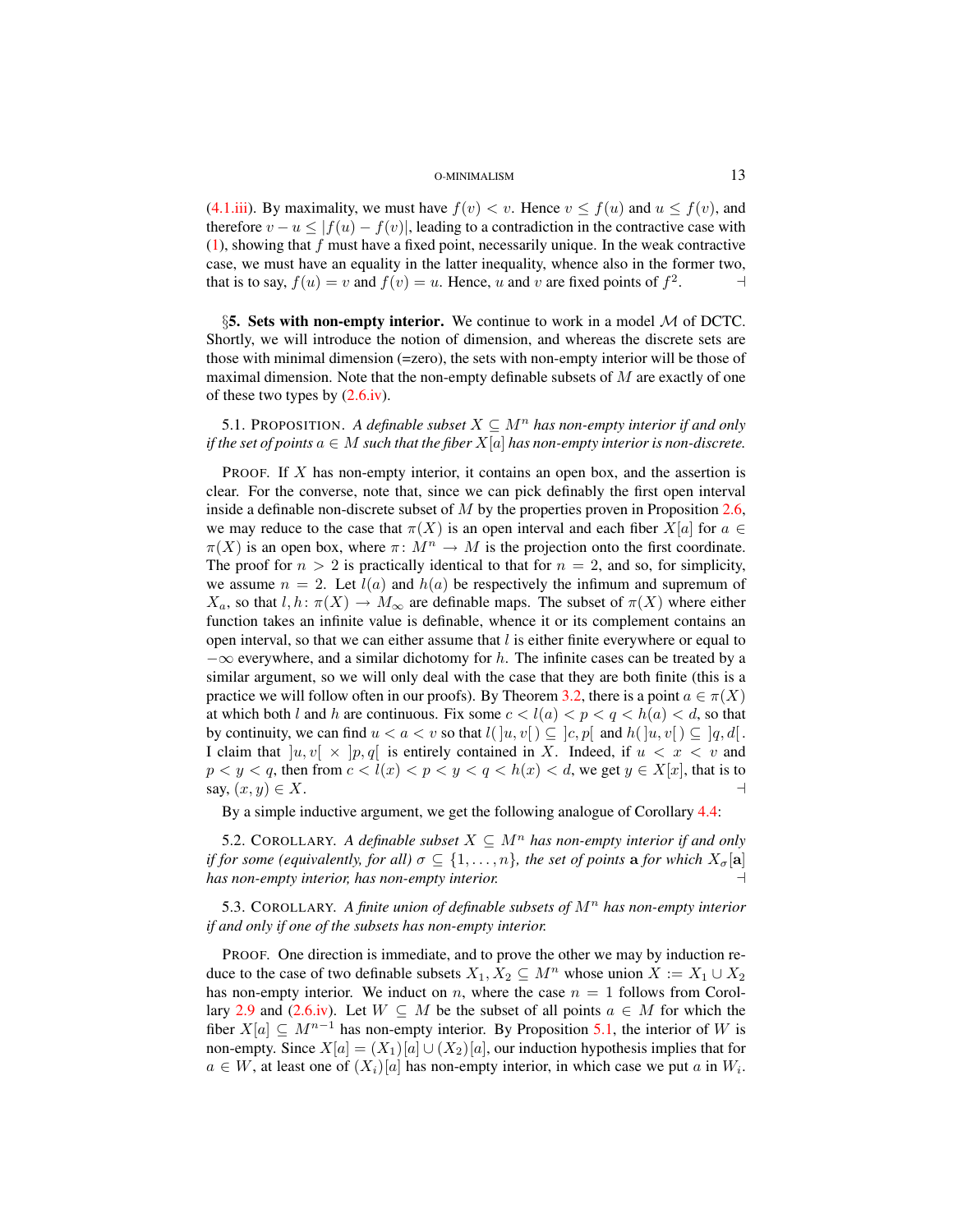In particular,  $W = W_1 \cup W_2$  so that at least one of the  $W_i$  has non-empty interior, say,  $W_1$ . By Proposition [5.1,](#page-12-1) this then implies that  $X_1$  has non-empty interior.

<span id="page-13-0"></span>§6. Planar cells and germs. For the remainder of our analysis of multi-variable definable sets, apart from separate remarks, we restrict to planar subsets. Given an ordered structure  $\mathcal{O}$ , let us define a 2-cell in  $O^2$  as a definable subset C of the following form: suppose I is an open interval, called the *domain* of the cell, and  $f, g: I \to O$  are definable, continuous maps such that  $f < g$  (meaning that  $f(x) < g(x)$  for all  $x \in I$ ). Let C be the subset of all  $(x, y) \in O^2$  with  $x \in I$  and  $f(x) \circ_1 y \circ_2 g(x)$ , where  $\circ_i$ is either no condition or a strict inequality (when we only have at most one inequality, we get an example of an *unbounded* cell; the remaining ones are call *bounded*, and in arguments we often only treat the latter case and leave the former with almost identical arguments to the reader). Any 2-cell is open. By a 1-cell  $C \subseteq O^2$ , we mean either the graph of a continuous definable map  $f$  with domain an open interval  $I$ , or a Cartesian product  $x \times I$ . We call the former *horizontal* and the latter *vertical*. Finally, by a 0-cell, we mean a point. We may combine all these definitions into a single definition: a cell C is determined by elements  $a < b$  and definable, continuous maps  $f < g : O \rightarrow O$ , as the set of all pairs  $(x, y)$  such that  $a \diamond_1 x \diamond_2 b$  and  $f(x) \diamond_3 y \diamond_4 g(x)$ , where each  $\diamond_i$  is either no condition, equality or strict inequality. Moreover, if  $C$  is non-empty, then it is a *d*-cell, where *d* is equal to two minus the number of equality signs among the  $\diamond_i$ . We sometimes use some suggestive notation like  $C(I; f \lt g)$  to denote, for instance, the cell given by  $x \in I$  and  $f(x) < y < g(x)$ . If C is a cell with domain I and  $J \subseteq I$  is an open interval, then we call  $C \cap (J \times O)$  the *restriction* of C to J. Any restriction of a cell is again a cell, and so is any principal projection.

<span id="page-13-1"></span>6.1. Remark. For higher arity, we likewise define cells inductively: we say that  $C \subseteq$  $O<sup>n</sup>$  is a *d-cell* if either C is the graph of a definable, continuous function with domain some d-cell in  $O^{n-1}$ , or otherwise, is the region strictly between two such graphs with common domain some  $(d-1)$ -cell in  $O^{n-1}$ . As we shall see below in Remark [7.3,](#page-16-2) the  $d$  in  $d$ -cell refers to the dimension of the cell.

**6.2. Germs.** As before, let  $\mathcal{M} \models$  DCTC. Given a definable subset  $X \subseteq M^2$ , a point  $P = (a, b) \in M^2$ , and a definable map  $h: Y \subseteq M \rightarrow M$  such that  $a \in Y$ and  $h^{-}(a) = b$ , we will say that  $P_h^{-}$  belongs to X, if there exists an open interval |u, a $\vert$  ⊆ I so that the graph of the restriction of h lies inside X. By Theorem [3.2,](#page-7-1) we may shrink  $|u, a|$  so that h is continuous on that interval, and so we could as well view this as a property of the horizontal 1-cell  $C$  defined by  $h$ . Note that  $P$  lies in the closure of  $C$ . Moreover, we only need  $a$  to lie in the closure of  $Y$  to make this work. So, given a 1-cell C such that P lies in its closure, we say that  $P_C^-$  belongs to X if  $P_h^-$  does, where  $h$  is the definable, continuous map determining  $C$ , in case  $C$  is a horizontal cell, or if  $b^-$  belongs to  $X[a]$  in case C is a vertical cell. Of course, we can make a similar definition for  $P_h^+$  or  $P_C^+$ . The following result essentially shows that viewed as a type,  $P_C^-$  is complete:

6.3. LEMMA. *Given a planar subset*  $X \subseteq M^2$ , a 1-cell  $C \subseteq M^2$ , and a point P in *the closure of C, either*  $P_C^{\perp}$  *belongs to X or it belongs to its complement.* 

PROOF. Let  $P = (a, b)$  be in the closure of C. If C is a vertical cell, then  $P_C^$ belongs to X if and only if  $b^-$  belongs to  $X[a]$ , and so we are done in this case by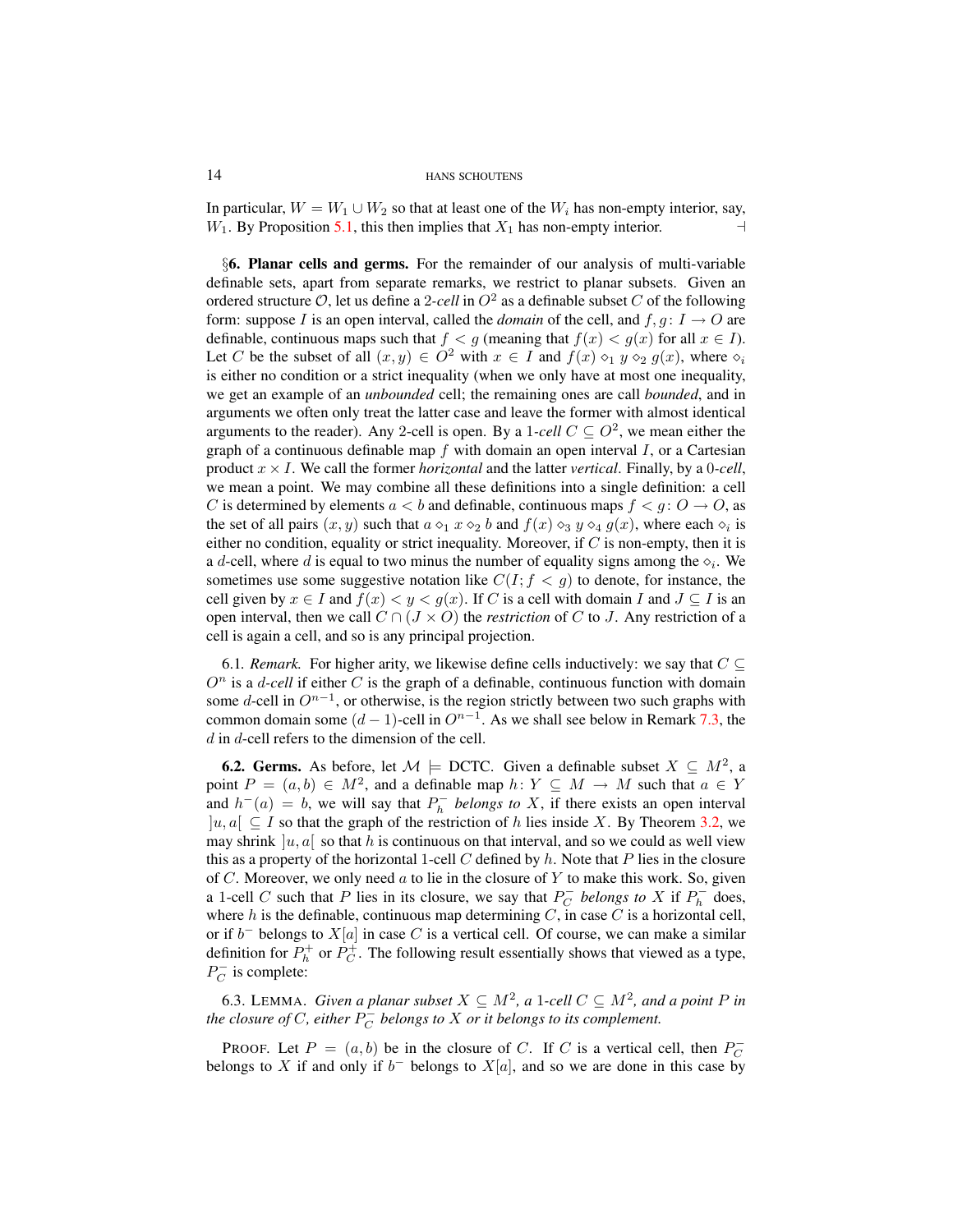type completeness. In the horizontal case, there exists a definable, continuous map h:  $|u, a| \rightarrow M$  whose graph is contained in C. By type completeness, either  $a^$ belongs to  $\pi(X \cap C)$  or to its complement. In the former case, after increasing u if necessary, we have  $|u, a| \subseteq \pi(X \cap C)$ , whence  $(x, h(x)) \in X$  for every  $x \in [u, a]$ . In the latter case,  $|u, a|$  is disjoint from  $\pi(X \cap C)$ , and hence  $(x, h(x)) \notin X$  for every  $x \in [u, a]$ .

Using this, it is not hard to show that the following is an equivalence relation (and in particular symmetric): given a point  $P \in M^2$  and 1-cells  $V, W \subseteq M^2$  such that P lies in each of their closures, we say that  $V \equiv_{P^-} W$ , if  $P_V^-$  belongs to W. By a *left germ* at P, we mean an  $(\equiv_{P^-})$ -equivalence class of 1-cells whose closure contains P; and a similar definition for  $V \equiv_{P^+} W$  and *right germ*. It is now easy to see that  $P_V^-$  belongs to some definable subset  $X \subseteq M^2$  if and only if  $P_W^-$  belongs to it, for any  $W \equiv_{P^-} V$ , so that we may make sense of the expression  $P_\alpha$  *belongs to* X, for any left (or right) germ  $\alpha$  at P. There are two unique equivalence classes containing a vertical cell, called respectively the *lower* and *upper vertical germ*; the remaining ones are called *horizontal*. Given two left horizontal germs  $\alpha$  and  $\beta$  at P, we can find a common domain  $I = [u, a]$  and definable continuous functions f and g on I, such that  $\alpha$  and  $\beta$  are the respective equivalence classes of the graphs of f and q. Let  $I_-,$ I= and I<sub>+</sub> be the subsets of all  $x \in I$  such that  $f(x)$  is less than, equal to, or bigger than  $g(x)$  respectively. If  $\alpha \neq \beta$ , then a cannot be in the closure of  $I_{=}$ , so that upon shrinking even further, we may assume  $I_{=}$  is empty. Hence  $a^{-}$  belongs either to  $I_{-}$  or  $I_+$  and we express this by saying that  $\alpha <_{P^-} \beta$  and  $\alpha >_{P^-} \beta$  respectively. This yields a well-defined total order relation  $\lt_{P^-}$  on the left horizontal germs at a point P. To include the vertical germs, we declare the lower one to be smaller than any horizontal left germ and the upper one to be bigger than any.

<span id="page-14-0"></span>6.4. PROPOSITION. Let  $X \subseteq M^2$  be a definable subset, and  $P \in M^2$  a point. The *set of all left germs*  $\alpha$  *at* P *such that*  $P_{\alpha}$  *belongs to* X *has an infimum*  $\beta$  *(with respect to the order*  $\langle P_P \rangle$ *. If*  $\beta$  *is not vertical, then*  $P_\beta$  *belongs to*  $\partial X$ *.* 

PROOF. Since a point is either interior, exterior or a boundary point, we may upon replacing X by its complement, reduce to the case that  $P = (a, b)$  is either interior or a boundary point. In the former case, the lower vertical germ is clearly minimal, so assume  $P \in \partial X$ . In what follows,  $\alpha$  always denotes a left germ at P. Consider the set  $L_{\emptyset}$  of all  $x < a$  such that  $X[x] \cap J$  is empty for some open interval  $J$  containing  $b$ . If  $a^$ belongs to  $L_{\emptyset}$ , then no  $P_{\alpha}$  belongs to X so that the upper vertical germ is the minimum. So we may assume that the  $X[x] \cap J$  are non-empty for x close to a from the left. If  $b^-$  belongs to  $X[a]$ , then the lower vertical germ is the infimum, so assume  $b^-$  belongs to  $M \setminus X[a]$ . Hence we may shrink  $J$  so that  $J \cap (X[a])_{< b}$  is empty. For each  $x < a$ , let  $f(x)$  be the infimum of  $X[x] \cap J$ . On a sufficiently small open interval  $[u, a]$ , the function f is continuous, whence defines a 1-cell V. Since  $J \cap (X|a|)_{\leq b} = \emptyset$ , the left limit  $f^-(a)$  must be equal to b, showing that  $(a, b)$  lies in the closure of V, and hence the equivalence class of V at  $P^-$  is a left germ  $\beta$ . It is now easy to show that  $\beta$  is the required infimum, and that it is contained in the boundary  $\partial X$ .

<span id="page-14-1"></span>6.5. COROLLARY. *If*  $C \subseteq M^2$  is a definable subset without interior, then so is its *closure, that is to say,* C *is nowhere dense.*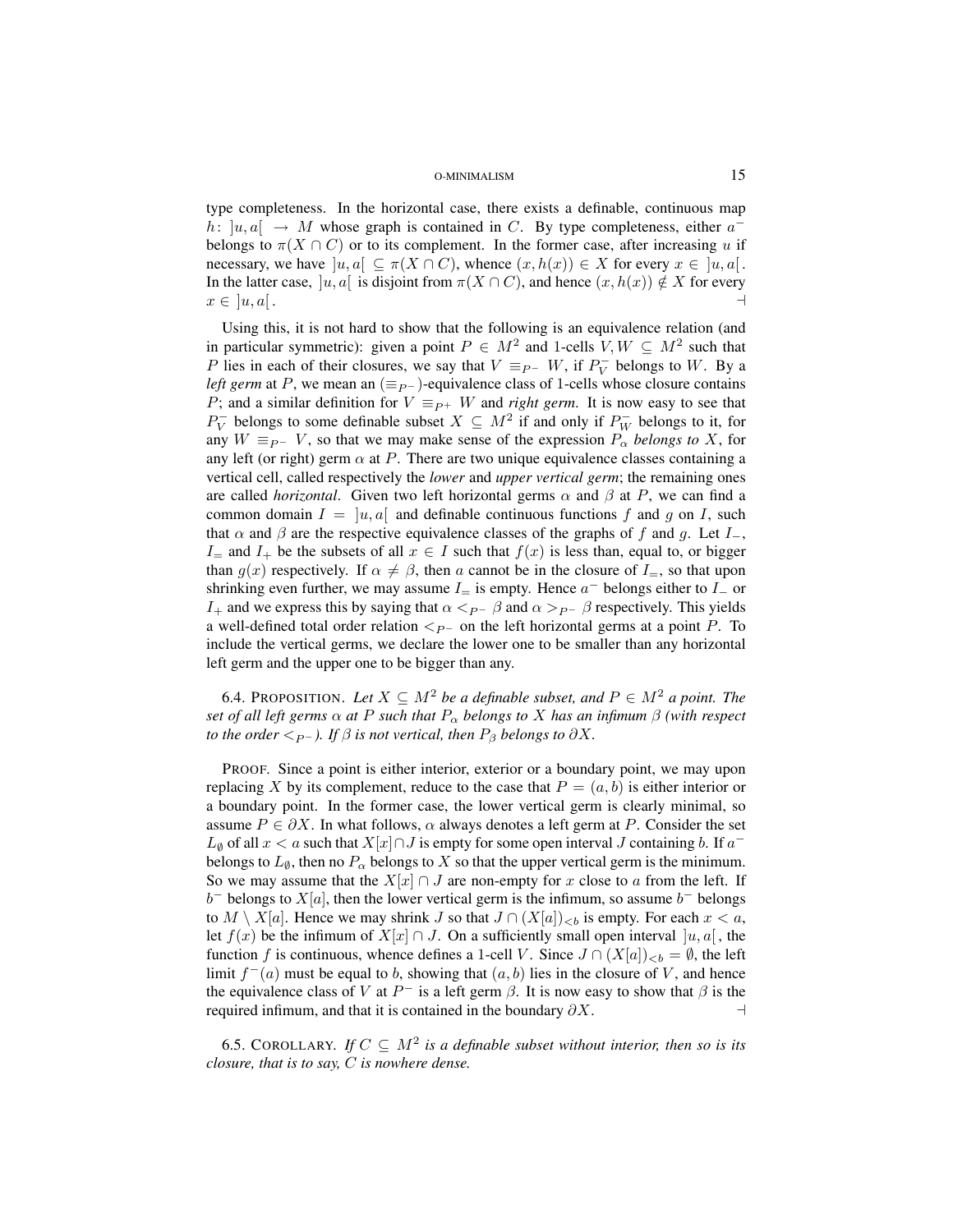PROOF. Suppose  $P = (a, b)$  is an interior point of the closure  $\overline{C}$ , so that there exists an open box  $U \subseteq \overline{C}$  containing P. By Proposition [5.1,](#page-12-1) the fibers  $C[x]$  for x close to a must be discrete. By Proposition [6.4,](#page-14-0) the infimum  $\alpha$  of all left germs at P belonging to  $C \setminus C[x]$  exists, and by discreteness of the surrounding fibers, it must be a minimum, whence also belong to C. Similarly, the infimum  $\beta$  of all left germs at P belonging to C and strictly bigger than  $\alpha$  is also a minimum. Choose an open interval  $[u, a]$  such that  $\alpha$ and  $\beta$  are represented by the respective continuous, definable maps  $f, g : [u, a] \rightarrow M$ . Enlarging u if needed, we may assume  $f < g$ , so that the 2-cell  $S := C(|u, a|; f < g)$ is disjoint from C. Since S is open and P lies in its closure,  $S \cap U$  is non-empty. Since  $(S \cap U) \cap C = \emptyset$ , no point of  $S \cap U$  can lie in the closure of C, contradiction.

6.6. Hardy structures. We now extend this to infinity in the obvious way: given two horizontal cells  $V$  and  $W$  with domain an interval unbounded to the right, we say that  $V \equiv_{\infty} W$  if their restrictions to some interval  $|u, \infty|$  are equal. Let  $H(\mathcal{M})$  be the set of all *germs at infinity*, that is to say, equivalence classes of cells defined on an open interval unbounded to the right. Note that any definable map  $f: Y \to M$  whose domain is unbounded to the right yields an equivalence class in  $H(\mathcal{M})$ , denoted  $[f]$ , since f is continuous by Theorem [3.2](#page-7-1) on some open interval  $]u, \infty[ \subseteq Y$ . Given a definable subset  $X \subseteq M^2$ , we can say, as before, that  $\infty_\alpha$  *belongs to* X, if  $\infty^-$  belongs to the set of all  $x \in Y$  such that  $(x, f(x)) \in X$ , for some f with germ  $\alpha$ . However, in this case we can do more and make  $H(\mathcal{M})$  into an *L*-structure: if  $\mathcal{L}$  is a constant symbol, then we interpret it in  $H(\mathcal{M})$  as the class of the constant function with value  $c := \underline{c}^{\mathcal{M}}$ ; if F is an n-ary function symbol, and  $\alpha_1, \ldots, \alpha_n \in \mathbf{H}(\mathcal{M})$ , then  $F(\alpha_1, \ldots, \alpha_n)$  is the class given by the definable map  $\underline{F}(g_1, \ldots, g_n)$ , where the  $g_i$  are definable functions with domain  $I := [u, \infty)$  such that  $[g_i] = \alpha_i$ ; if  $\underline{R}$  is an *n*-ary predicate symbol, then  $\underline{R}(\alpha_1,\ldots,\alpha_n)$  holds in  $\mathbf{H}(\mathcal{M})$  if and only if  $\infty^-$  belongs to the set of all  $x \in I$  such that  $\underline{R}(g_1(x), \ldots, g_n(x))$  holds in M.

6.7. DEFINITION. We call this L-structure on  $H(\mathcal{M})$  the *Hardy structure* of M. In particular, by the same argument as above,  $\lt$  interprets a total order on  $H(\mathcal{M})$ , making it into a densely ordered structure without endpoints (note that the notion of vertical germ makes no sense in this context).

By induction on the complexity of formulae, we easily can show:

<span id="page-15-1"></span>6.8. LEMMA. Let  $\varphi(x_1,\ldots,x_n)$  be a formula with parameters from M and let  $X \subseteq$  $M^n$  be the set defined by it. For given germs  $\alpha_1, \ldots, \alpha_n \in \mathbf{H}(\mathcal{M})$ , we have  $\mathbf{H}(\mathcal{M}) \models$  $\varphi(\alpha_1, \ldots, \alpha_n)$  *if and only if there is a*  $u \in M$  *such that*  $(g_1(x), \ldots, g_n(x)) \in X$ *, for all*  $x > u$ , where each  $g_i$  is some continuous function defined on  $]u, \infty[$  representing *the germ*  $\alpha_i$ *. .* a

Since a continuous function with values in a discrete set must be constant, Lemma [6.8](#page-15-1) yields:

6.9. COROLLARY. If a discrete subset  $D \subseteq \mathbf{H}(\mathcal{M})^n$  is definable with parameters in  $M$ , then  $D \subseteq M^n$ .

<span id="page-15-0"></span>6.10. THEOREM. *There is a canonical elementary embedding*  $\mathcal{M} \rightarrow H(\mathcal{M})$ . *In particular,*  $H(M) \models DCTC$ .

PROOF. The map  $M \to H(\mathcal{M})$  sending an element  $a \in M$  to the class of the corresponding constant function is easily seen to be an elementary embedding.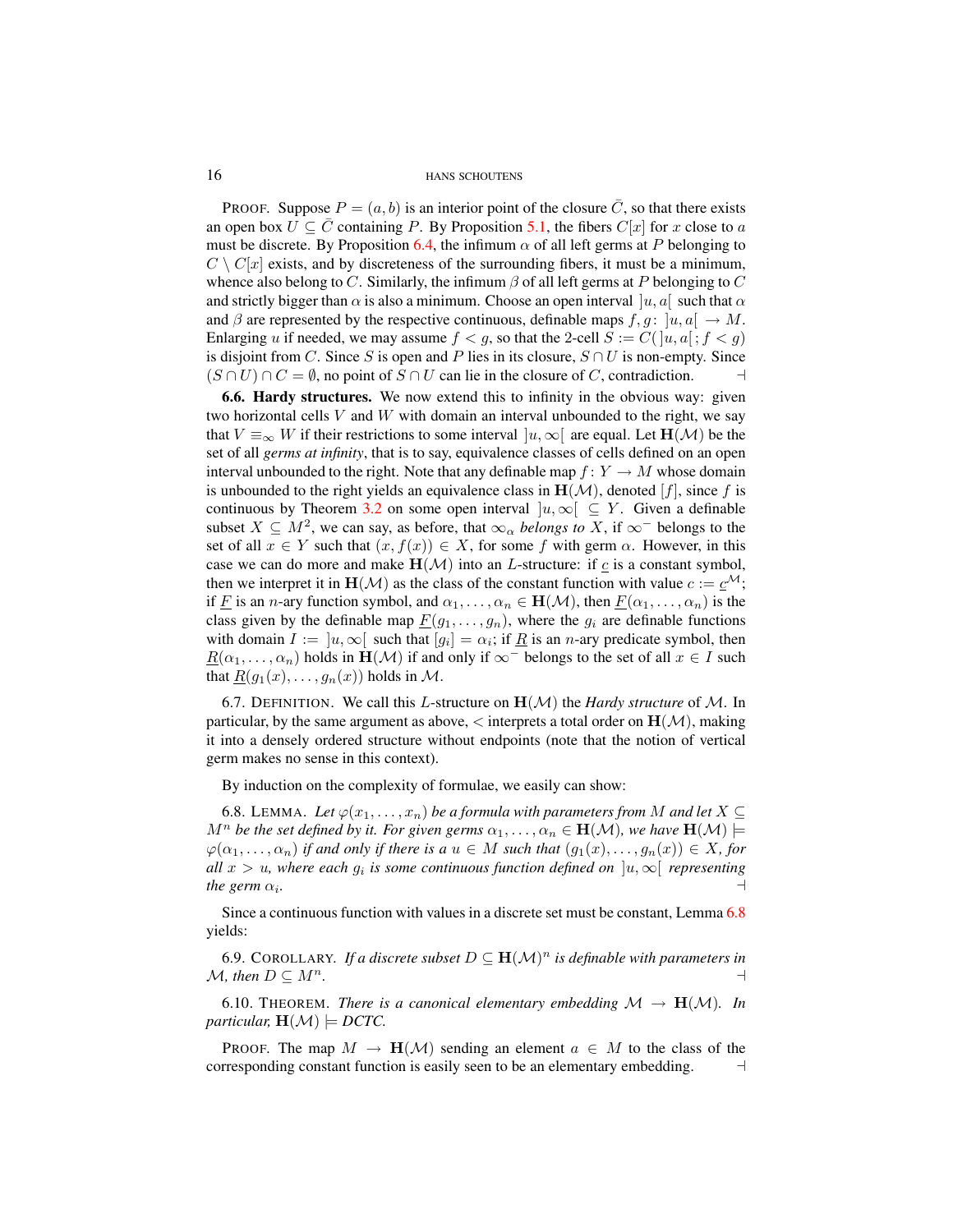These two results together show that if  $M$  is a non-o-minimal model of DCTC, then  $(M, H(M))$  is a Vaughtian pair (see, for instance, [16, Proposition 9.3]). In particular, DCTC has Vaughtian pairs.

6.11. Remark. We can think of  $H(M)$  as a sort of *protoproduct*, in the meaning of a 'controlled' subring of an ultraproduct as studied in [18, Chapter 9]. Namely, endowing the set M with an ultrafilter containing all right unbounded open intervals, then  $H(\mathcal{M})$ consists of all elements in the ultrapower  $\mathcal{M}_h$  given by definable maps (whereas an arbitrary element is given by any map).

We also can define a *standard part* operator, at least on the subset  $H^{\text{fin}}(\mathcal{M})$  of all *finite* elements, that is to say, the set of all germs  $\alpha$  at infinity represented by some definable, continuous map  $f: [u, \infty) \to M$  such that  $f(\infty) \in M$  (see Remark [3.4](#page-8-0) for the definition). Indeed, the value of  $f(\infty)$  only depends on  $\alpha$ , thus yielding a standard part map  $\mathbf{H}^{\text{fin}}(\mathcal{M}) \to M$ . Note, however, that as M is not definable in  $\mathbf{H}(\mathcal{M})$ , neither is  $\mathbf{H}^{\text{fin}}(\mathcal{M}).$ 

6.12*. Remark.* Hardy structures play an important role in o-minimality; for instance, they were used by Miller to prove the growth dichotomy. For an overview, see [14] and the references therein.

<span id="page-16-0"></span>§7. Planar curves. As always,  $M$  is a model of DCTC.

**7.1. Dimension.** Let us say that a non-empty definable subset  $X \subseteq M^2$  has *dimension zero* if it is discrete, and *dimension two*, if it has non-empty interior. In the remaining case, we will put  $\dim(X) = 1$  and call X a (generalized) *planar curve*. We will assign to the empty set dimension  $-\infty$ , in order to make the following formula work (with the usual conventions that  $-\infty + n = -\infty$ ):

<span id="page-16-1"></span>7.2. COROLLARY. *Given a definable subset*  $X \subseteq M^2$ , let  $F_e$  be the set of all  $a \in M$ *for which the fiber*  $X[a]$  *has dimension*  $e$ *, for*  $e = 0, 1$ *. Then each*  $F_e$  *is definable and the dimension of* X *is equal to the maximum of all*  $e + \dim(F_e)$ *.* 

PROOF. Being discrete and having interior are definable properties, whence so is being a planar curve, showing that each  $F_e$  is definable. The formula then follows by inspecting the various cases by means of Corollary 4.4 and Proposition 5.1. inspecting the various cases by means of Corollary  $4.4$  and Proposition  $5.1$ .

<span id="page-16-2"></span>7.3*. Remark.* There are several ways of extending this definition to larger arity, and the usual one is to define the dimension of a definable subset  $X \subseteq M^n$  as the largest d such that the image of X under some projection  $\pi \colon M^n \to M^d$  has non-empty interior. It follows that a  $d$ -cell has dimension  $d$ .

We may rephrase the previous result as a trichotomy theorem for planar definable subsets:

<span id="page-16-4"></span>7.4. THEOREM (Planar Trichotomy). *Any planar definable subset of* M *either*

7.4.i. *is discrete, closed, and bounded;*

- <span id="page-16-3"></span>7.4.ii. *is nowhere dense, but at least one projection onto a coordinate axis has nonempty interior;*
- 7.4.iii. *has non-empty interior.*

PROOF. We only need to show that  $(7.4.ii)$  is equivalent with having dimension one. The converse is clear from Corollaries [7.2](#page-16-1) and [6.5,](#page-14-1) and for the direct implication, we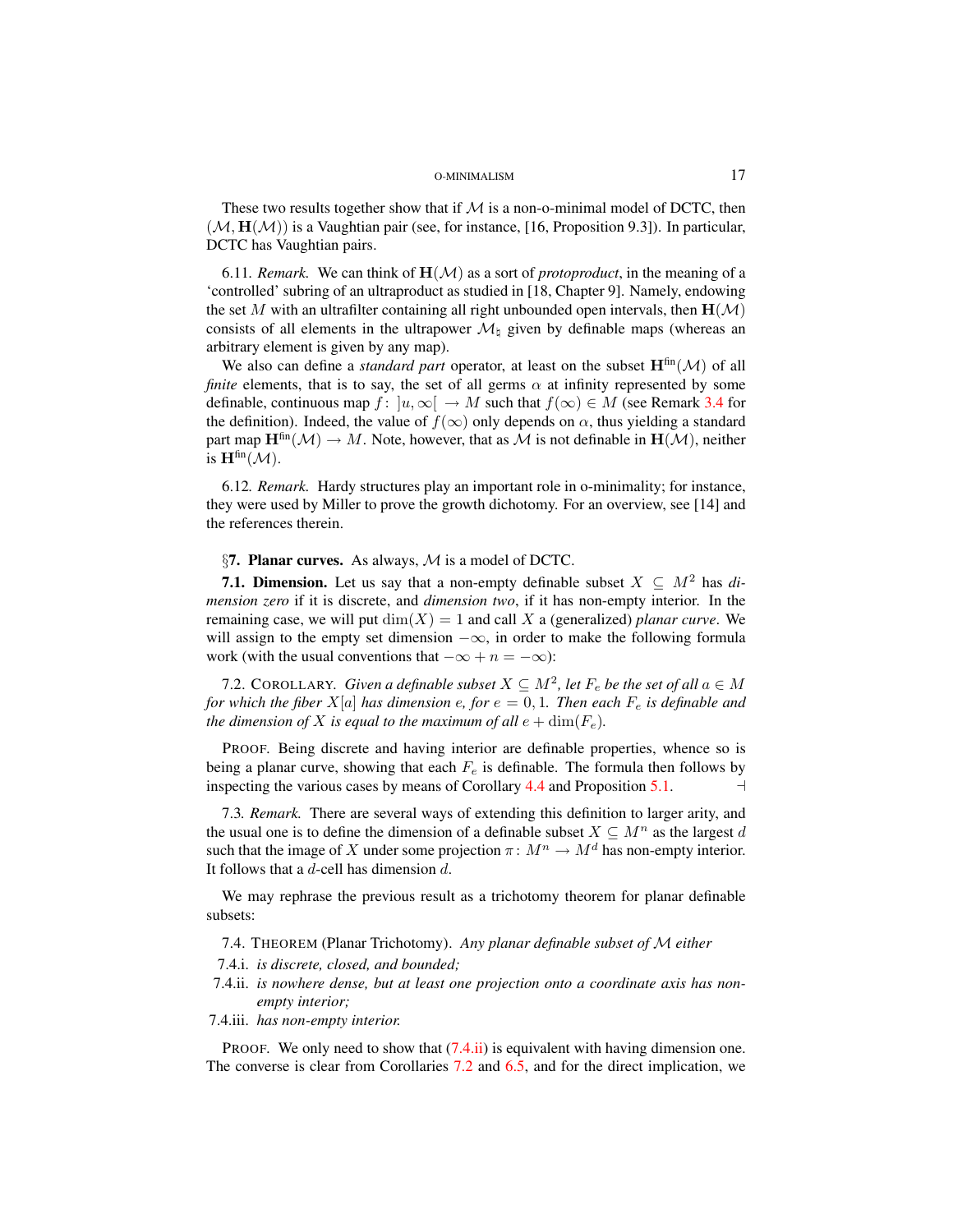must show that a definable subset satisfying [\(7.4.ii\)](#page-16-3) cannot be discrete, and this follows from Theorem [4.1.](#page-10-3)  $\Box$ 

Immediate from the definitions and Corollary [5.3,](#page-12-2) we have:

7.5. COROLLARY. *The dimension of a union*  $X_1 \cup \cdots \cup X_n \subseteq M^2$  *of definable subsets is the maximum of the dimensions of the*  $X_i$ . *.* a

**7.6. Nodes.** Let  $S \subseteq M^2$  be an arbitrary subset. We call a point  $P \in S$  a *node*, if for every open box B containing P, there is an open sub-box  $I \times J \subseteq B$  containing P and some point  $x \in I$  such that  $S[x] \cap J$  is not a singleton. We denote the set of nodes of S by Node(S). We call a node an *edge*, if in the above condition  $S[x] \cap J$  can be made empty. By an argument similar to the one proving Corollary  $3.5$ , one shows that a function on an open interval h is continuous if and only if its graph has no edges (since it is a graph, it cannot have any other type of nodes). Note that the closure of a 1-cell C has at most two edges: indeed, if C is given as the graph of a definable, continuous function h on an interval  $[a, b]$ , then  $\overline{C} \setminus C$  consists of those points among  $(a, h^+(a))$ and  $(b, h^{-}(b))$  that are finite (in the notation of Remark [3.4\)](#page-8-0), and these are then the edges of  $\overline{C}$ .

Assume now that  $C$  is a planar curve. The isolated points of  $C$  are edges, and they form a discrete, closed, and bounded subset. Another special case of an edge is any point lying on an open interval inside a vertical fiber  $C[a]$ . Let  $Vert(C)$  be the set of all such edges, called the *vertical component* of  $C$ . Note that  $Vert(C)$  is equal to the union of the interiors of all fibers, that is to say,  $Vert(C) = \bigcup_a (C[a])^{\circ}$ , and hence in particular is definable.

<span id="page-17-0"></span>7.7. PROPOSITION. *The set of nodes of a planar curve in* M *is the union of its vertical component and a discrete set.*

PROOF. Let  $C \subseteq M^2$  be a planar curve. Replacing C by  $C \setminus \text{Vert}(C)$ , we may assume its vertical component is empty. Assume towards a contradiction that  $N :=$  $Node(C)$  is not discrete. Therefore,  $\pi(N)$  cannot be discrete by Corollary [4.4,](#page-11-1) and hence contains an open interval I. For each  $x \in I$ , let  $h(x)$  be the minimal  $y \in C[x]$ such that  $(x, y) \in N$ . By Theorem [3.2,](#page-7-1) we may shrink I so that h becomes a continuous function on I. In particular, its graph V is a 1-cell contained in N. For each  $x \in I$ , let  $l(x)$  and  $u(x)$  be the respective predecessor and successor in  $C[x]$  of  $h(x)$  (if  $h(x)$ ) is always an extremal element of  $C[x]$  then we can adjust the argument accordingly, and so we just assume that  $l(x) < h(x) < u(x)$  always exist). Since  $(x, h(x))$  is a node and h is continuous, for  $y < x$  sufficiently close to x, and J an open interval such that  $J \cap C[x] = \{h(x)\}\$ , the intersection  $J \cap C[y]$  contains at least one other element besides  $h(y)$ , necessarily either  $l(y)$  or  $u(y)$ . By type completeness, either  $l(y)$  belongs to all  $J \cap C[y]$ , for all y sufficiently close to the left of x, or otherwise  $u(y)$  does. In particular, for a fixed  $x \in I$ , we have  $h(x) = l^-(x)$  or  $h(x) = u^-(x)$ . Shrinking I if necessary, type completeness then reduces to the case that one of these alternatives happens for every  $x \in I$ , say,  $h(x) = l^-(x)$  for all  $x \in I$ . Shrinking I even further, we may assume that l is continuous on I, and hence  $l = h$  on I, contradiction.

<span id="page-17-1"></span>7.8. LEMMA. A point P on a planar curve  $C \subseteq M^2$  is not a node if and only if there *is some open box* B *containing* P *such that* C ∩ B *is a horizontal* 1*-cell. On the other hand,* P *is an edge if and only if it does not belong to any horizontal cell inside* C*.*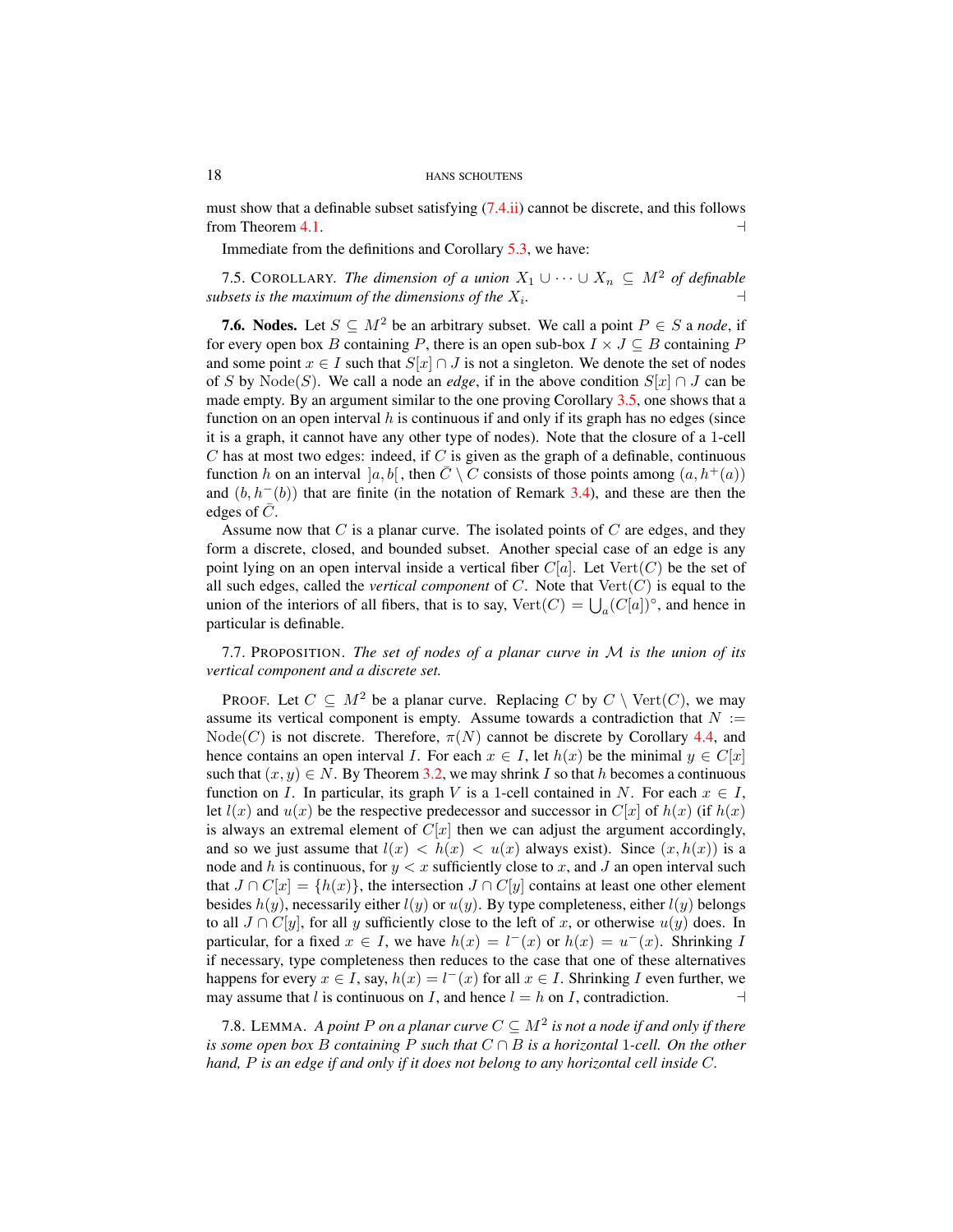**PROOF.** If  $P = (a, b) \notin Node(C)$ , there exist open intervals I and J containing respectively a and b such that  $C[x] \cap J$  is a singleton  $\{f(x)\}\text{, for every } x \in I$ , and this property is preserved for any sub-box of  $I \times J$  containing P. Hence  $f: I \rightarrow J$  is a definable map with  $f(a) = b$ . Shrinking I if necessary, we may assume by Theorem [3.2](#page-7-1) that f is continuous on I with a possible exception at a. As already observed, f is also continuous at a lest  $(a, f(a))$  be a node. Hence the graph of f is a cell equal to  $(I \times J) \cap C$ . If P is not a node, then by definition, no intersection with an open box around P can be a cell. The second assertion is obvious.  $\Box$ 

7.9*. Remark.* In [21], non-nodal points are called *normal* points. We may generalize this to higher arity: let us say that a point P on a definable subset  $X \subseteq M^n$  is *strongly e-normal*, for some  $e \le n$ , if there exists an open box B containing P such that  $B \cap X$ is an e-cell. When  $n = 2$ , a point is strongly 2-normal if and only if it is interior, and strongly 0-normal if and only if it is isolated. The previous result then says that on a planar curve, a point is strongly 1-normal if and only if it is not a node. As with cells, this definition of normality has a directional bias: nodes are really critical points with respect to projection onto the first coordinate. To break this bias, just taking permutations of the variables does not give enough transformations to turn some point on a curve in a non-nodal position, as for instance the origin on the curve given by  $(t, t)$ if  $t \leq 0$  and  $(-t, -2t)$  if  $t \geq 0$ . However, if we assume that there is an underlying ordered group, then we say that a point  $x \in X \subseteq M^n$  is *e-normal*, if after a translation bringing x to the origin O, we can find a rotation  $\rho$  such that  $\rho(O)$  is strongly e-normal in  $\rho(X)$ , where by a *rotation* of  $M^n$ , we mean a linear map  $\rho: M^n \to M^n$  given by an invertible matrix of determinant one over  $\mathbb Q$  (by [12, Proposition 2.2], any model of DCTC expanding a group is divisible, whence admits a natural structure of a  $\mathbb{Q}$ -vector space).

<span id="page-18-0"></span>7.10. PROPOSITION. *A definable subset*  $X \subseteq M^2$  *has the same dimension as that of its closure*  $\overline{X}$ *, whereas the dimension of its frontier*  $\text{fr}(X)$  *is strictly less.* 

PROOF. If X is discrete, then it is closed by Corollary [4.2,](#page-11-2) and so  $\text{fr}(X) = \emptyset$ , proving the assertion in this case. If X has dimension one, then so does  $\bar{X}$  by Corollary [6.5.](#page-14-1) Let  $V := \text{Vert}(C)$  be the vertical component of C and let  $\pi(V)$  be its projection. Since  $\pi(V)$  is discrete by Proposition [5.1,](#page-12-1) the boundary  $\partial V$  is equal to the union of all  $\partial(X[a])$ , whence is discrete by Corollary [4.4.](#page-11-1) Hence, upon removing V from X, we may reduce to the case that  $X$  has no vertical components. Suppose towards a contradiction that fr(X) is a planar curve. By Proposition [7.7,](#page-17-0) the set of nodes on  $\bar{X}$ and on  $\text{fr}(X)$  are both discrete sets, and so, there exists a  $P \in \text{fr}(X)$  which is not a node on fr(X) nor on X. By Lemma [7.8,](#page-17-1) there exists an open box B containing P such that both  $B \cap fr(X)$  and  $B \cap X$  are cells, and therefore the inclusion  $B \cap fr(X) \subseteq B \cap X$ must be an equality. In particular,  $B \cap X$  is empty, contradicting that P lies in the closure of X.

Finally, if X has dimension two, then so must  $\overline{X}$ . Let  $Y := X^{\circ}$  and  $Z := X \setminus Y$ . Since  $\bar{X} = \bar{Y} \cup \bar{Z}$ , we have  $\text{fr}(X) = (\bar{Y} \setminus X) \cup (\bar{Z} \setminus X)$ , so that it suffices to show that neither of these two differences has interior. The first one,  $\overline{Y} \setminus \overline{X}$ , is equal to  $\partial Y$ whence has no interior, being the boundary of an open set. By construction,  $Z$  has no interior, and hence by Corollary  $6.5$ , neither does its closure.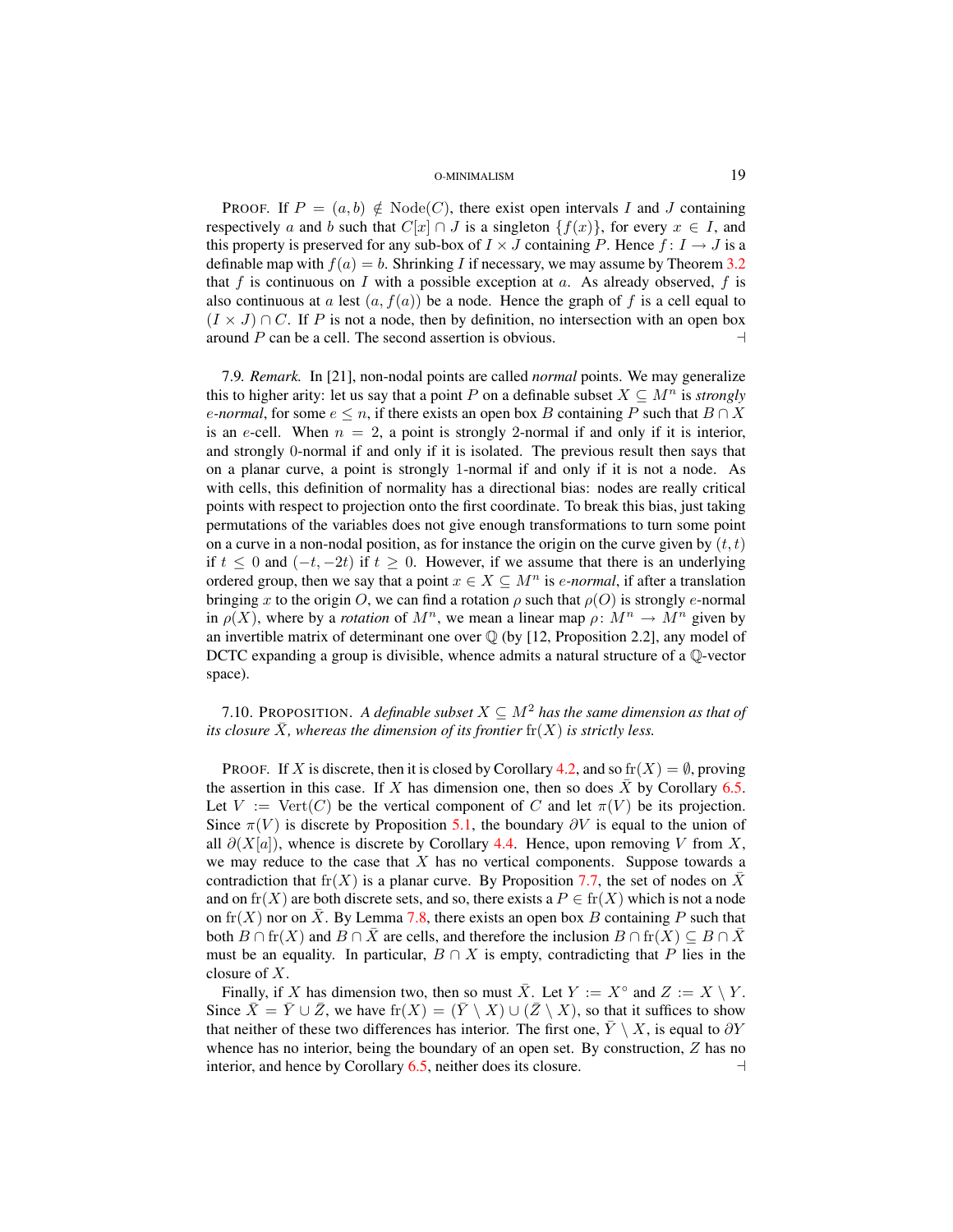Recall that a *constructible* subset is a finite Boolean combination of open subsets, and hence every one-variable definable subset is constructible. This is still true in higher dimensions: by an easy induction on the dimension, and using that the closure is obtained by adjoining the frontier, Proposition [7.10](#page-18-0) yields:

<span id="page-19-5"></span>7.11. COROLLARY. *Every* M*-definable subset is constructible.* a

<span id="page-19-4"></span>7.12. COROLLARY. *The boundary of a two-dimensional, planar subset has dimension at most one.*

PROOF. Let  $X \subseteq M^2$  have dimension two. Its boundary  $\partial X$  is the union of its frontier fr(X) and  $X \setminus X^\circ$ . The former has dimension at most one by Proposition [7.10](#page-18-0) and the latter has no interior. The result now follows from Corollary [5.3.](#page-12-2)

Recall that a subset in a topological space is called *codense* if its complement is dense.

7.13. COROLLARY. *If* Y *is a codense definable subset of a non-empty definable subset*  $X \subseteq M^2$ *, then* dim(Y) < dim(X)*.* 

**PROOF.** If X is discrete, then it is closed by Corollary [4.2,](#page-11-2) and hence its only codense subset is the empty set. If X and Y both have dimension two, then  $Y^{\circ}$  is disjoint from the closure of  $X \setminus Y$ , contradicting that Y is codense in X. So remains the case that X is a curve. If Y is codense in X, then it must be contained in the frontier of  $X \setminus Y$ , and the latter has dimension strictly less than one by Proposition [7.10.](#page-18-0)  $\Box$ 

<span id="page-19-0"></span>§8. Planar cell decomposition. In o-minimality, *cell decomposition* is the property that we can partition any given definable subset  $X$  into a disjoint union of cells. Every point is a 0-cell but writing  $X$  as a union of its points should not qualify as a cell decomposition. Slightly less worse, if X is planar, then each fiber  $X[a]$  is a disjoint union of intervals and points, so that we can partition  $X$  into points and vertical cells. Of course, in the o-minimal context these pathologies are avoided by demanding the partition be finite. For arbitrary models of DCTC, however, we can no longer enforce finiteness, and so to exclude any unwanted partitions, we must impose some weaker restrictions. Moreover, at present, I do not see how to avoid—but see  $\S$ [9](#page-23-0) below—, the use of quasi-cells:

**8.1. Quasi-cells.** We again work in a fixed model  $M$  of DCTC.

<span id="page-19-3"></span>8.2. LEMMA. *We call a subset*  $S \subseteq M^2$  *a (horizontal)* 1-quasi-cell *if it satisfies one of the following equivalent conditions:*

<span id="page-19-2"></span>8.2.i. S *is a union of mutually intersecting* 1*-cells in* M<sup>2</sup> *and has no nodes;*

<span id="page-19-1"></span>8.2.ii. S is the graph of a continuous map  $h: \pi(S) \to M$  which is locally definable, *meaning that its restriction to any open interval in its domain is definable.*

*Moreover,*  $\pi(S)$  *is then open and convex, and S is a* 1-cell *if and only if*  $\pi(S)$  *is definable.*

PROOF. The implication  $(8.2.ii) \Rightarrow (8.2.1)$  $(8.2.ii) \Rightarrow (8.2.1)$  is easy, since the graph of a continuous function has no nodes. To show  $(8.2.i) \Rightarrow (8.2.i)$  $(8.2.i) \Rightarrow (8.2.i)$ , suppose S has no nodes, so that in particular, no vertical cell lies inside S. Fix  $a_1, a_2 \in \pi(S)$  and choose non-disjoint 1cells  $C_1 \subseteq S$  and  $C_2 \subseteq S$  containing  $a_1$  and  $a_2$  respectively. Let  $I_k := \pi(C_k)$  and let  $h_k$ be the definable (continuous) function on  $I_k$  whose graph is  $C_k$ . Let  $I := I_1 \cup I_2$ . Since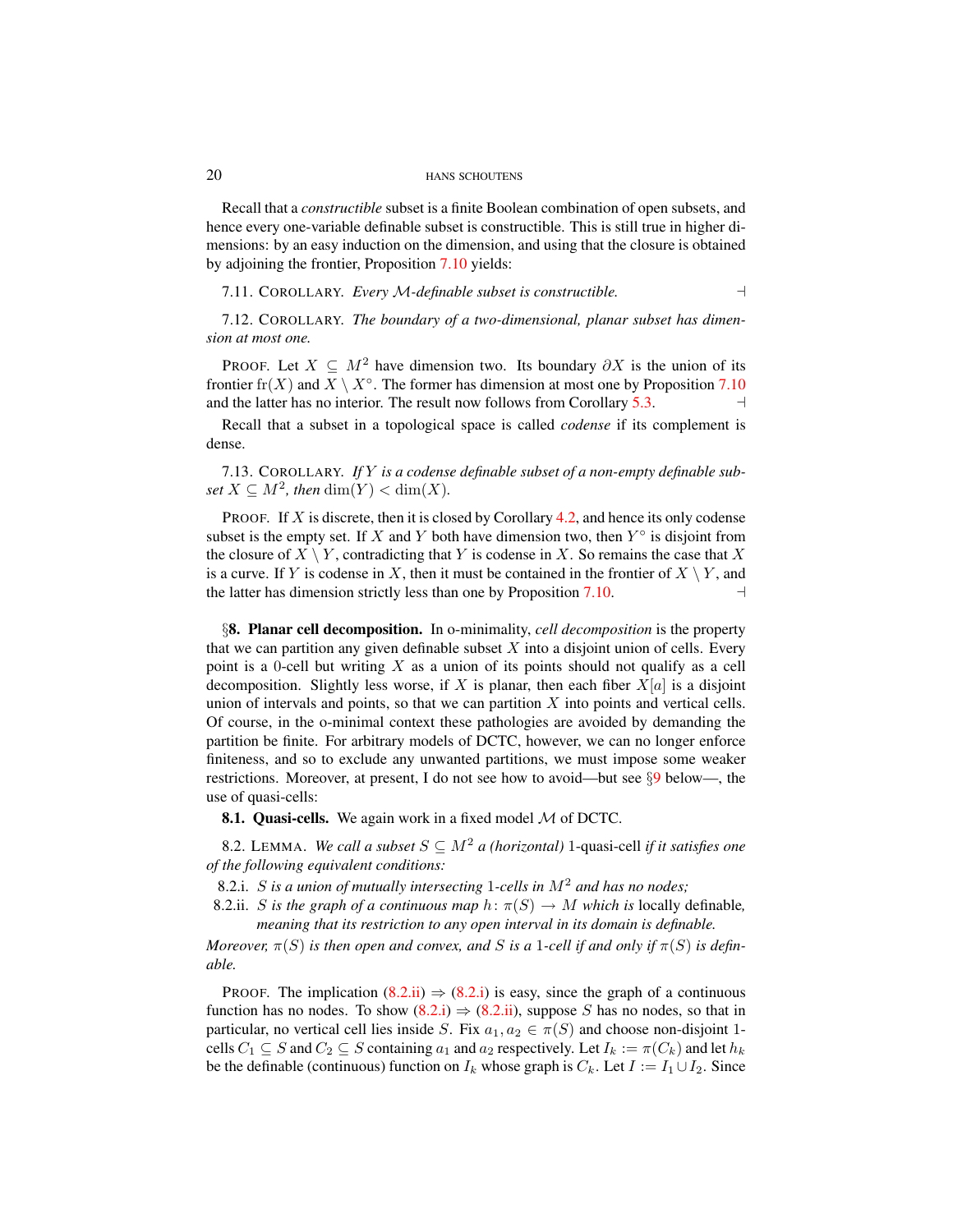$C_1 \cap C_2$  is non-empty, so is  $I_1 \cap I_2$ , showing that I is an interval. Let H be the subset of  $I_1 \cap I_2$  on which  $h_1$  and  $h_2$  agree, that is to say,  $H = \pi(C_1 \cap C_2)$ . For  $a \in H$  with common value b, since  $(a, b)$  is not a node, there exist open intervals U and V containing respectively a and b such that  $S[x] \cap V$  is a singleton, for all  $x \in U$ . Shrinking U if necessary, continuity allows us to assume that  $h_k(U) \subseteq V$ , so that  $(x, h_k(x))$  both lie in  $S[x] ∩ V$  for  $x ∈ U$ , whence must be equal. This shows that  $U ⊆ H$ , and hence that H is open. Let  $a \in \partial H$ . Since H is open, a does not belong to H whereas either  $a^$ or  $a^+$  does. If a lies in  $I_1 \cap I_2$ , then  $a \notin H$  implies  $h_1(a) \neq h_2(a)$ , and by continuity, this remains the case on some open interval around  $a$ , contradicting that either  $a^-$  or  $a^+$  belongs to H. Hence  $a \notin I_1 \cap I_2$ . This means that the only boundary points of H are the endpoints of the interval  $I_1 \cap I_2$ , proving that  $h_1$  and  $h_2$  agree on this interval. Let  $h(x)$  be equal to  $h_1(x)$  if  $x \in I_1$  and to  $h_2(x)$  otherwise. Since the graph of h is then equal to  $C_1 \cup C_2 \subseteq S$ , whence contains no nodes, h is continuous. It is not hard to see that  $\pi(S)$  is open and convex. The last assertion then follows since  $\pi(S)$  is a disjoint union of open intervals by Theorem [2.10,](#page-6-1) whence, being also convex, a single open interval, if definable.  $\Box$ 

8.3*. Remark.* Condition [\(8.2.i\)](#page-19-2) is equivalent with: S is a direct union of 1-cells and all points are 1-normal.

Although we should also entertain the notion of vertical quasi-cells (see Definition [8.5](#page-20-0) below), they do not occur in the analysis of planar subsets. Given a curve  $C$  without nodes and a quasi-cell  $S \subseteq C$ , we say that S is *optimal* in C, if no quasi-cell inside C strictly contains S.

<span id="page-20-1"></span>8.4. COROLLARY. Any point on a planar curve  $C \subseteq M^2$  without nodes lies on a *(uniquely determined) optimal quasi-cell in* C*. In particular,* C *is a disjoint union of quasi-cells.*

PROOF. Fix  $P \in C$ . By Lemma [7.8,](#page-17-1) there exists a cell  $V \subseteq C$  containing P. Let S be the union of all cells inside C containing P. Since  $S \subseteq C$ , has no nodes, it is a quasi-cell by Lemma [8.2.](#page-19-3) Suppose  $S' \subseteq C$  is a quasi-cell containing S and let  $P' \in S'$ . By Lemma [8.2,](#page-19-3) there exists a cell  $V' \subseteq S'$  containing both P and P'. By construction, we then have  $V' \subseteq S$ , whence  $P' \in S$ , showing that  $S = S'$  is optimal.

<span id="page-20-0"></span>If the curve has nodes, then to preserve uniqueness of optimal quasi-cells, we have to amend this definition as follows: for an arbitrary planar curve  $C$ , a horizontal 1quasi-cell S is called *optimal* if  $S \subseteq C$  contains no node of C and is maximal with this property. Finally, we define the notion of a 2-*quasi-cell*  $S \subseteq M^2$  given as the region between two continuous, locally definable maps defined on an open, convex subset of M (again called the *domain* of the quasi-cell), or an unbounded variant as in the case of 2-cells. More precisely, let  $V \subseteq M$  be an open convex subset,  $f, g \colon V \to M$ continuous and locally definable with  $f < g$ , then S consist of all  $(x, y)$  such that  $x \in V$  and  $f(x) \diamond y \diamond' g(x)$ , with  $\diamond, \diamond'$  strict inequality or no condition. By definition of local definability, the restriction of a quasi-cell S to an open interval  $I \subseteq V$ , that is to say,  $S \cap (I \times M)$  is a cell, and hence every 2-quasi-cell is the union of 2-cells and therefore open. Moreover, we can arrange for all these cells in this union to contain a given fixed point of the quasi-cell.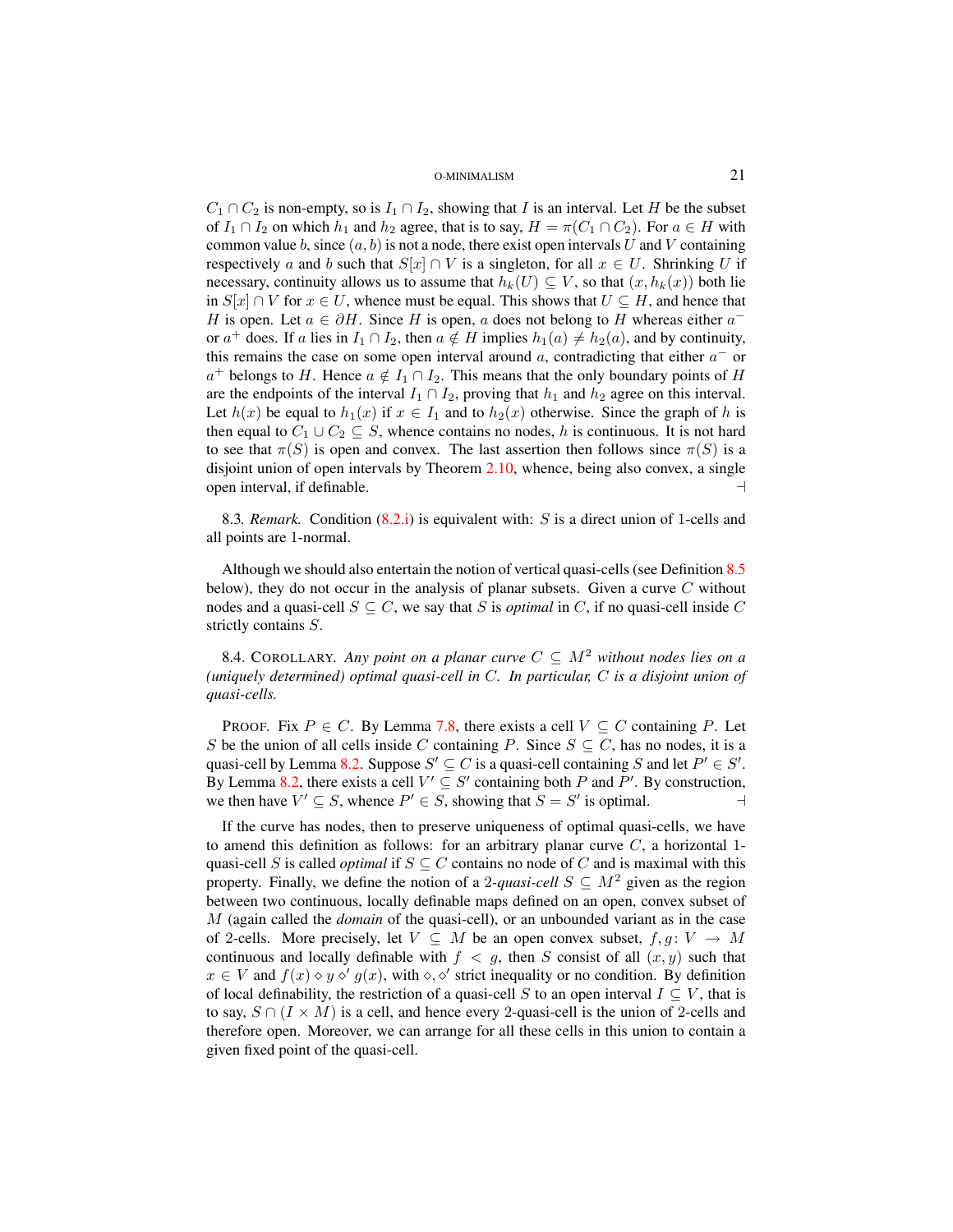8.5. DEFINITION. The definition of an arbitrary  $d$ -quasi-cell is entirely similar: simply replace in the recursive definition from Remark [6.1](#page-13-1) 'cell' by 'quasi-cell' and 'definable, continuous map' by 'locally definable, continuous map' everywhere.

<span id="page-21-1"></span>8.6. Locally definable subsets. Quasi-cells are particular instances of locally definable subsets, which we now briefly study. In an arbitrary ordered structure  $O$ , we call a subset  $X \subseteq O^n$  *locally definable* if for each point  $P \in O^n_{\infty}$ , there exists an open box B containing P such that  $B \cap X$  is definable. It is important to include in this definition also the *infinite points* of  $O_{\infty}^n$ , that is to say, points with at least one coordinate equal to ±∞, where, just as an example, we mean by an *open box around an infinite point* like  $(0, \infty, -\infty)$  one of the form  $|u, v| \times |p, \infty| \times |- \infty, q|$ , with  $u < 0 < v$ . It is also important to note that the definition applies to all points, not just to those belonging to  $X$ . In fact, the condition is void if  $P$  is either an interior or an exterior point, since then some open box is entirely contained in or entirely disjoint from  $X$ . So we only need to verify local definability at boundary points and at infinite points. Therefore, any clopen is locally definable. It is not hard to show that a finite Boolean combination of locally definable sets is again locally definable. Moreover, the interior, closure and exterior of a locally definable subset are again locally definable. Using  $(8.2.ii)$ , it is easy to see that 1-quasi-cells are locally definable, and using a higher dimensional version of Lemma [8.2,](#page-19-3) one can extend this to any quasi-cell.

<span id="page-21-0"></span>8.7. PROPOSITION. *A discrete set is locally definable in* M *if and only if it is closed and bounded.*

PROOF. Let  $D \subseteq M^n$  be discrete. If D is not closed, then there is a  $P \in \partial D$  not belonging to D. But then the intersection  $D \cap B$  with any open box B containing P will have P in its closure, so that  $D \cap B$  is not closed, whence cannot be definable by Corollary [4.2.](#page-11-2) Similarly, if  $D$  is not bounded, say, in the first coordinate on the right, then its intersection with any open box of the form  $|p, \infty| \times B'$  will still be unbounded, whence not definable by Corollary [4.2.](#page-11-2) Suppose therefore  $D$  is closed and bounded. To check local definability at a boundary point  $P$ , as it belongs to  $D$  by closedness, there is an open box B such that  $D \cap B = \{P\}$ . To check at an infinite point, we can find an open box around P which is disjoint from D.  $\Box$ 

8.8. COROLLARY. *The topological boundary of a locally definable subset*  $Y \subseteq M$ *is a discrete, closed, bounded set.*

PROOF. If the locally definable set  $\partial Y$  has non-empty interior, it would contain an open interval I and we may shrink this so that  $F := I \cap Y$  is definable. Since  $\partial F =$  $I \cap \partial Y = I$ , we get a contradiction with [\(2.6.vi\)](#page-5-6). Hence  $\partial Y$  has no interior, and so, for  $b \in \partial Y$  and an open interval I containing b such that  $I \cap \partial Y$  is definable, the latter set, having no interior, must be discrete by  $(2.6.iv)$ , and hence, shrinking I further if necessary,  $I \cap \partial Y = \{b\}$ . Hence  $\partial Y$  is discrete, whence bounded and closed by Proposition [8.7.](#page-21-0)  $\Box$ 

Given an arbitrary ordered structure  $M$ , let  $M^{\text{loc}}$  be the structure generated by the locally definable subsets of  $M$  (formally, we have a language with an *n*-ary predicate X for any locally definable subset  $X \subseteq M^n$ , and we interpret  $X(\mathcal{M}^{loc})$  as the subset X). Since the class of locally definable subsets is closed under projection, fibers, and finite Boolean combinations, the definable subsets of  $\mathcal{M}^{loc}$  are precisely the locally M-definable subsets.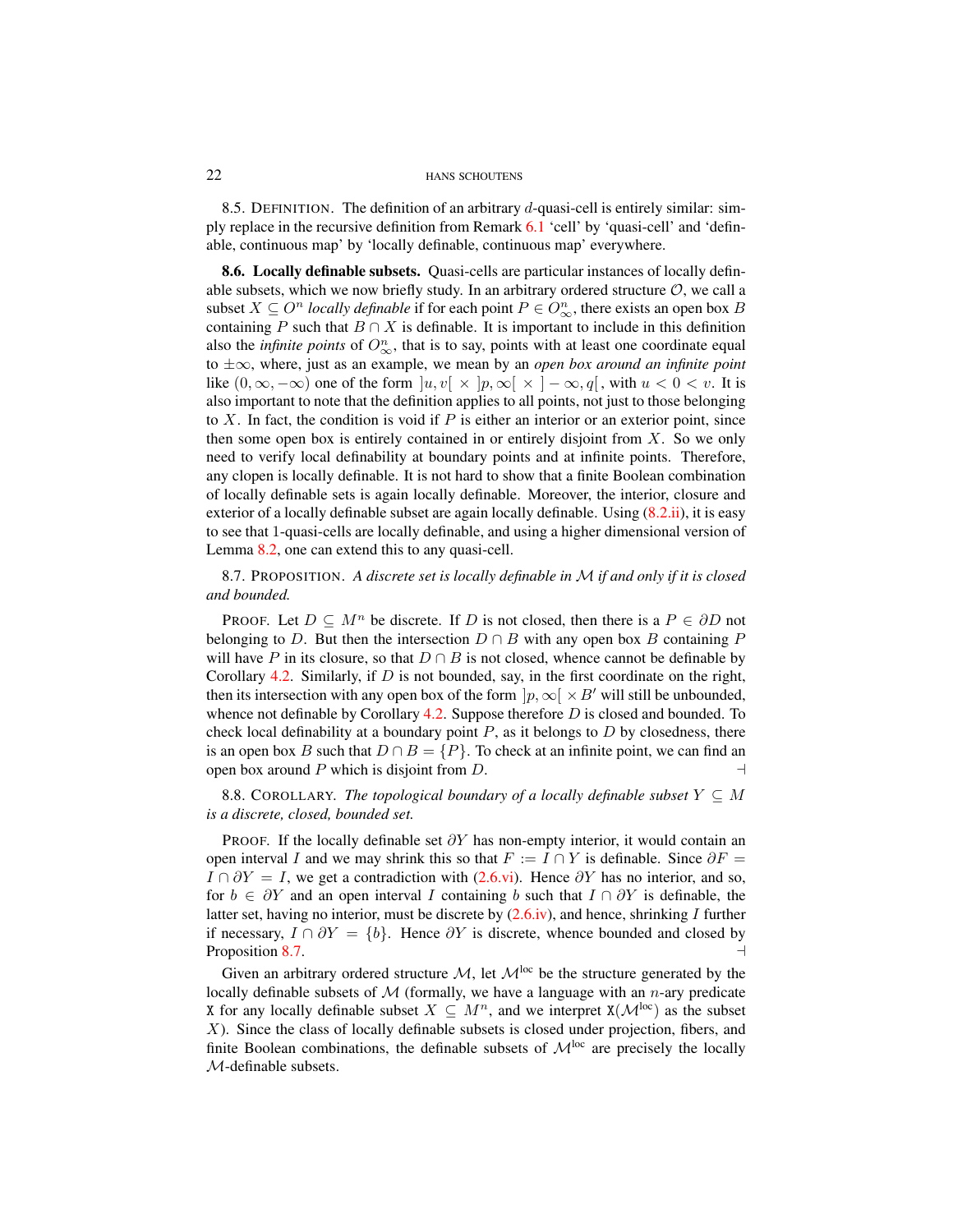# 8.9. COROLLARY. *The reduct* M*loc is type complete.*

PROOF. Given a one-variable definable subset of  $\mathcal{M}^{loc}$ , whence a locally definable subset  $Y \subseteq M$ , and a point  $a \in M_{\infty}$ , we may choose an open interval I around a such that  $Y \cap I$  is definable. Since  $a^-$  belongs to  $Y \cap I$  or to its complement, the same is true with respect to  $Y$ , proving type completeness.

Since bounded clopens are locally definable but have no infimum, definable completeness usually fails and  $\mathcal{M}^{loc}$  is in general not a model of DCTC.

8.10. Planar cell decomposition. Let us introduce the following terminology, which we give only for the planar case (but can easily be extended to larger arity, see Remark [8.12](#page-22-1) below). First we extend the definition of dimension to arbitrary subsets of the plane (which is not necessarily well-behaved if the subset is not definable) by the same characterization: a non-empty subset  $B \subseteq M^2$  has *dimension* 2, if it has nonempty interior; *dimension* 1, if it has empty interior but is non-discrete; and *dimension zero* if it is discrete. We can also define the *local dimension*  $\dim_P(B)$  of B at a point  $P \in M^2$  as the minimal dimension of  $B \cap U$  where U runs over all open boxes containing P. Note that  $\dim_P (B) \geq 0$  if  $P \in \overline{B}$ . It follows that the dimension of B is the maximum of its local dimensions at all points. It is not hard to see that the dimension of  $B$  is the largest  $e$  for which it contains an  $e$ -cell. In particular, a 2-quasi-cell has dimension 2, whereas a 1-quasi-cell has dimension one. More generally, by Corollaries [2.9](#page-6-2) and [5.3](#page-12-2) and the local nature of dimension, we showed that:

<span id="page-22-2"></span>8.11. LEMMA. *The dimension of a finite union of* ei*-quasi-cells is equal to the maximum of the*  $e_i$ *. .* a

Given a collection B of (not necessarily definable) subsets of  $M^2$ , we say that a definable subset  $X \subseteq M^2$  has a *B-decomposition*, if there exists a partition  $X = \bigsqcup_{i \in I} B_i$ with all  $B_i \in \mathcal{B}$ , with the additional property that if  $X^{(e)}$  denotes the union of all edimensional  $B_i$  in this partition, then  $X^{(e)}$  is definable and has dimension at most e, for  $e = 0, 1, 2$  (whence of dimension e if and only if it is non-empty). Put simply, in a decomposition there cannot be too many lower dimensional subsets. By a *cell* decomposition (respectively, a *quasi-cell* decomposition) we mean a B-decomposition where  $\beta$  is the collection of all (quasi-)cells. By Lemma [8.11,](#page-22-2) any finite partition into quasicells is a cell decomposition (as there can be no quasi-cell in a finite decomposition since each subset in the partition is then definable).

<span id="page-22-1"></span>8.12*. Remark*. For higher arities, we define the dimension of a subset  $B \subseteq M^n$  to be the largest  $d$  such that it contains a  $d$ -cell (in case  $B$  is not definable, this might be different from the largest d such that the projection of B onto some  $M<sup>d</sup>$  has non-empty interior, but both are equal in the definable case). The definition of  $B$ -decomposition for a definable set  $X \subseteq M^n$  now easily generalizes: it is a partition of X into sets from B such that the union of all sets in this partition of a fixed dimension  $e$  is a definable subset of dimension at most  $e$ .

# <span id="page-22-0"></span>8.13. THEOREM. *In* M*, any planar definable subset has a quasi-cell decomposition.*

PROOF. Let  $X \subseteq M^2$  be a definable subset. There is nothing to show if X has dimension zero. If X is a curve, then  $Vert(X)$  is a disjoint union of vertical cells (see the proof of Proposition [7.10\)](#page-18-0). So after removing it from  $X$ , we may assume X has no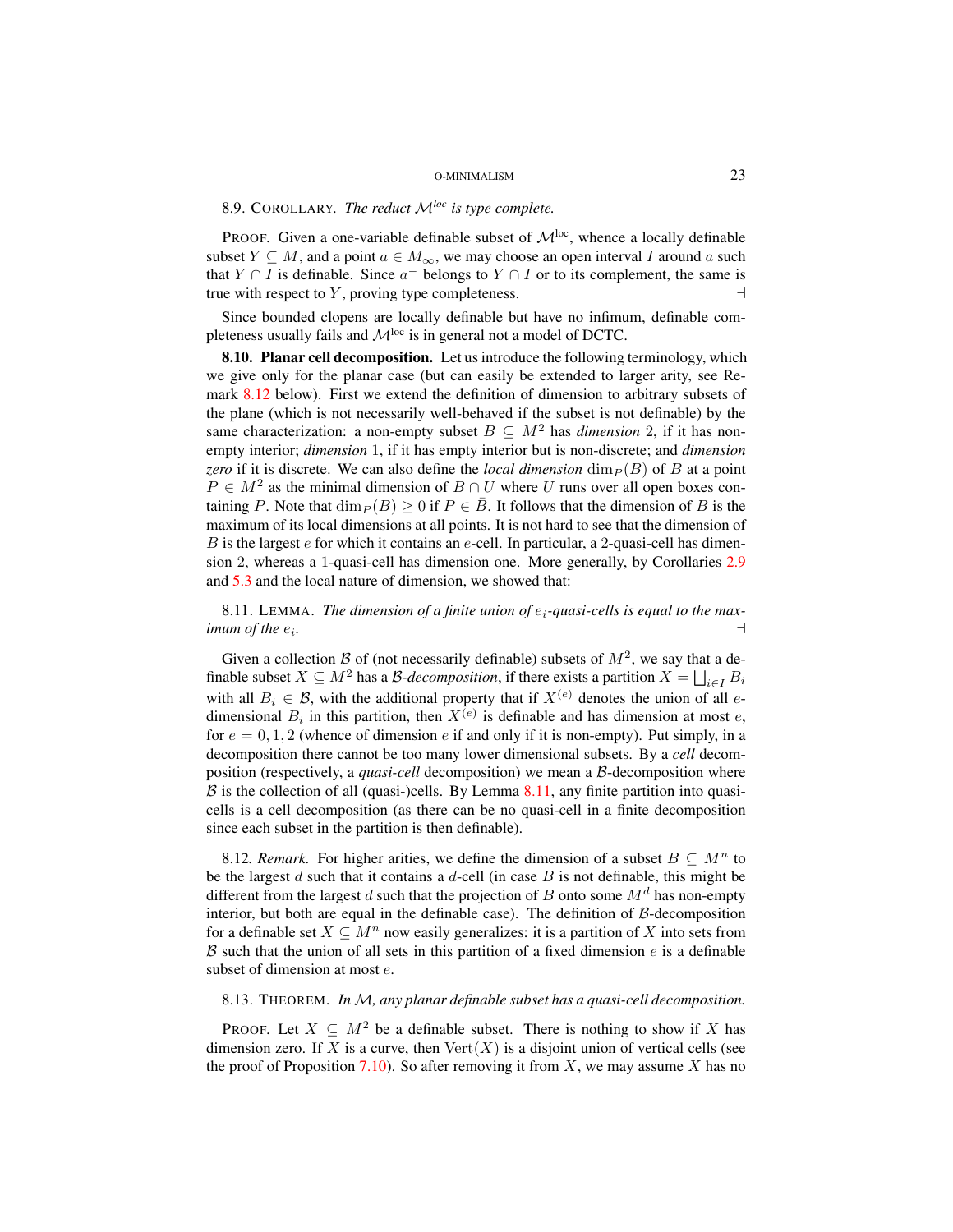vertical components. In that case,  $Node(X)$  is discrete by Proposition [7.7,](#page-17-0) and so after removing it, we may assume  $X$  has no nodes, and so we are done by Corollary [8.4.](#page-20-1)

So remains the case that X is 2-dimensional. Let  $C := \partial X$  be its boundary. Since C has dimension at most one by Corollary [7.12,](#page-19-4) and so can be decomposed into disjoint quasi-cells by what we just argued, we may assume, after removing it, that  $X$  is moreover open. The projection  $\pi(N)$  of the set  $N := \text{Node}(C)$  of all nodes is discrete by Proposition [7.7](#page-17-0) and Theorem [4.1,](#page-10-3) and therefore  $X \cap (\pi(N) \times M)$  can be partitioned into vertical cells. So remains to deal with points  $(a, b) \in X$  such that  $a \notin \pi(N)$ . Since X is open, b is an interior point of  $X[a]$ . Let l and h be respectively the maximum of  $(C[a])_{\leq b}$  and the minimum of  $(C[a])_{\geq b}$ , so that the open interval  $]l, h[$  lies inside  $X[a]$  and contains b (we leave the case that one of these endpoints is infinite to the reader). By choice, neither  $(a, l)$  nor  $(a, h)$  is a node of C, so that by Corollary [8.4,](#page-20-1) there are (unique) optimal 1-quasi-cells  $L, H \subseteq C$  containing  $(a, l)$  and  $(a, h)$  respectively, say, given as the graphs of locally definable, continuous maps  $f: V \to M$  and  $g: W \to M$ . Consider all open intervals  $I \subseteq V \cap W$  containing a such that the 2-cell  $C(I; f|_I < g|_I)$  lies entirely inside X, and let  $Z \subseteq M$  be the union of all these intervals. Hence Z is open and convex, and  $C(Z; f|_Z < g|_Z)$  is an (optimal) 2-quasi-cell inside  $X$ , by Lemma [8.2.](#page-19-3) To show that this construction produces a disjoint union of quasi-cells, we need to show that if  $(a', b')$  is any point in S, then the above procedure yields exactly the same quasi-cell containing  $(a', b')$ . Indeed, by convexity, we can find an open interval  $I \subseteq V$  containing a and a'. Since the intersections of F and G with  $I \times M$  are 1-cells,  $C(I; f|_I < g|_I) = S \cap (I \times M)$  is a 2-cell contained in X, whence must lie inside S by construction.

To show that this is a decomposition, we induct on the dimension d of  $X$ , where the case  $d = 0$  is trivial. In the above, at various stages, we had to remove some subsets of X of dimension strictly less than  $d$ , and partition each separately. Since each of these finitely many exceptional sets was definable, so is their union and by Lemma [8.11,](#page-22-2) has dimension strictly less than d. Hence the complement  $X^{(d)}$ , consisting of all d-quasicells in the partition, is also definable. After removing  $X^{(d)}$ , we are left with a definable subset of strictly less dimension, and so we are done by induction.  $\Box$ 

The proof gives in fact some stronger results, where for the sake of brevity, we will view any point as a 0-quasi-cell:

8.14*. Remark.* Keeping track of the various (quasi-)cells, we actually showed that we may partition X in quasi-cells  $S_i$ , such that each  $\overline{S}_i \cap X$  is a disjoint union of  $S_i$ and some of the other  $S_j$ .

<span id="page-23-0"></span>§9. Tameness. The quasi-cell decomposition version given by Theorem [8.13](#page-22-0) is not very useful in applications. Moreover, the non-definable nature of quasi-cells is a serious obstacle. Perhaps quasi-cells never occur, but in the absence of a proof of this, we make the following definitions, for  $\mathcal O$  any (ordered) L-structure. Let us call a definable map  $c: X \to Y$  *pre-cellular*, if every fiber  $c^{-1}(y)$  is a cell. Note that the non-empty fibers of  $c$  then constitute a partition of  $X$  into cells. Injective maps are pre-cellular, but the resulting partition in cells is clearly not a decomposition if  $X$  has positive dimension. To guarantee that we get a cell decomposition, we require moreover that the image of c be discrete, bounded, and closed, and we call such a map then *cellular*. In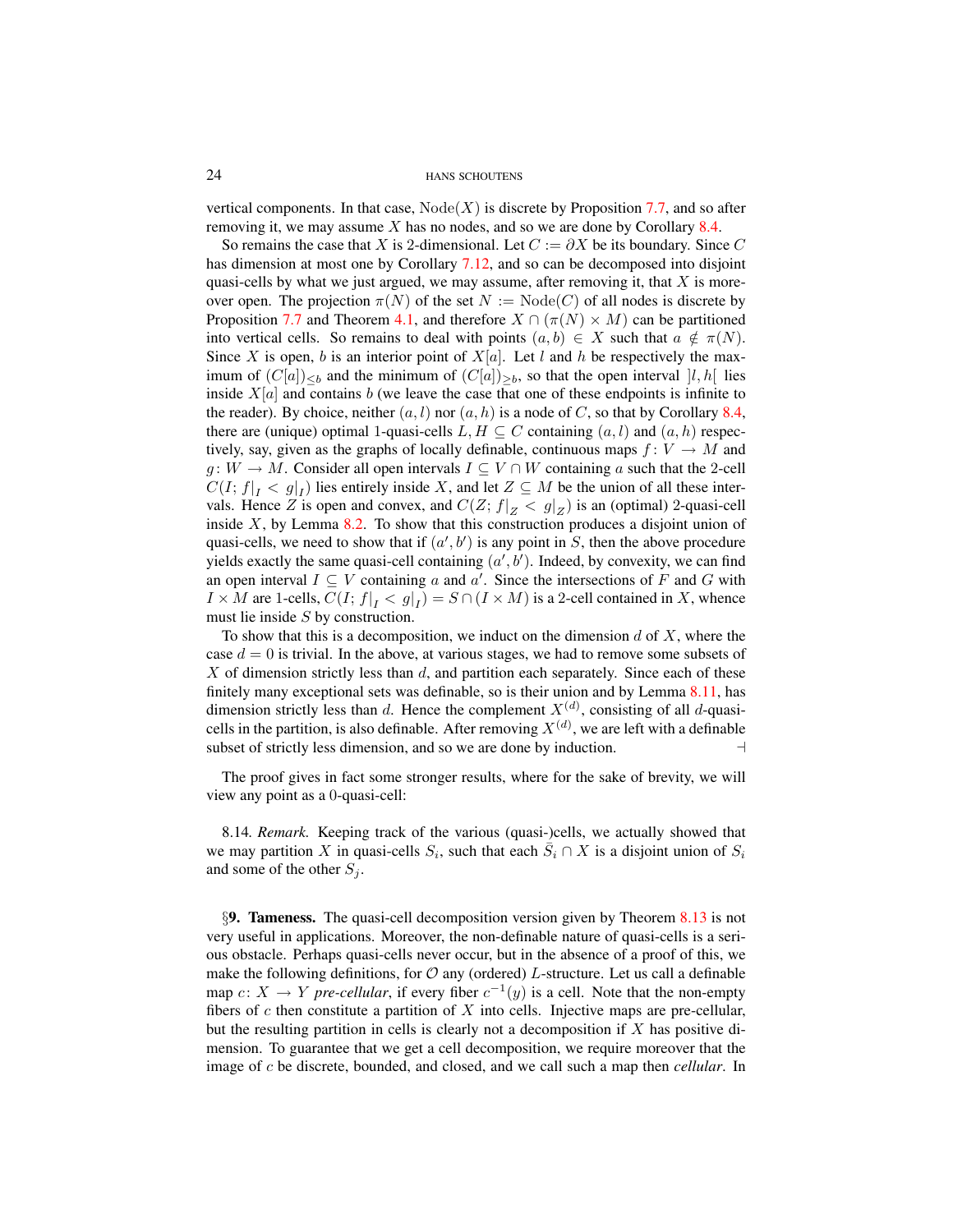particular, we may assume, if we wish to do so, that the cellular map  $c: X \to D$  is surjective, where  $D$  is discrete, bounded, and closed.

Assume now that  $\mathcal{O} \models$  DCTC, and let  $c: X \rightarrow D$  be cellular. The collection  $X^{(e)}$  of all fibers  $c^{-1}(y)$  of dimension e is a definable subset, for each e, since we can express in a first-order way whether a fiber  $c^{-1}(y)$  has dimension e (for instance, if X is planar, then having interior or being discrete are elementary properties). If  $X^{(e)}$  is non-empty, then its dimension is equal to  $e$  by Corollary [7.2](#page-16-1) and the fact that D is discrete, showing that we have indeed a cell decomposition. Note that in particular, the graph of  $c$  and  $X$  have the same dimension. We have the following converse: given a definable subset  $X \subseteq O^k$  and a cellular map  $c: X \to Y$  such that  $X = \bigsqcup_{y \in c(X)} c^{-1}(y)$  is a cell decomposition, then c is cellular, that is to say,  $c(X)$  is discrete. It suffices to show that each  $c(X^{(e)})$  is discrete, for  $e \leq k$ , and this follows from Corollary [7.2.](#page-16-1) It is not clear whether every definable subset admits a cell decomposition of this type, and so we make the following definition:

9.1. DEFINITION. A definable subset  $X \subseteq O<sup>n</sup>$  in an ordered structure  $O$  is called *eukaryote* if it is the domain of a cellular map. If every definable subset in  $\mathcal O$  is eukaryote, then we call O *eukaryote*.

# <span id="page-24-0"></span>9.2. LEMMA. *Any eukaryote structure is a model of DCTC.*

PROOF. Let  $O$  be eukaryote. By Theorem [2.10,](#page-6-1) it suffices to show that any definable subset  $Y \subseteq O$  is a disjoint union of open intervals and a single discrete, bounded, and closed subset. Let  $c: Y \to D$  be cellular, with D discrete, bounded, and closed. Hence, each fiber  $c^{-1}(a)$  must be a one-variable cell, that is to say, either a point or an open interval. Let E be the subset of all  $a \in D$  for which  $c^{-1}(a)$  is a point. Hence  $Y \setminus c^{-1}(E)$ is a disjoint union of open intervals, so that upon removing them, we may assume  $E = D$ , so that c is a bijection. Since D is discrete,  $c^{-1}$  is continuous. Therefore,  $Y =$  $\text{Im}(c^{-1})$  is closed and bounded by [12, Prop. 1.10] (which we may invoke by definable completeness). Moreover, by the same result, any closed subset is again mapped to a closed subset, showing that  $c^{-1}$ , whence also c, is a homeomorphism. In particular, Y is discrete, as we needed to show.  $\Box$ 

Clearly any cell is eukaryote. Since a (principal) fiber of a cell is again a cell, the same holds for eukaryote subsets. Since a principal projection of a cell is a cell, the collection of eukaryote subsets is closed under principal projections (we will generalize this in Corollary [9.13](#page-27-0) below). Any finite cell decomposition is easily seen to be given by a cellular map, and hence in particular, any o-minimal structure is eukaryote.

# <span id="page-24-1"></span>9.3. PROPOSITION. *Suppose O and*  $\tilde{\mathcal{O}}$  *are elementary equivalent* L-structures. If O *is eukaryote, then so is*  $\mathcal{O}$ *.*

PROOF. Since both structures have isomorphic ultraproducts, we only need to show that eukaryoteness is preserved under elementary substructures and extensions. The former is easy, so assume  $\mathcal O$  is a eukaryote elementary substructure of  $\mathcal O$  and let X be a definable subset in  $\tilde{O}^n$ . Since eukaryoteness is preserved under fibers, we may assume that  $\tilde{X}$  is definable without parameters, say  $\tilde{X} = \varphi(\tilde{O})$ . By assumption, there exists a cellular map  $c: \varphi(\mathcal{O}) \to D$ , that is to say, formulae  $\gamma$  and  $\delta$ , with  $\gamma(\mathcal{O})$  the graph of a map all of whose fibers are cells of dimension at most  $n$  and whose image is the discrete, closed, bounded subset  $\delta(\mathcal{O})$ . Since all this is first-order, it must also hold in  $\hat{\mathcal{O}}$ , so that  $\gamma(\hat{\mathcal{O}})$  is the graph of a cellular map  $\tilde{c} \colon \tilde{X} \to \delta(\hat{\mathcal{O}})$ .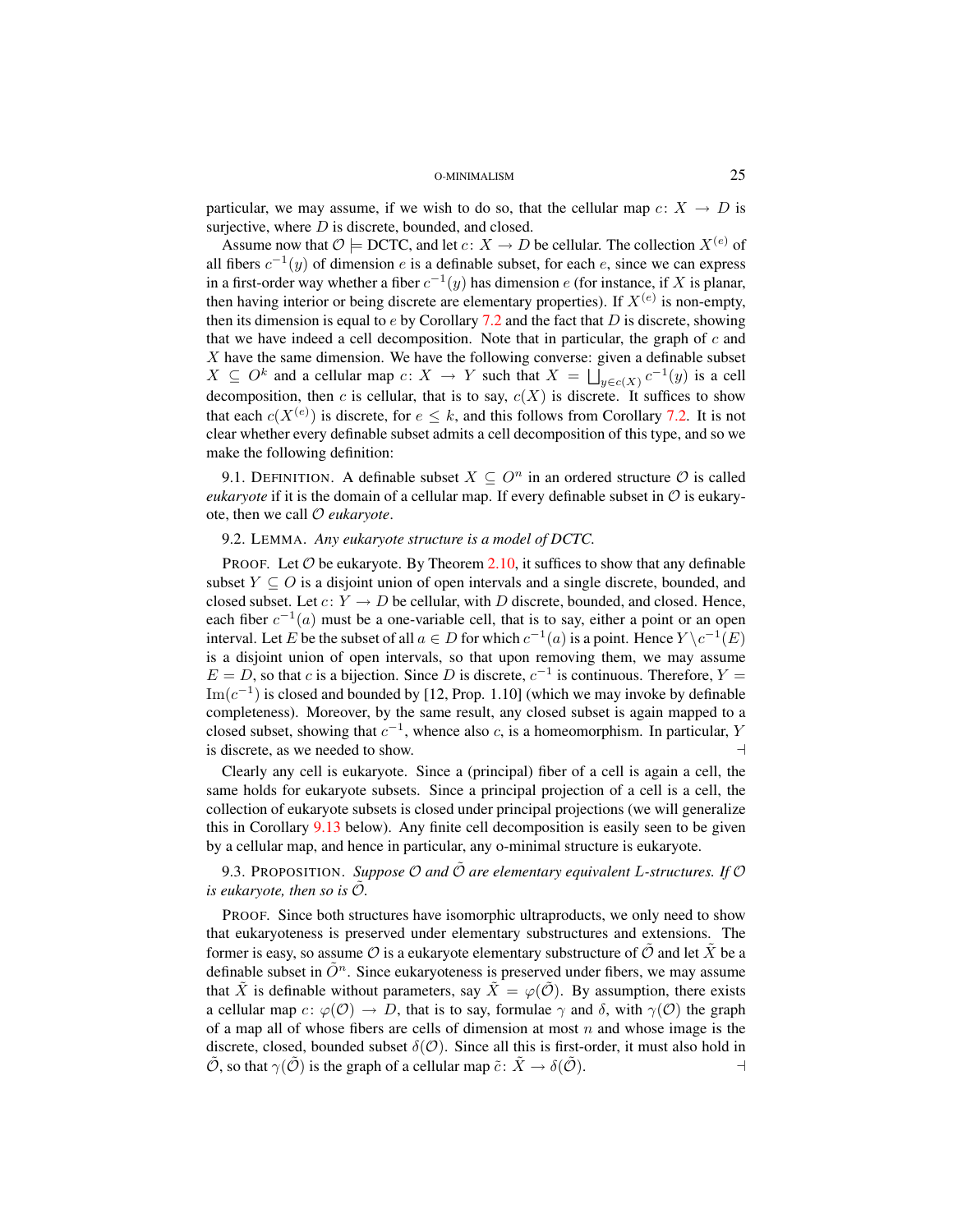By Theorem [6.10,](#page-15-0) the associated Hardy structure of a eukaryote structure is therefore again eukaryote.

9.4. PROPOSITION. *In a reduct of a eukaryote structure, every definable set admits a cell decomposition.*

PROOF. Let  $\mathcal O$  be a eukaryote structure,  $\mathcal O$  some reduct, and X an  $\mathcal O$ -definable subset. By assumption, there exists an  $\mathcal{O}$ -definable cellular map  $c: X \rightarrow D$ , the fibers of which yield an  $\mathcal{O}\text{-cell decomposition of } X$ . We will need to show how we can turn this into an  $\overline{O}$ -cell decomposition. As always, we only treat the planar case,  $X \subseteq O^2$ . There is nothing to show if  $X$  is discrete, so assume it is a curve. We already argued that its vertical component  $Vert(X)$  admits a cell decomposition, and so we may remove it. The remaining set of nodes is discrete, and hence may be removed as well, so that we are left with the case that X has no nodes. By Corollary [8.4,](#page-20-1) every point of X lies on a unique optimal quasi-cell. Hence if  $C := c^{-1}(d)$  is one of the cells in the above decomposition, then it is contained in a unique  $\mathcal{O}$ -quasi-cell S. As C is then the restriction of S to I, it is  $\mathcal O$ -definable by Lemma [8.2.](#page-19-3)

If  $X$  has dimension two, we may assume it is open after removing its boundary, as we already dealt with curves. By Theorem [8.13,](#page-22-0) there exists an  $\overline{O}$ -quasi-cell decomposition of  $X$ . Following that proof, we may assume, after removing all points lying on a vertical line containing a node of  $\partial X$ , that any quasi-cell S in this decomposition is open, and its boundary consists of quasi-cells of  $\partial X$ . By the one-dimensional case, the latter decompose into  $\overline{O}$ -cells, whence so does S.  $\Box$ 

As before, we work again a model  $M$  of DCTC.

<span id="page-25-1"></span>9.5. LEMMA. *Every one-variable* M*-definable subset is eukaryote.*

PROOF. Most proofs involving eukaryoteness will require some coding of disjoint unions, and as we will gloss over this issue below, let me do the proof in detail here. For ease of discussion, let us assume  $Y \subseteq M$  is bounded (the unbounded case is only slightly more complicated and left to the reader). Assume 0 and 1 are distinct elements in M. Define  $c: Y \to M^2$  by letting  $c(y)$  be equal to  $(y, 0)$ , in case  $y \in \partial Y$ ; and equal to  $(x, 1)$  where x is the maximum of  $(\partial Y)_{\leq y}$ , in the remaining case. The fiber  $c^{-1}(d, e)$ is either a point in  $\partial Y$  (when  $e = 0$ ), or the interval  $|d, \sigma_{\partial Y}(d)| \subseteq Y$ . Since its image is contained in  $\partial Y \times \{0, 1\}$ , the map c is cellular by [\(2.6.v\)](#page-5-5). →

9.6*. Remark.* As it will be of use later, note that by the above argument, we can refine the cell decomposition given by c as follows: for any discrete subset D containing  $\partial Y$ , we can construct a cellular map  $c_D : Y \to M^2$  whose cells have endpoints in D.

<span id="page-25-0"></span>9.7. PROPOSITION. Let  $g: X \to M^n$  be a definable map with finite image. If every fiber  $g^{-1}(a)$  is eukaryote, then so is X.

PROOF. Let  $A := g(X)$ , so that A is finite. By assumption, there exists for each  $a \in A$ , a cellular map  $c_a: g^{-1}(a) \to D_a$  with  $D_a \subseteq M^e$  discrete (for some large enough *e*). Let *D* be the union of all  $\{a\} \times D_a \subseteq M^{n+e}$ , for  $a \in A$ . It follows from Corollary [4.4](#page-11-1) that D is discrete. Define  $c: X \to D$  by the rule  $c(x) = (g(x), c_{g(x)}(x))$ . To see that this is cellular, note that the fiber over a point  $(a, d) \in D$  is equal to  $c_a^{-1}(d)$ for  $d \in D_a$ , whence is by assumption a cell.

<span id="page-25-2"></span>9.8. THEOREM. *The collection of eukaryote* M*-definable subsets is closed under (finite) Boolean combinations.*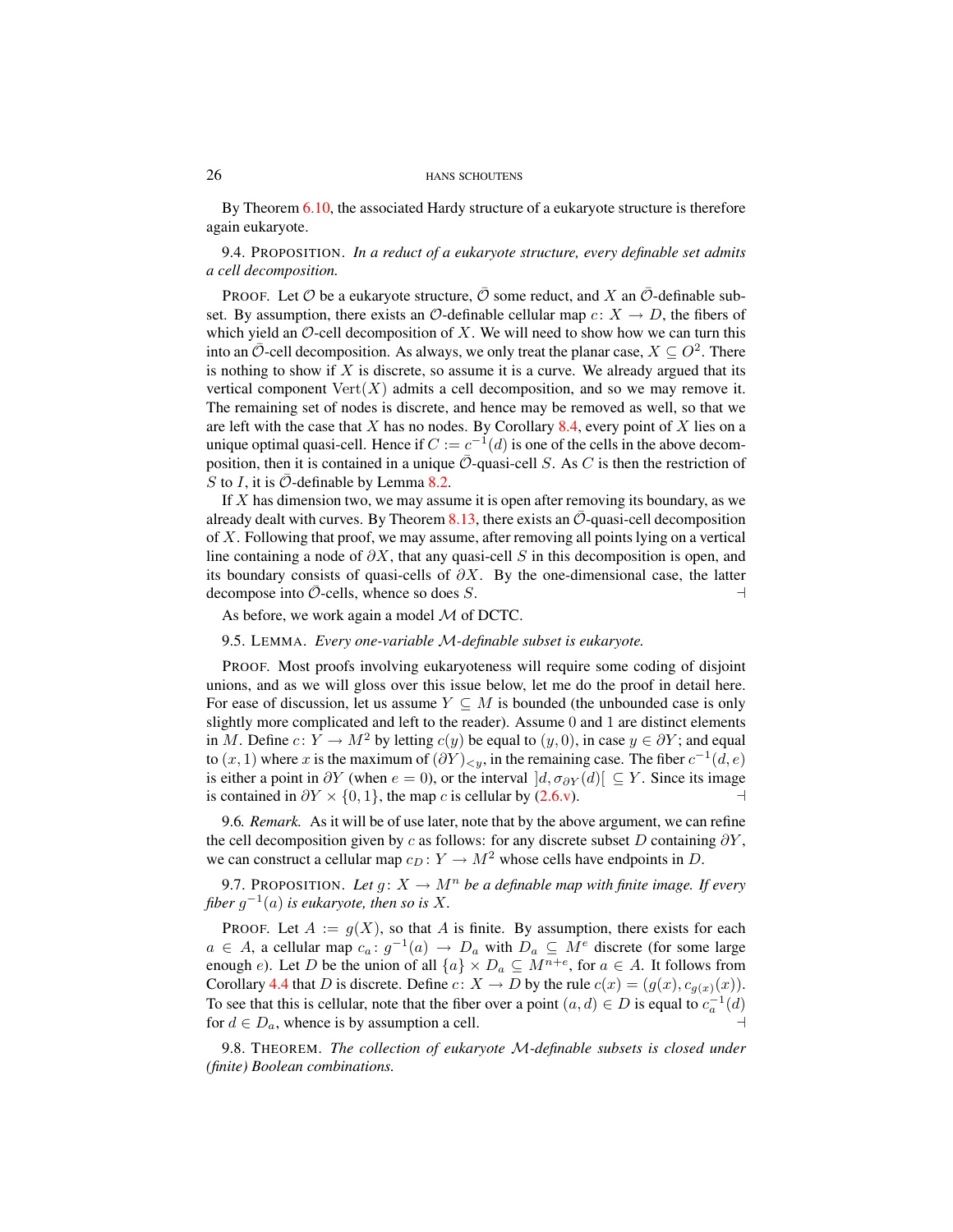PROOF. For simplicity, we only prove this for planar subsets, and leave the general case to the reader (by an induction on the arity). Since the complement of a cell  $V \subseteq$  $M^2$  is a finite union of cells, it is eukaryote. For instance, if  $V = C([a, b]; f < g)$ , then its complement consists of the four 2-cells  $] - \infty$ ,  $a[ \times M, ]b, \infty[ \times M, C(I; -\infty < f)$ and  $C(I; q < \infty)$ , and the four 1-cells,  $a \times M$ ,  $b \times M$  and the graphs of f and q. Since any union can be written as a disjoint union by taking complements, an application of Proposition [9.7](#page-25-0) then reduces to showing that the intersection of two cells  $V_1$  and  $V_2$  in  $M<sup>2</sup>$  is eukaryote. This is trivial if either one is discrete, whence a singleton. Suppose  $V_1$  is a 1-cell, given by the definable, continuous map  $f_1: I_1 \to M$ . Let Y be the subset of all  $x \in I_1$  such that  $(x, f_1(x))$  belongs to  $V_2$ . Choose a cellular map  $c: Y \to D$ (by Lemma [9.5,](#page-25-1) or, for higher arities, by induction). Its composition with the (bijective) projection  $V_1 \cap V_2 \to Y$  is then also cellular.

Suppose next that  $V_i = C(I_i; f_i < g_i)$  are both 2-cells, assumed once more for simplicity to be bounded. Let  $I := I_1 \cap I_2$  and for  $x \in I$ , let  $f(x)$  be the maximum of  $f_1(x)$  and  $f_2(x)$ , and let  $g(x)$  be the minimum of  $g_1(x)$  and  $g_2(x)$ . Note that f and g are continuous on I. Let Y consist of all  $x \in I$  for which  $f(x) < g(x)$ , and let  $c: Y \to D$ be cellular. The composition of c with the projection  $V_1 \cap V_2 \to Y$  is again cellular, since its fibers are the cells  $C(c^{-1}(a); f < g)$ .

9.9. EXAMPLE. It is important in this result that the structure is already a model of DCTC. For instance, let D be the subset of the ultrapower  $\mathbb{R}_{\mathfrak{b}}$  of the reals (viewed as an ordered field) consisting of all elements of the form n or  $\omega_{\natural} - n$ , for  $n \in \mathbb{N}$ . Note that D is closed, bounded, and discrete, and hence eukaryote. However,  $(\mathbb{R}_1, D)$  is not eukaryote, since  $\mathbb{N} = D_{\langle \omega_h/2 \rangle}$  is definable but fails to have a supremum, and so,  $(\mathbb{R}, D)$ is not even a model of DCTC.

It is not hard to show that the product of two cells is again a cell. Therefore, the product of two eukaryote subsets is again eukaryote. Similarly, the fiber of a cell is again a cell, and hence if  $X \subseteq M^n$  is eukaryote, then so is each fiber  $X[\mathbf{a}]$ . Together with Theorem [9.8](#page-25-2) and the fact that a principal projection of a eukaryote subset is again eukaryote, we showed that the collection of eukaryote subsets determines a first-order structure on  $M$  (in the sense of [21, Chapt. 1, 2.1], with a predicate for every eukaryote subset of  $M^n$ ). Calling this induced structure on M the *eukaryote reduct* of M and denoting it  $\mathcal{M}^{eu}$ , is justified by:

<span id="page-26-0"></span>9.10. COROLLARY. *If*  $M \models DCTC$ , then  $M^{eu}$  is eukaryote, whence in particular a *model of DCTC.*

PROOF. The definable subsets of  $\mathcal{M}^{\text{eu}}$  are precisely the eukaryote definable subsets of  $M$ , so that in particular,  $M$  and  $M^{eu}$  have the same cells. So remains to show that if  $c: X \to D$  is cellular in M, then it is also cellular in  $\mathcal{M}^{eu}$ . Discrete sets are eukaryote by definition, and the graph  $\Gamma(c)$  of c is eukaryote via the projection  $\Gamma(c) \to D$ . In particular,  $c$  is  $\mathcal{M}^{eu}$ -definable, and since its fibers are cells, we are done. The last assertion then follows from Lemma  $9.2$ .

We also have the following joint cell decomposition:

9.11. COROLLARY. *Given eukaryote subsets*  $Y_1, \ldots, Y_n$  *of a eukaryote set* X *in* M, *there exists a cellular map*  $c\colon X\to D$ *, such that for each*  $i$ *, the restriction of*  $c$  *to*  $Y_i$  *is also cellular.*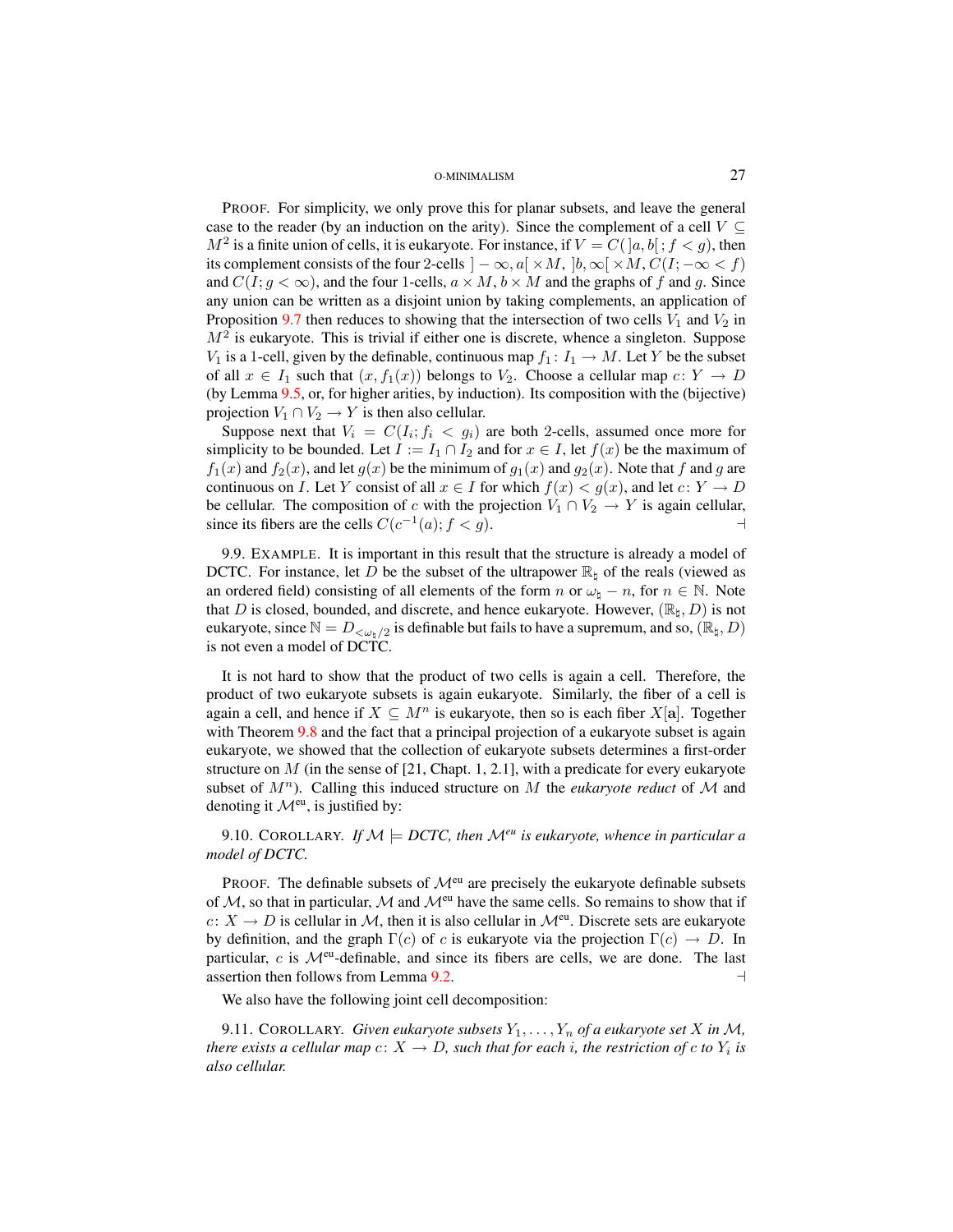PROOF. Since any Boolean combination of eukaryote subsets is again eukaryote by Theorem [9.8,](#page-25-2) we may reduce first to the case that all  $Y_i$  are disjoint, and then by induction, that we have a single eukaryote subset  $Y \subseteq X$ . Since  $X \setminus Y$  is eukaryote too, we have cellular maps  $d: Y \to D$  and  $d': X \setminus Y \to D'$ , and their disjoint union is then the desired cellular map.  $\Box$ 

We call a definable map *eukaryote*, if its graph is. Note that its domain then must also be eukaryote. As already observed in the previous proof, cellular maps are eukaryote. To characterize eukaryote maps, we make the following observation/definition: given a cellular map  $c: X \subseteq M^n \to D$ , for  $e \leq n$ , let  $X_c^{(e)} = X^{(e)}$  be the union of all  $e$ dimensional fibers  $c^{-1}(a)$ . Since dimension is definable, so is each  $X^{(e)}$ , and hence the restriction of c to  $X^{(e)}$  is also cellular, proving in particular that each  $X^{(e)}$  is eukaryote.

<span id="page-27-1"></span>9.12. THEOREM. A definable map  $f: X \to M^k$  is eukaryote if and only if X is *eukaryote, and the restriction of* f *to the set of its discontinuities is also eukaryote. In particular, a definable, continuous map with eukaryote domain is eukaryote.*

PROOF. If f is eukaryote, then f is  $\mathcal{M}^{\text{eu}}$ -definable, and hence so is its set of discontinuities X', proving that X' is eukaryote. Since the graph of  $f|_{X}$ , is  $\Gamma(f) \cap (X' \times M^k)$ , the restricted map is again eukaryote by Theorem [9.8.](#page-25-2) For the converse,  $U := X \setminus X'$ is eukaryote by Theorem [9.8,](#page-25-2) so that we have a cellular map  $c: U \rightarrow D$ . Since f is continuous on U, the composition of c with the principal projection  $\Gamma(f|_{U}) \to U$  is also cellular, showing that  $\Gamma(f|_U)$  is eukaryote. Since by assumption, the graph of the restriction to X' is eukaryote, so is  $\Gamma(f) = \Gamma(f|_U) \cup \Gamma(f|_{X'})$  by Theorem [9.8,](#page-25-2) showing that f is eukaryote.  $\Box$ 

A eukaryote map is  $\mathcal{M}^{\text{eu}}$ -definable, and hence so its its image, proving:

<span id="page-27-0"></span>9.13. COROLLARY. *If the domain of a definable, continuous map in* M *is eukaryote, then so is its image. More generally, the image of a eukaryote subset under a eukaryote*  $map$  is again eukaryote.

Let us call a definable map  $f: X \subseteq M^n \to M^k$  *almost continuous*, if its set of discontinuities is discrete. By Theorem [3.2,](#page-7-1) any one-variable definable map is almost continuous. Given a definable map  $f: X \to M^k$ , let us inductively define  $D_i(f) \subseteq X$ , by setting  $D_0(f) := X$ , and by setting  $D_i(f)$ , for  $i > 0$ , equal to the set of discontinuities of the restriction of f to  $D_{i-1}(f)$ . By Remark [3.6,](#page-9-2) each  $D_i(f)$  has strictly lesser dimension than  $D_{i-1}(f)$ , and hence  $D_n(f)$  is empty for n bigger than the dimension of X. Hence f is (almost) continuous if  $D_1(f)$  is empty (respectively, discrete). Since the domain of a eukaryote function is eukaryote, an easy inductive argument using Theorem [9.12](#page-27-1) immediately yields:

<span id="page-27-2"></span>9.14. COROLLARY. *An almost continuous map in* M *(for instance, a one-variable map) with eukaryote domain is eukaryote. In particular, a definable map* f *is eukaryote if and only if all*  $D_i(f)$  *are eukaryote.*  $\qquad \qquad \qquad \Box$ 

Let us say that an ordered structure is *almost continuous*, if apart from a binary predicate denoting the order, all other symbols represent almost continuous functions.

<span id="page-27-3"></span>9.15. COROLLARY. *If* M *is almost continuous, then it is eukaryote.*

PROOF. Since the collection of eukaryote subsets is closed under Boolean operations, projections, and products by Theorem [9.8,](#page-25-2) we only have to verify that the ones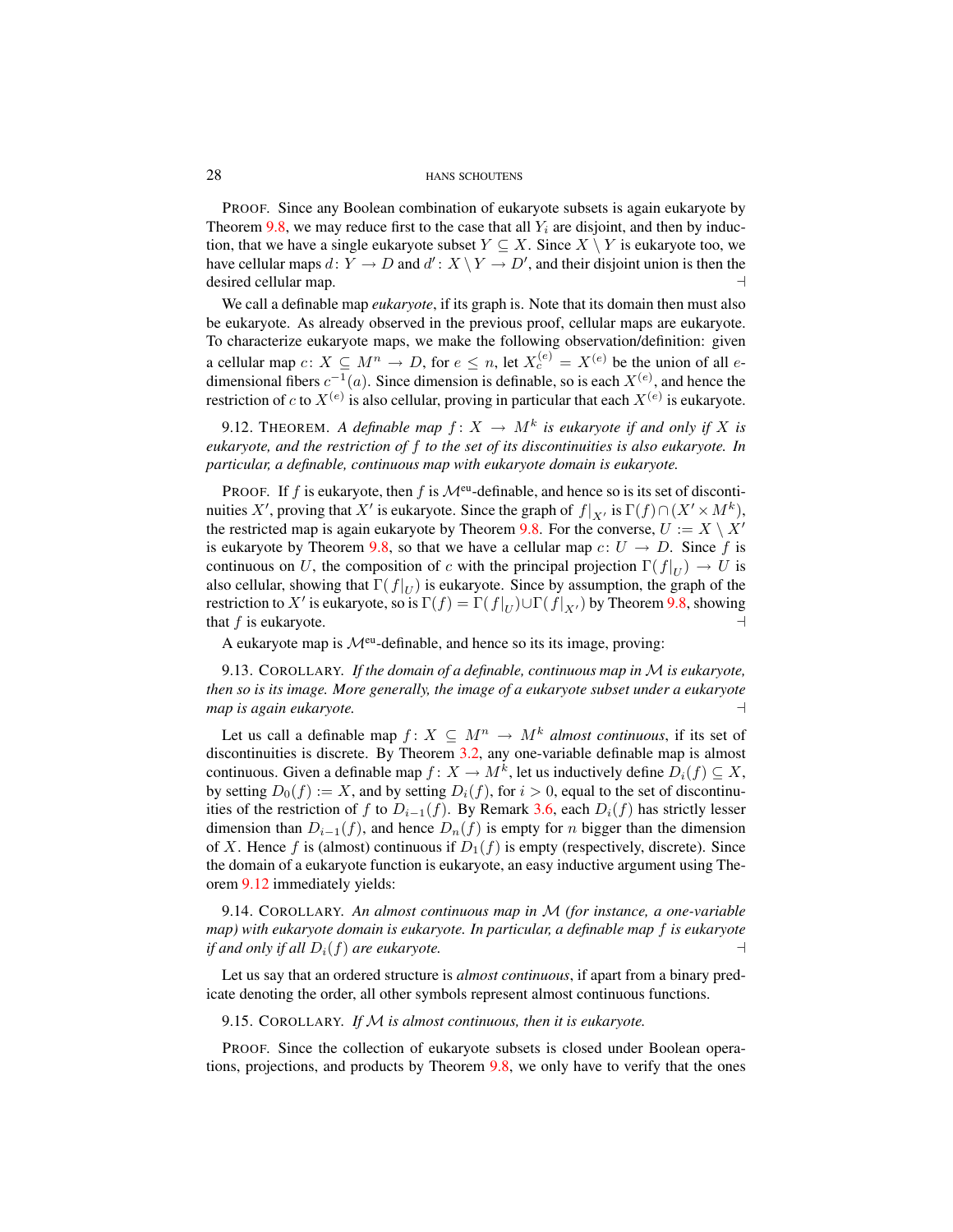defined by unnested atomic formulae are eukaryote. Since by assumption the only predicate is the inequality sign, and the set it defines is a cell, we only have to look at formulae of the form  $f(x) = g(x)$  or  $f(x) < g(x)$ , with f, g function symbols. Since f and g are total functions representing almost continuous maps, their graphs are eukaryote by Corollary [9.14,](#page-27-2) whence so is their intersection by Theorem [9.8.](#page-25-2) The projection of the latter is the set defined by  $f(x) = g(x)$ , proving that is a eukaryote subset. Let F and G be the subsets of  $M^{n+2}$  of all  $(a, f(a), c)$  and all  $(a, b, q(a))$  respectively, with  $a \in M^n$ and  $b, c \in M$ . Since these are just products of the respective graphs and M, both are eukaryote, and so is the subset E of all  $(a, b, c) \in M^{n+2}$  with  $a < b$ . Therefore, by another application of Theorem [9.8,](#page-25-2) the intersection  $F \cap G \cap E$  is eukaryote, and so is its projection, which is just the set defined by the relation  $f(a) < g(a)$ .

<span id="page-28-5"></span>9.16*. Remark.* More generally, by the same argument, if  $\mathcal{M} \models$  DCTC is an expansion of a eukaryote structure by eukaryote functions and by predicates defining eukaryote subsets, then  $M$  itself is eukaryote.

## <span id="page-28-0"></span>Part 2. Pseudo-o-minimal structures

<span id="page-28-1"></span>§10. O-minimalism. Recall that an L-structure M is called *pseudo-o-minimal*, if it is a model of the theory  $T^{omin}$ , that is to say, the intersection of the theories  $\text{Th}(\mathcal{O})$ , where  $O$  runs over all o-minimal  $L$ -structures.

<span id="page-28-3"></span>10.1. LEMMA. *Any reduct of a pseudo-o-minimal structure is pseudo-o-minimal.*

PROOF. Let  $L \subseteq L'$  be languages, let  $\mathcal{M}'$  be a pseudo-o-minimal  $L'$ -structure, and let  $\mathcal{M} := \mathcal{M}'|_L$  be its L-reduct. To show that  $\mathcal M$  is pseudo-o-minimal, take a sentence in  $T_L^{\text{omin}}$  and let  $\mathcal{N}'$  be any o-minimal L'-structure. Since its reduct  $\mathcal{N}'|_L$  is also ominimal,  $\sigma$  holds in the latter, whence also in  $\mathcal{N}'$  itself. As this holds for all o-minimal L'-structures,  $\sigma$  also holds in M'. Since  $\sigma$  only mentions L-symbols, it must therefore already hold in the reduct  $M$ , as we needed to show.

We will call an ultraproduct of o-minimal L-structures an *ultra-o-minimal* structure. Using a well-known elementarity criterion via ultraproducts, we have:

<span id="page-28-4"></span>10.2. COROLLARY. *An* L*-structure is pseudo-o-minimal if and only if it is elementary equivalent with (equivalently, an elementary substructure of) an ultra-o-minimal structure.* a

A pseudo-o-minimal field (with no additional structure), being definably complete, is o-minimal by [12, Corollary 1.5]. Any pseudo-o-minimal structure whose underlying order is that of the reals, or more generally, admits the Heine-Borel property, must be o-minimal by Corollary [2.4](#page-5-0) and Remark [2.5.](#page-5-8)

<span id="page-28-6"></span>10.3. PROPOSITION. *In an ultra-o-minimal structure* M*, a definable set has dimension* e *if and only if it is an ultraproduct of* e*-dimensional definable sets.*

<span id="page-28-2"></span>PROOF. Suppose M is the ultraproduct of o-minimal structures  $\mathcal{M}_i$ , and let  $X =$  $\varphi(\mathcal{M})$  be a definable subset. By Łos' Theorem, X is the ultraproduct of the definable sets  $X_i := \varphi(\mathcal{M}_i)$ . The result now follows from the definability of dimension: we leave the general case to the reader, but for the *planar* case (=definable subsets of  $M^2$ ), observe that both being discrete or having non-empty interior are first-order definable properties, and hence pass through the ultraproduct by Łos' Theorem.  $\Box$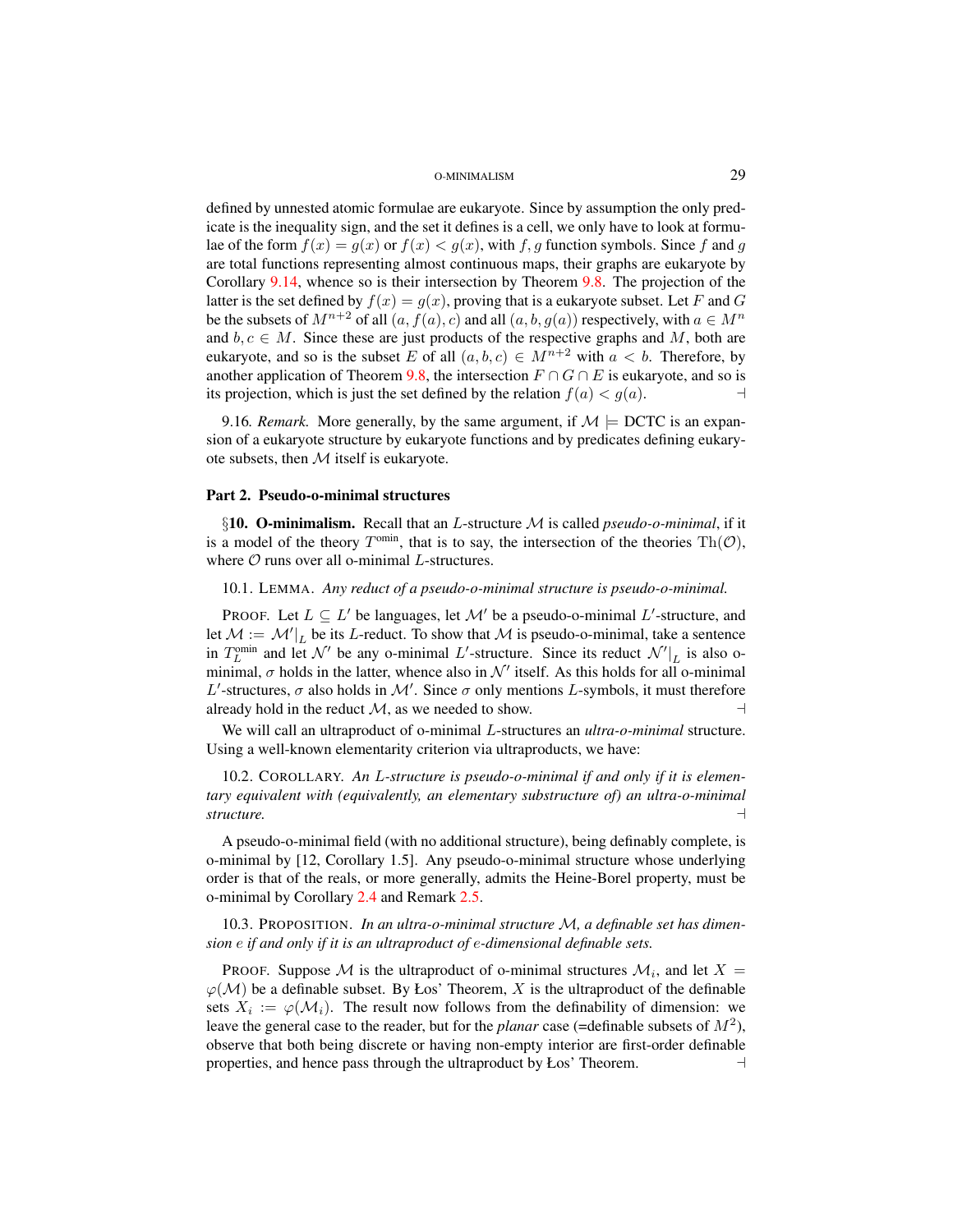10.4. THEOREM. If  $M$  is pseudo-o-minimal, then so is  $M^{eu}$ .

PROOF. Let  $\overline{L}$  be the language with a predicate for each eukaryote subset of M, so that  $\mathcal{M}^{eu}$  is an  $\bar{L}$ -structure (see the paragraph before Corollary [9.10](#page-26-0) for the definition). Viewing  $M$  as a structure in the language having a predicate for each definable subset yields again a eukaryote structure, since we added no new definable subsets (see Lemma  $12.1$  below). Therefore, upon replacing L by the latter language, we assume from the start that  $\overline{L} \subseteq L$ , and the result now follows from Lemma [10.1.](#page-28-3)  $\Box$ 

Since the Hardy structure  $H(\mathcal{M})$  (see §[9.10\)](#page-26-0) is an elementary extension of  $\mathcal{M}$ , it is pseudo-o-minimal, if  $\mathcal M$  is. As argued above, this gives rise to plenty of Vaughtian pairs, showing that o-minimalism has Vaughtian pairs.

10.5*. Remark.* We have the following puzzling fact that at least one among the following three statements holds:

<span id="page-29-1"></span>10.5.i. there is a eukaryote structure which is not pseudo-o-minimal;

<span id="page-29-3"></span>10.5.ii. there is a pseudo-o-minimal structure which is not eukaryote;

<span id="page-29-2"></span>10.5.iii. any reduct of a eukaryote structure is again eukaryote.

Indeed, suppose both  $(10.5.1)$  and  $(10.5.1)$  fail. So, by the latter, there is a eukaryote structure M with a non-eukaryote reduct  $\overline{\mathcal{M}}$ , and by the former, M is pseudo-ominimal, whence so is  $\overline{\mathcal{M}}$  by Lemma [10.1.](#page-28-3) Hence  $\overline{\mathcal{M}}$  is pseudo-o-minimal but not eukaryote. I do not know whether any ultraproduct of eukaryote structures is eukaryote. If so, then [\(10.5.ii\)](#page-29-3) fails, that is to say, any pseudo-o-minimal structure is eukaryote, since it is elementary equivalent by Corollary [10.2](#page-28-4) with an ultra-o-minimal structure, and the latter would then be eukaryote, whence so would the former be by Proposition [9.3.](#page-24-1)

<span id="page-29-0"></span>§11. The Grothendieck ring of a pseudo-o-minimal structure. Given any firstorder structure N, we define its *Grothendieck ring*  $\mathbf{Gr}(\mathcal{N})$  as follows. Given two formulae  $\varphi(x)$  and  $\psi(y)$  with parameters, with  $x = (x_1, \ldots, x_n)$  and  $y = (y_1, \ldots, y_m)$ , we say that  $\varphi$  and  $\psi$  are *(N-)definably isomorphic*, if there exists a definable bijection  $f: \varphi(\mathcal{N}) \to \psi(\mathcal{N})$ . Let  $\mathbf{Gr}(\mathcal{N})$  be the quotient of the free Abelian group generated by N-definable isomorphism classes  $\langle \varphi \rangle$  of formulae  $\varphi$  modulo the *scissor relations* 

<span id="page-29-4"></span>
$$
\langle \varphi \rangle + \langle \psi \rangle - \langle \varphi \wedge \psi \rangle - \langle \varphi \vee \psi \rangle
$$

where  $\varphi, \psi$  range over all pairs of formulae in the same free variables. See for instance [9, 10] for more details.

We will write  $[\varphi]$  or  $[Y]$  for the image of the formula  $\varphi$ , or the set Y defined by it, in  $\mathbf{Gr}(\mathcal{N})$ . Since we can always replace a definable subset with a definable copy that is disjoint from it, the scissor relations can be simplified, by only requiring them for disjoint unions:  $[X \sqcup Y] = [X] + [Y]$ . In particular, combining all terms with a positive sign as well as all terms with a negative sign by taking disjoint unions, we see that every element in the Grothendieck ring is of the form  $[X]-[Y]$ , for some definable subsets X and Y. To make  $\mathbf{Gr}(\mathcal{N})$  into a ring, we define the product of two classes  $[\varphi]$  and  $[\psi]$  as the class of the *product*  $\varphi(x) \wedge \psi(y)$  where x and y are disjoint sets of variables. One checks that this is well-defined and that the class of a point is the unit for multiplication, therefore denoted 1. Note that in terms of definable subsets, the product corresponds to the Cartesian product and the scissor relation to the usual inclusion/exclusion relation.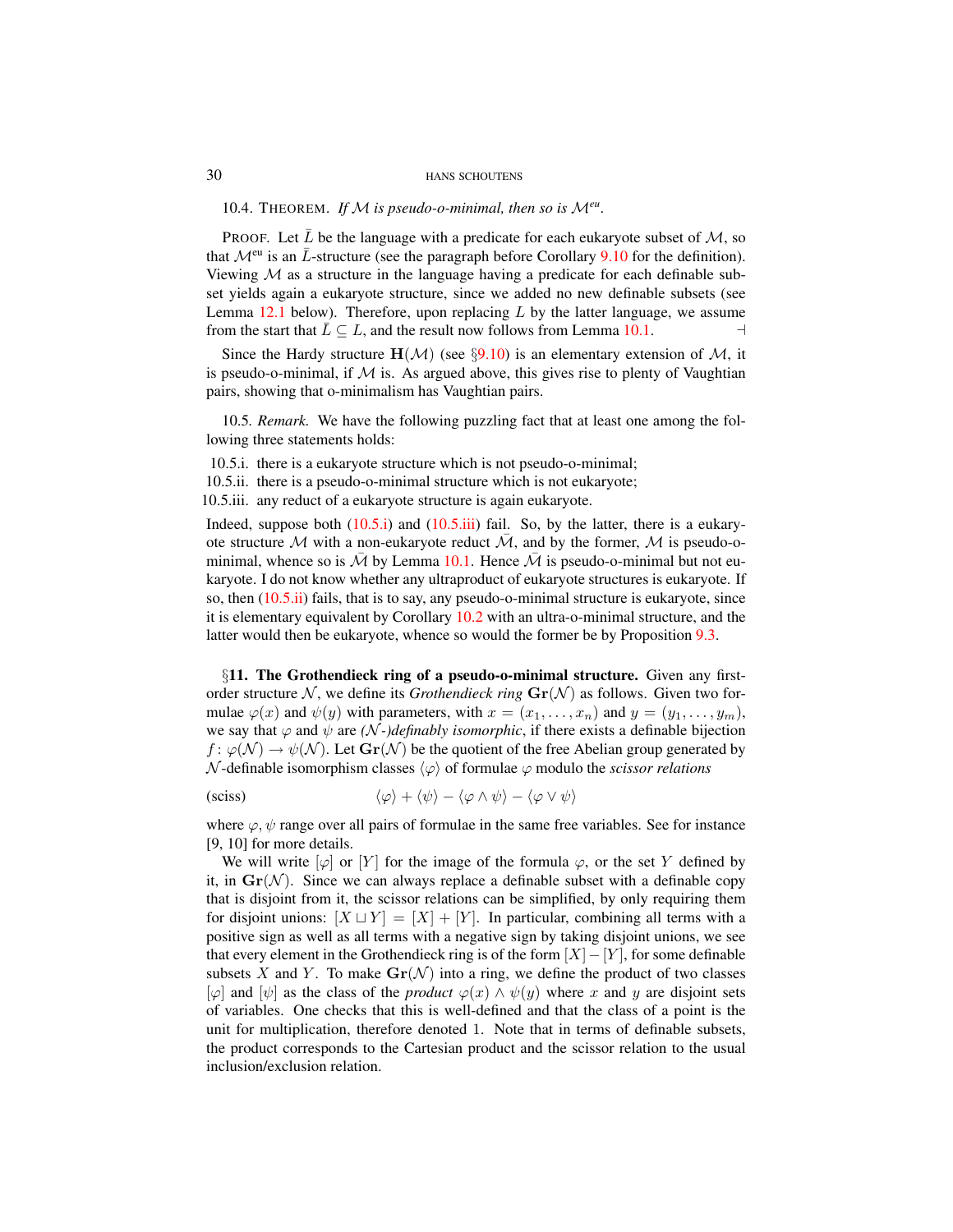Variants are obtained by restricting the class of formulae/definable subsets. For our purposes, that is to say, working in an ordered  $L$ -structure  $M$ , we will only do this for discrete subsets. Call a formula *discrete* if it defines a discrete subset. In a model  $\mathcal{M} \models$  DCTC, discrete formulae are closed under Boolean combinations and products by Corollary [2.9,](#page-6-2) and if two discrete definable subsets are definably isomorphic, then the graph of this isomorphism is also given by a discrete formula. Therefore, the Grothendieck ring on discrete formulae is well-defined and will be denoted  $\mathbf{Gr}_0(\mathcal{M})$ . We have a canonical homomorphism  $\mathbf{Gr}_0(\mathcal{M}) \to \mathbf{Gr}(\mathcal{M})$  with image the subring generated by classes of discrete formulae. The following is useful when dealing with Grothendieck rings:

<span id="page-30-0"></span>11.1. LEMMA. *Two definable subsets* X and Y in a first-order structure  $\mathcal N$  have the *same class in*  $\mathbf{Gr}(\mathcal{N})$  *if and only if there exists a definable subset* Z *such that*  $X \sqcup Z$ *and*  $Y \sqcup Z$  *are definably isomorphic.* 

PROOF. One direction is immediate, for if  $X \sqcup Z$  and  $Y \sqcup Z$  are definably isomorphic, then  $[X] + [Z] = [X \sqcup Z] = [Y \sqcup Z] = [Y] + [Z]$  in  $\mathbf{Gr}(\mathcal{N})$ , from which it follows  $[X] = [Y]$ . Conversely, if  $[X] = [Y]$ , then by definition of scissor relations, there exist mutually disjoint, definable subsets  $A_i, B_i, C_i, D_i \subseteq N^{p_i}$  such that

$$
\langle X \rangle + \sum_{i} \langle A_i \rangle + \langle B_i \rangle - \langle A_i \sqcup B_i \rangle = \langle Y \rangle + \sum_{i} \langle C_i \rangle + \langle D_i \rangle - \langle C_i \sqcup D_i \rangle
$$

in the free Abelian group on isomorphism classes. Bringing the terms with negative signs to the other side, we get an expression in which each term on the left hand side must also occur on the right hand side, that is to say, the collection of all isomorphism classes  $\{\langle X \rangle,\langle A_i \rangle,\langle B_i \rangle,\langle C_i \sqcup D_i \rangle\}$  is the same as the collection of all isomorphism classes  $\{ \langle Y \rangle, \langle C_i \rangle, \langle D_i \rangle, \langle A_i \sqcup B_i \rangle \}$ . By properties of disjoint union, we therefore get  $\langle X \sqcup Z \rangle = \langle Y \sqcup Z \rangle$ , where Z is the disjoint union of all definable subsets  $A_i, B_i, C_i, D_i$ . A construction of the construction of the construction of the construction of the construction of the construction of the construction of the construction of the construction of the construction of the construction of th

If  $M$  is an expansion of an ordered, divisible Abelian group, then we have the following classes of open intervals. If  $I = [a, b]$ , then I is definably isomorphic to  $[0, b - a]$ via the translation  $x \mapsto x - a$ . Moreover,  $]0, a[$  is definably isomorphic to  $]0, 2a[$  via the map  $x \mapsto 2x$ . Hence the class i of  $]0, a[$  is by [\(sciss\)](#page-29-4) equal to the sum of the classes of  $]0, a[$ ,  $\{a\}$ , and  $]a, 2a[$ . In other words,  $i = 2i + 1$ , whence  $i = -1$  (the additive inverse of 1). Let h be the class of the unbounded interval  $[0, \infty)$ . By translation and/or the involution  $x \mapsto -x$ , any half unbounded interval is definably isomorphic with  $]0,\infty[$ . Finally, we put  $\mathbb{L} := [M]$  (the so-called *Lefschetz class*). Since M is the disjoint union of  $]-\infty, 0[$ ,  $\{0\}$ , and  $]0, \infty[$ , we get

$$
\mathbb{L} = 2\mathbb{h} + 1.
$$

If M is moreover an ordered field, then taking the reciprocal makes [0, 1] and [1,  $\infty$ [ definably isomorphic, so that  $h = i = -1$ , and hence also  $L = -1$ .

Under the assumption of an underlying ordered structure, whence a topology, we can also strengthen the definition by calling two definable subsets *definably homeomorphic*, if there exists a definable (continuous) homeomorphism between them, and then build the Grothendieck ring, called the *strict Grothendieck ring* of  $M$  and denoted  $\mathbf{Gr}^{s}(\mathcal{M})$ , on the free Abelian group generated by homeomorphism classes of definable subsets. Note that there is a canonical surjective homomorphism  $\mathbf{Gr}^s(\mathcal{M}) \to \mathbf{Gr}(\mathcal{M})$ . In the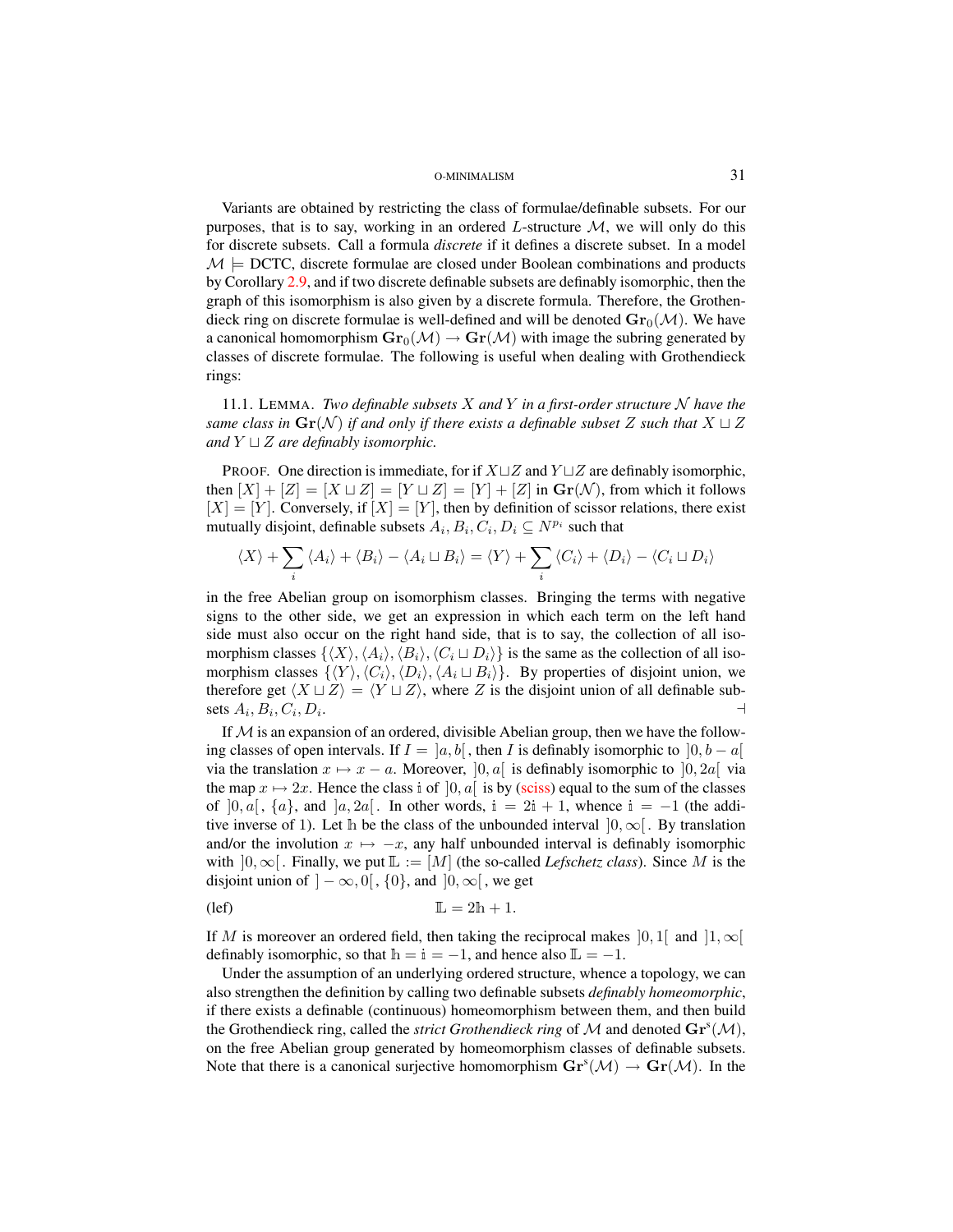o-minimal case, the monotonicity theorem implies that both variants are equal, but this might fail in the pseudo-o-minimal case, since cell decompositions are no longer finite (but see Corollary [11.13](#page-35-0) below). In fact, in the o-minimal case, the Grothendieck ring is extremely simple, as observed by Denef and Loeser ([21, Chap. 4, §2]):

<span id="page-31-0"></span>11.2. PROPOSITION. *The Grothendieck ring of an o-minimal expansion of an ordered field is canonically isomorphic to the ring of integers* Z*.*

PROOF. By the previous discussion, the class of any open interval is equal to  $-1$ . The graph of a function is definably isomorphic with its domain, and so the class of any 1-cell is equal to −1. Since a bounded planar 2-cell lies in between two 1-cells, it is definably isomorphic to an open box, and by definition of the multiplication in  $\text{Gr}(\mathcal{M})$ , therefore its class is equal to  $\mathbb{L}^2 = 1$ . The unbounded case is analogous, and so is the case that the 2-cell lies in a higher Cartesian product. This argument easily extends to show that the class of a d-cell in  $\mathbf{Gr}(\mathcal{M})$  is equal to  $\mathbb{L}^d = (-1)^d$ . By Cell Decomposition, every definable subset is a finite union of cells, and hence its class in  $\text{Gr}(\mathcal{M})$  is an integer (multiple of 1).

We denote the canonical homomorphism  $\mathbf{Gr}(\mathcal{M}) \to \mathbb{Z}$  by  $\chi_{\mathcal{M}}(\cdot)$  and call it the *Euler characteristic* of M. Inspired by [2], we define the *Euler measure* of a definable subset X in an o-minimal structure M as the pair  $\mu_{\mathcal{M}}(X) := (\dim(X), \chi_{\mathcal{M}}(X)) \in$  $(N \cup \{-\infty\}) \times \mathbb{Z}$ , where we view the latter set in its lexicographical ordering.

In an arbitrary first-order structure, let us say, for definable subsets  $X$  and  $Y$ , that  $X \preceq Y$  if and only if there exists a definable injection  $X \rightarrow Y$ . In general, this relation, even up to definable isomorphism, will fail to be symmetric (take for instance in the reals the sets  $X = [0, 1]$  and  $Y = X \cup \{3/2\}$ , where  $x \mapsto x/2$  sends Y inside  $X$ ), and therefore is in general only a partial pre-order. As we will discuss below in §[11.14,](#page-35-1) it does induce a partial order on isomorphism classes of discrete, definable subsets in a pseudo-o-minimal structure. In the o-minimal case,  $\prec$  is a total pre-order by the following (folklore) result. In some sense, the rest of the paper is an attempt to extend this result to the pseudo-o-minimal case.

<span id="page-31-1"></span>11.3. THEOREM. *In an o-minimal expansion of an ordered field, two definable sets* X and Y are definably isomorphic if and only if  $\mu_{\mathcal{M}}(X) = \mu_{\mathcal{M}}(Y)$ *. Moreover,*  $X \preceq Y$ *if and only if*  $\dim(X) \leq \dim(Y)$  *with the additional condition that*  $\chi_{\mathcal{M}}(X) \leq \chi_{\mathcal{M}}(Y)$ *whenever both are finite.*

PROOF. The first statement is proven in [21, Chap. 8, 2.11]. So, suppose  $X \prec Y$ . Since  $X$  is definably isomorphic with a subset of  $Y$ , its dimension is at most that of  $Y$ . If both are zero-dimensional, that is to say, finite, then the pigeonhole principle gives  $\chi_{\mathcal{M}}(X) = |X| \leq |Y| = \chi_{\mathcal{M}}(Y).$ 

Conversely, assume  $\dim(X) \leq \dim(Y)$ . If both are finite, the assertion is clear by the same argument, so assume they are both positive dimensional. Without loss of generality, by adding a (disjoint) cell of the correct dimension, we may then assume that they have both the same dimension  $d \geq 1$ . Let  $e := \chi_{\mathcal{M}}(Y) - \chi_{\mathcal{M}}(X)$  and let F consist of e points disjoint from X if e is positive and of  $-e$  open intervals disjoint from X if e is negative. Since  $\chi(F) = e$ , the Euler measure of  $X \sqcup F$  and Y are the same, and hence they are definably isomorphic by the first assertion, from which it follows that  $X \preceq Y$ .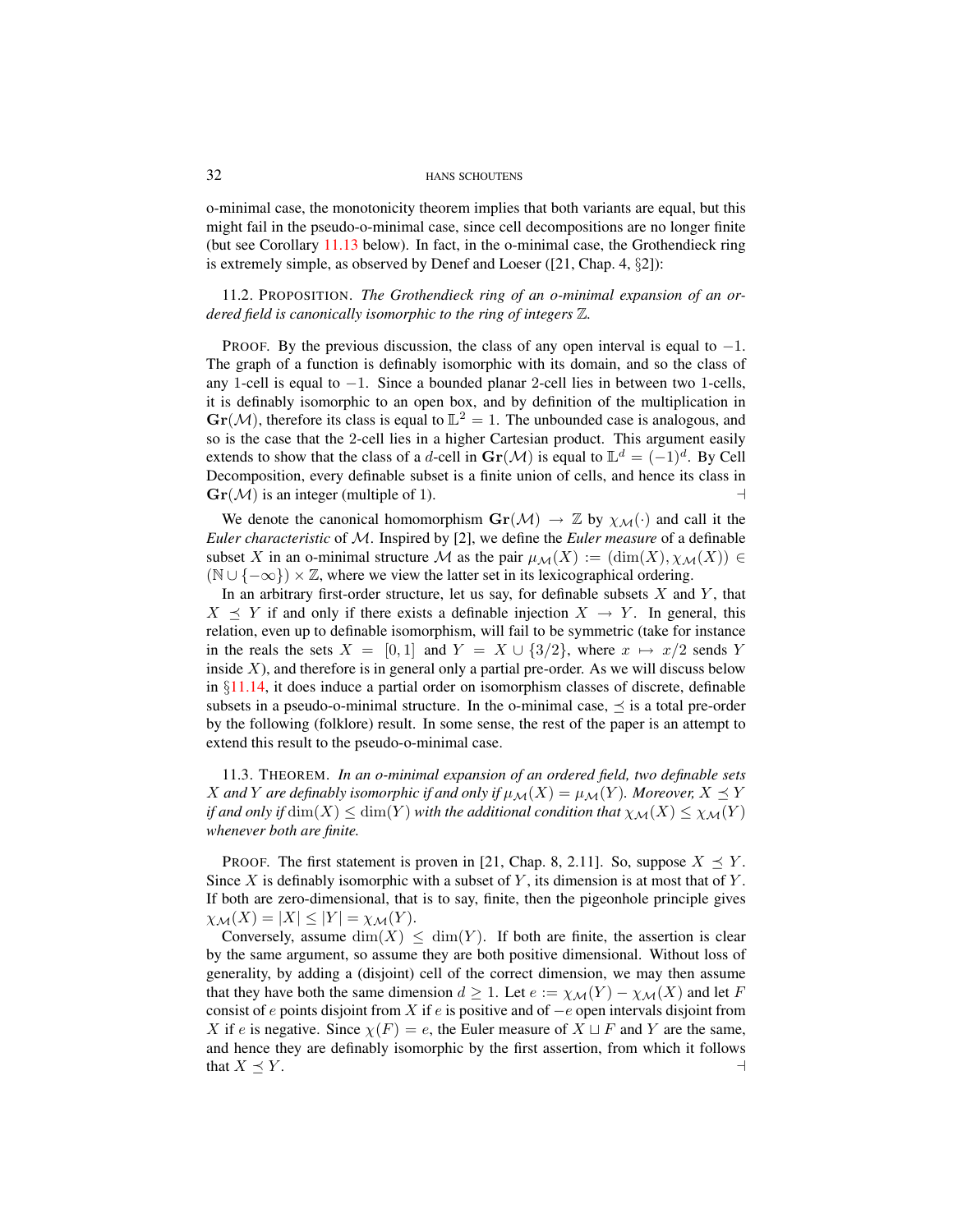Let  $M$  be an ultra-o-minimal structure, say, realized as the ultraproduct of o-minimal structures  $\mathcal{M}_i.$  We define its *ultra-Euler characteristic*  $\chi_\mathcal{M}(\cdot)$  as follows. Let  $Y\subseteq M^n$ be a definable subset, say given by a formula  $\varphi(x, \mathbf{b})$  with b a tuple of parameters realized as the ultraproduct of tuples  $\mathbf{b}_i$  in each  $M_i$ . Let  $Y_i := \varphi(\mathcal{M}_i, \mathbf{b}_i)$ , so that Y is the ultraproduct of the  $Y_i$ , and let  $\chi_{\mathcal{M}}(Y)$  now be the ultraproduct of the  $\chi_{\mathcal{M}_i}(Y_i)$ , viewed as an element of  $\mathbb{Z}_h$ . If X is definably isomorphic with Y, via a definable bijection with graph G, choose as above definable subsets  $X_i$  and  $G_i$  in  $\mathcal{M}_i$  with ultraproduct equal to X and G respectively. By Los' Theorem, almost each  $G_i$  is the graph of a definable bijection between  $X_i$  and  $Y_i$ , and therefore  $\chi_{\mathcal{M}_i}(X_i) = \chi_{\mathcal{M}_i}(Y_i)$  for almost all *i*, showing that  $\chi_{\mathcal{M}}(X) = \chi_{\mathcal{M}}(Y)$ . Similarly, we define the *ultra-Euler measure*  $\mu_{\mathcal{M}}(X) := (\dim(X), \chi_{\mathcal{M}}(X)).$  Since the ultra-Euler characteristic is easily seen to be also compatible with the scissor relations [\(sciss\)](#page-29-4), we showed:

<span id="page-32-2"></span>11.4. COROLLARY. *For an ultra-o-minimal structure* M*, the ultra-Euler characteristic induces a homomorphism*  $\mathbf{Gr}(\mathcal{M}) \to \mathbb{Z}_h$ .

<span id="page-32-0"></span>11.5. The Discrete Pigeonhole Principle. Before we proceed, we identify another o-minimalistic property, that is to say, a first-order property of o-minimal structures. For the remainder of this section,  $M$  will be a pseudo-o-minimal structure.

<span id="page-32-1"></span>11.6. PROPOSITION (Discrete Pigeonhole Principle). *If a definable map*  $f: Y \rightarrow$ *Y*, for some  $Y ⊆ M<sup>n</sup>$ , is injective and its image is co-discrete, meaning that  $Y \setminus f(Y)$ *is discrete, then it is a bijection. In particular, any definable map from a discrete subset* D *to itself is injective if and only if it is surjective.*

PROOF. For each formula  $\varphi(x, y, z)$ , we can express in a first-order way that if  $\varphi(x, y, c)$ , for some tuple c of parameters, defines the graph of an injective map  $f: Y \to Y$ Y then

$$
(DPP) \t Y \setminus f(Y) \t{discrete implies } Y = f(Y).
$$

It remains to show that [\(DPP\)](#page-29-4) holds in any o-minimal structure M. Indeed, if  $D =$  $Y \setminus f(Y)$ , then  $\chi_{\mathcal{M}}(Y) = \chi_{\mathcal{M}}(f(Y)) + \chi_{\mathcal{M}}(D)$ . Since f is injective, Y and  $f(Y)$  are definably isomorphic, whence have the same Euler characteristic, and so  $\chi_{\mathcal{M}}(D) = 0$ . But a discrete subset in an o-minimal structure is finite and its Euler characteristic is then just its cardinality, showing that  $D = \emptyset$ . One direction in the last assertion is immediate, and for the converse, assume  $f: D \to D$  is surjective. For each  $x \in D$ , define  $g(x)$ as the (lexicographical) minimum of  $f^{-1}(x)$ , so that  $g: D \to D$  is an injective map, whence surjective by the above, and therefore necessarily the inverse of  $f$ .

At present, I do not know how to derive [\(DPP\)](#page-29-4) from DCTC.

11.7. COROLLARY. *A pseudo-o-minimal expansion of an ordered field is o-minimal if and only if its Grothendieck ring is isomorphic to* Z*.*

PROOF. One direction is Proposition [11.2,](#page-31-0) so assume  $\text{Gr}(\mathcal{M}) = \mathbb{Z}$ . Let D be a definable, discrete subset. By assumption,  $[D] = n$  for some integer n. After removing *n* points, if *n* is positive, or adding  $-n$  points, if negative, we may suppose  $[D] = 0$ . By Lemma [11.1,](#page-30-0) there exists a definable subset X such that X and  $X \sqcup D$  are definably isomorphic. By [\(DPP\)](#page-29-4), this forces  $D = \emptyset$ .

11.8. COROLLARY. A monotone map  $f: D \to D$  on an M-definable, discrete sub*set* D *is either constant or an involution.*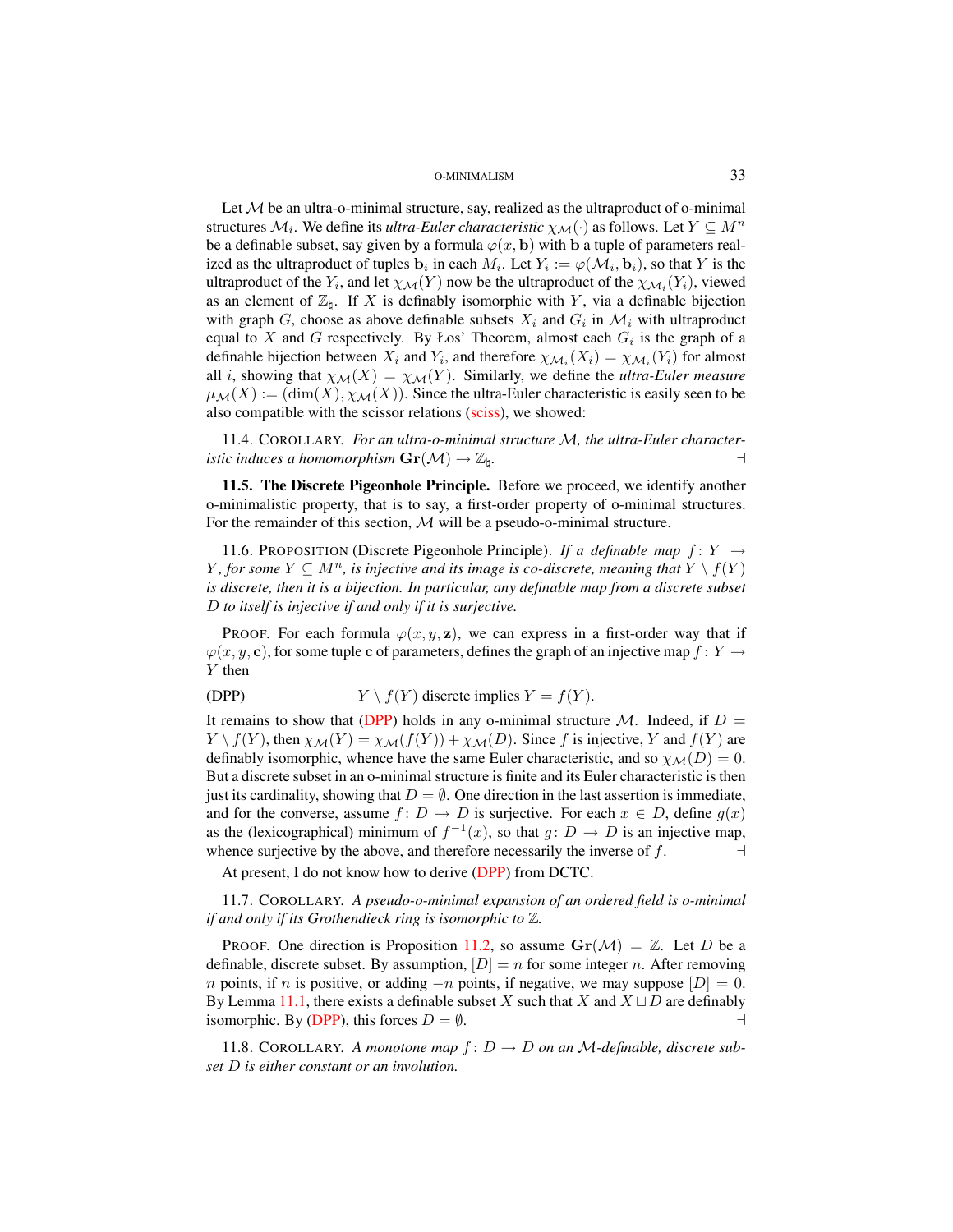PROOF. Suppose f is non-constant and hence  $f^2$  is strictly increasing. So upon replacing  $f$  by its square, we may already assume that  $f$  is increasing, and we need to show that it is then the identity. Since  $f$  is injective, it is bijective by Proposition [11.6.](#page-32-1) Let h be the maximum of D, and suppose  $f(d) = h$ . If  $d < h$ , then  $h = f(d)$  $f(h) \in D$ , contradiction, showing that  $f(h) = h$ . If f is not the identity, then the set Q of all  $d \in D$  for which  $f(d) \neq d$  is non-empty, whence has a maximum, say,  $u < h$ . In particular, if  $v := \sigma_D(u)$  is its immediate successor, then  $f(u) < f(v) = v$ , since  $v \notin Q$ , whence  $f(u) < u$ , since  $u \in Q$ . Since  $u = f(a)$  for some  $a \neq u$ , then either  $a < u$  or  $v \le a$ , and hence  $u = f(a) < f(u) < u$  or  $v = f(v) \le f(a) = u$ , a  $\Box$ contradiction either way.

11.9*. Remark.* Note that the map sending h to the minimum of D, and equal to  $\sigma_D$ otherwise is a definable permutation of  $D$ , but it obviously fails to be monotone. The map  $x \mapsto \omega_{\natural} - x$  on  $D = (\mathbb{N}_{\natural})_{\leq \omega_{\natural}}$  as in Example [2.2](#page-4-1) is a strictly decreasing involution. It is not hard to see that if an involution exists, it must be unique: indeed, if  $f$  and  $g$ are both decreasing, let  $a$  be the maximal element at which they disagree (it cannot be h since  $f(h) = l = g(h)$ , and assume  $f(a) < g(a)$ . Since  $f(\sigma(a)) = g(\sigma(a))$  $f(a) < g(a)$ , it is now easy to see that  $f(a)$  does not lie in the image of g, contradicting that g must be a bijection by  $(DPP)$ .

<span id="page-33-0"></span>11.10. PROPOSITION. *If* M *expands an ordered field, then there exists for every definable subset*  $Y \subseteq M$ , two definable, discrete subsets  $D, E \subseteq Y$  such that  $[Y] =$  $[D] - [E]$  *in*  $\mathbf{Gr}(\mathcal{M})$ .

PROOF. Since the boundary  $\partial Y$  is discrete, we may remove it and assume Y is open, whence a disjoint union of open intervals by Theorem [2.10.](#page-6-1) Let us introduce some notation that will be useful later too, assuming Y is open. For  $y \in Y$ , let  $l(y)$  and  $r(y)$  be respectively the maximum of  $(\partial Y)_{< y}$  and the minimum of  $(\partial Y)_{> y}$  (allowing  $\pm\infty$ ). Hence  $|l(y), r(y)|$  is the maximal interval in Y containing y, and we denote its barycenter by  $m(y)$ , where, in general, we define the *barycenter* of an interval  $[a, b]$  as the midpoint  $(a + b)/2$  if a and b are finite, or the point  $a + 1$  (respectively,  $b - 1$ , or 0) if a (respectively, b, or both) is infinite. Let  $L(Y)$  be the subset of all  $y \in Y$  such that  $y < m(y)$ ; and similarly, let  $M(Y)$  and  $R(Y)$  be the subsets for which respectively  $m(y) = y$  and  $m(y) < y$ . Removing a maximal unbounded interval from Y if necessary (whose class is equal to  $-1$  as already observed above), we may assume Y is bounded, so that  $l(y)$  and  $r(y)$  are always finite. Since the maps  $f_Y : L(Y) \to Y : y \mapsto 2y - l(y)$ and  $g_Y: L(Y) \to R(Y): y \mapsto y + m(y)$  are bijections,  $[Y] = [L(Y)] = [R(Y)]$ . Since the scissor relations yield  $[Y] = [L(Y)] + [M(Y)] + [R(Y)]$ , we get  $[Y] = -[M(Y)]$ . By construction  $M(Y)$  is discrete, and so we are done.

The proof gives the following more general result: given any definable discrete subset  $D_0 \subseteq Y$ , we can find disjoint definable discrete subsets  $D, E \subseteq Y$  such that  $D_0 \subseteq D$ and  $[Y] = [D] - [E]$ . Indeed, let  $D := D_0 \cup (Y \cap \partial Y)$  and  $E := M(Y \setminus D)$ . If M merely expands an ordered group, then we have to also include the class h of  $]0, \infty[$ , that is to say, in that case we can write  $[Y] = e\mathbb{h} + [D] - [E]$ , where  $e \in \{0, 1, 2\}$  is the number of unbounded sides of  $Y$ . For higher arities, we need to make a eukaryoteness assumption:

<span id="page-33-1"></span>11.11. COROLLARY. *Let* X *be a definable subset in a pseudo-o-minimal expansion* M *of an ordered field. If* ∂X *is eukaryote, then there exist definable, discrete subsets*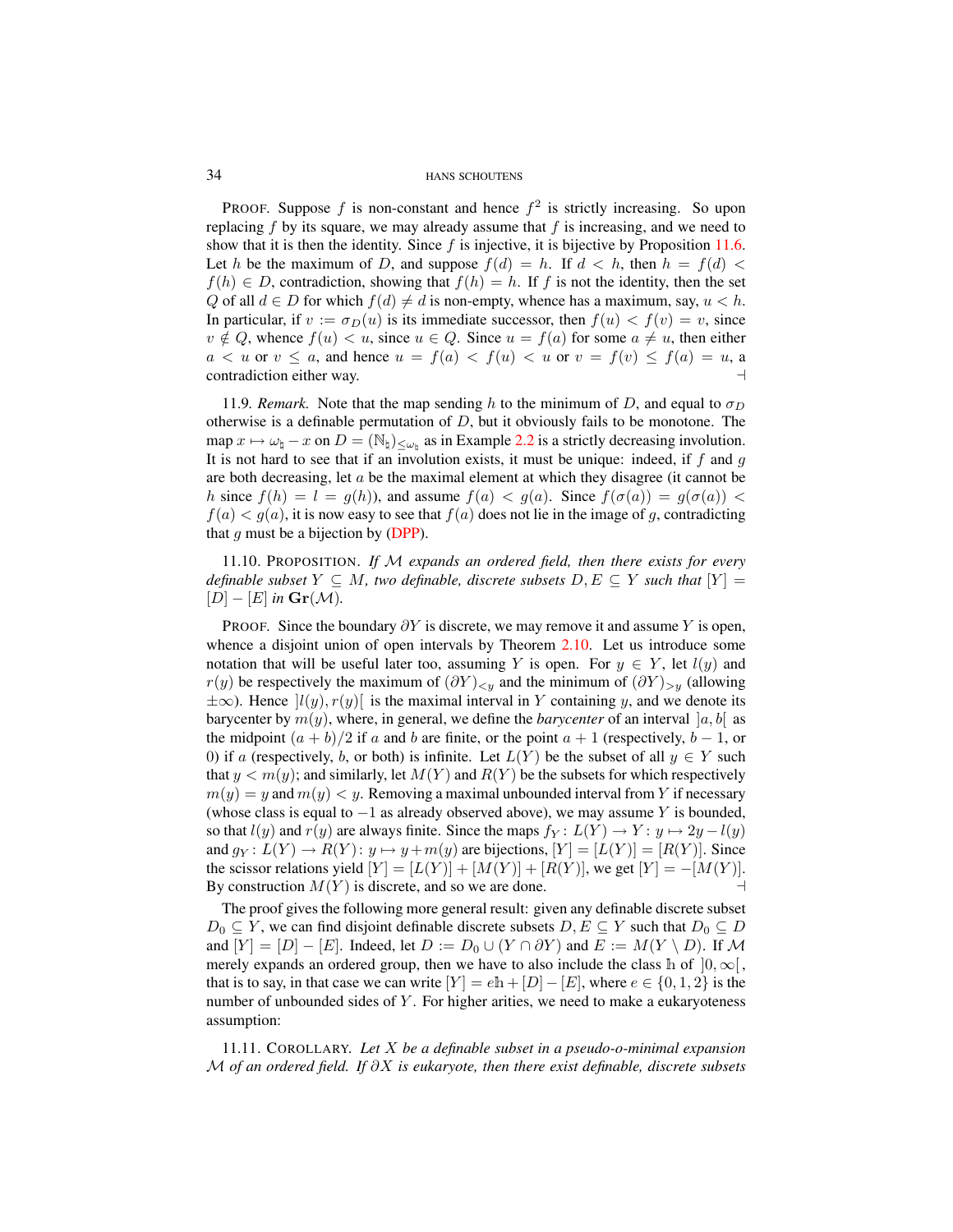$D, E \subseteq X$  such that  $|X| = |D| - |E|$  in  $\mathbf{Gr}(\mathcal{M})$ . In fact, the class of any eukaryote *subset in*  $\mathbf{Gr}(\mathcal{M})$  *is of the form*  $[D] - [E]$ *, for some definable discrete subsets*  $D, E \subseteq$ M*.*

PROOF. We again give the proof only for X planar. There is nothing to show if X is discrete. Assume next that it has dimension one. Let  $V := \text{Vert}(X)$  be the vertical component of X. Since  $\pi(V)$  is discrete, as we argued before, we can carry out the argument in the proof of Proposition [11.10](#page-33-0) on each fiber separately to write  $[V]$  as the difference of two discrete classes (we leave the details to the reader, but compare with the two-dimensional case below). Removing  $V$  from  $X$ , we may assume  $X$  has no vertical components. In particular, the set  $N := Node(X)$  of nodes of X is discrete by Proposition [7.7.](#page-17-0) Removing it, we may assume  $X$  has no nodes, so that every point lies on a unique optimal quasi-cell by Corollary [8.4.](#page-20-1) However, by assumption,  $X$  is eukaryote, and hence there exists a cellular map  $c: X \to D$ . Given  $x \in X$ , let  $I_x$  be the domain  $\pi(c^{-1}(c(x)))$  of the unique cell  $c^{-1}(c(x))$  containing x. Let  $L(X)$ ,  $M(X)$ , and  $R(X)$  consist respectively of all  $x \in X$  such that  $\pi(x)$  lies in  $L(I_x)$ ,  $M(I_x)$ , and  $R(I_x)$ respectively (in the notation of the proof of Proposition [11.10\)](#page-33-0). Define  $f_X : L(X) \to X$ and  $g_X: L(X) \to R(X)$  by sending x to the unique point on  $c^{-1}(c(x))$  lying above respectively  $f_{I_x}(\pi(x))$  and  $g_{I_x}(\pi(x))$ , showing that  $X$ ,  $L(X)$ , and  $R(X)$  are definably isomorphic. Since  $M(X)$  is discrete and  $|X| = |L(X)| + |R(X)| + |M(X)|$ , we are done in this case.

If X has dimension two, its boundary has dimension at most one, and so we have already dealt with it by the previous case. Upon removing it, we may assume  $X$  is open. This time, we let  $L(X)$ ,  $M(X)$  and  $R(X)$  be the union of respectively all  $L(X[a]), M(X[a]),$  and  $R(X[a]),$  for all  $a \in \pi(X)$ . The maps  $(a, b) \mapsto f_{X[a]}(b)$ and  $(a, b) \mapsto g_{X[a]}(b)$  put  $L(X)$  in definable bijection with respectively X and  $R(X)$ (with an obvious adjustment left to the reader if the fiber  $X[a]$  is unbounded), and hence  $[X] = -[M(X)]$ . Since  $M(X)$  has dimension at most one by Proposition [5.1,](#page-12-1) we are done by induction. Without providing the details, we can extend this argument to higher dimensions, proving the last claim, where we also must use the fact proven below in Lemma [11.15](#page-35-2) that definable discrete subsets are univalent in an ordered field.  $\Box$ 

11.12*. Remark.* We actually proved that if  $c: X \rightarrow D$  is a cellular surjective map, then

(2) 
$$
[X] = \sum_{e=0}^{d} (-1)^{e} [D_e]
$$

where  $D_e = c(X^{(e)})$  consist of all  $a \in D$  with e-dimensional fiber  $c^{-1}(a)$ , and where  $d$  is the dimension of  $X$ . We may reduce to the case that all fibers have the same dimension, and the assertion is then clear in the one-dimensional case, since the restriction of c to  $M(X)$  is a bijection. Repeating the argument therefore to X, we get  $[X] = -[M(X)] = [M(M(X))]$ , and now  $M(M(X))$  is definably isomorphic with D via c. Higher dimensions follow similarly by induction.

In particular, if  $M$  is a eukaryote expansion of an ordered field, then its Grothendieck ring is generated by the definable discrete subsets of  $M$ , and the canonical homomorphism  $\mathbf{Gr}_0(\mathcal{M}) \to \mathbf{Gr}(\mathcal{M})$  is surjective. Inspecting the above proof, we see that all isomorphisms involved are in fact homeomorphisms, and so the result also holds in the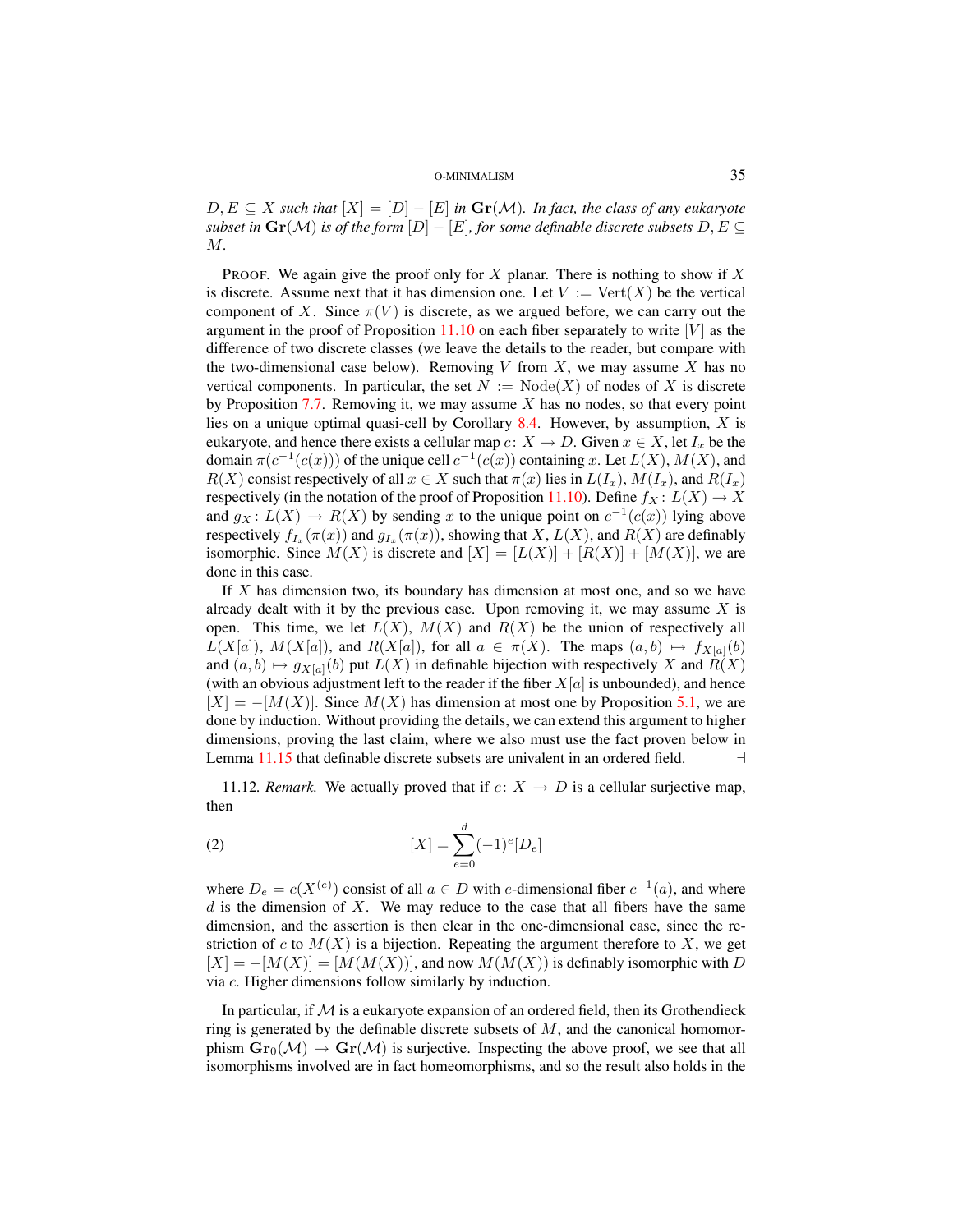strict Grothendieck ring  $\mathbf{Gr}^{s}(\mathcal{M})$ . Since any function with discrete domain is continuous, we showed:

<span id="page-35-0"></span>11.13. COROLLARY. *For a eukaryote, pseudo-o-minimal expansion of an ordered field, its Grothendieck ring and its strict Grothendieck ring coincide.* a

<span id="page-35-1"></span>**11.14. The partial order on**  $\mathfrak{D}(\mathcal{M})$ . Let  $\mathfrak{D}(\mathcal{M})$  denote the collection of isomorphism classes of definable, discrete subsets in a pseudo-o-minimal structure M. Recall that  $X \preceq Y$  if there exists a definable injection  $X \to Y$ . We call a definable subset X *univalent*, if  $X \preceq M$ . By Theorem [11.3,](#page-31-1) every definable curve is univalent in an o-minimal structure. In this section, we study  $\preceq$  on definable, discrete subsets.

<span id="page-35-2"></span>11.15. LEMMA. *In an expansion of an ordered field, every definable, discrete subset is univalent.*

PROOF. By induction, it suffices to show that if  $D \subseteq M^{n+1}$  is discrete and definable, then there is a definable, injective map  $g: D \to M^n$ . The set of lines connecting two points of  $D$  is again a discrete set (in the corresponding projective space) and hence we can find a hyperplane which is non-orthogonal to any of these lines. But then the restriction to D of the projection onto this hyperplane is injective.

Assume D and E are discrete, definable subsets with  $D \preceq E$  and  $E \preceq D$ . Hence there are definable injections  $D \to E$  and  $E \to D$ . By Proposition [11.6,](#page-32-1) both compositions are bijections, showing that  $D$  and  $E$  are definably isomorphic. Since transitivity is trivial, we showed that we get a partial order on  $\mathfrak{D}(\mathcal{M})$ . To obtain a partial order on the zero-dimensional Grothendieck ring  $\mathbf{Gr}_0(\mathcal{M})$ , we define  $[D] \preceq [E]$ , if there exists a definable, discrete subset A such that  $D \sqcup A \preceq E \sqcup A$ . To show that this well-defined, assume  $[D] = [D']$  and  $[E] = [E']$ . By Lemma [11.1,](#page-30-0) there exist definable, discrete subsets F and G such that  $D \sqcup F \cong D' \sqcup F$  and  $E \sqcup G \cong E' \sqcup G$ . Therefore,

 $D' \sqcup F \sqcup G \sqcup A \cong D \sqcup F \sqcup G \sqcup A \preceq E \sqcup F \sqcup G \sqcup A \cong E \sqcup F \sqcup G \sqcup A$ 

since  $D \sqcup A \preceq E \sqcup A$ . We then extend this to a partial ordering on  $\mathbf{Gr}_0(\mathcal{M})$  by linearity. In the o-minimal case,  $\mathbf{Gr}_0(\mathcal{M})$  is just  $\mathbb Z$  in its natural ordering.

In an expansion of an ordered group, let us call a definable, discrete set D *equidistant*, if the map  $a \mapsto \sigma_D(a) - a$  is constant on all non-maximal elements of D, where  $\sigma_D$  is the successor function.

11.16. PROPOSITION. *In a pseudo-o-minimal expansion* M *of an ordered field, any two definable equidistant subsets of* M *are comparable.*

PROOF. Let  $D, E \subseteq M$  be definable equidistant subsets. Since they are bounded by Corollary [4.2,](#page-11-2) we may assume after a translation that both have minimum equal to 0, and then after taking a scaling, that the distance between consecutive points in both is 1. Let m be the maximum of all  $a \in D \cap E$  for which  $D_{\leq a} = E_{\leq a}$ . If m is non-maximal in either set, then  $m + 1$  lies both in D and in E by assumption, contradiction. Hence m is the maximum, say, of D, and therefore  $D \subseteq E$ , whence  $D \preceq E$ .

<span id="page-35-3"></span>More generally, given a definable, discrete subset  $D \subseteq M$  in a pseudo-o-minimal expansion  $M$  of an ordered field, define the *derivative*  $D'$  of  $D$  as the set of all differences  $\sigma_D(a) - a$ , where a runs over all non-maximal elements of D. Hence an equidistant set is one whose derivative is a singleton. Since we have a surjective map  $D \setminus {\text{max } D} \rightarrow D' : a \mapsto \sigma_D(a) - a$ , it follows from the next lemma that  $D' \preceq D$ .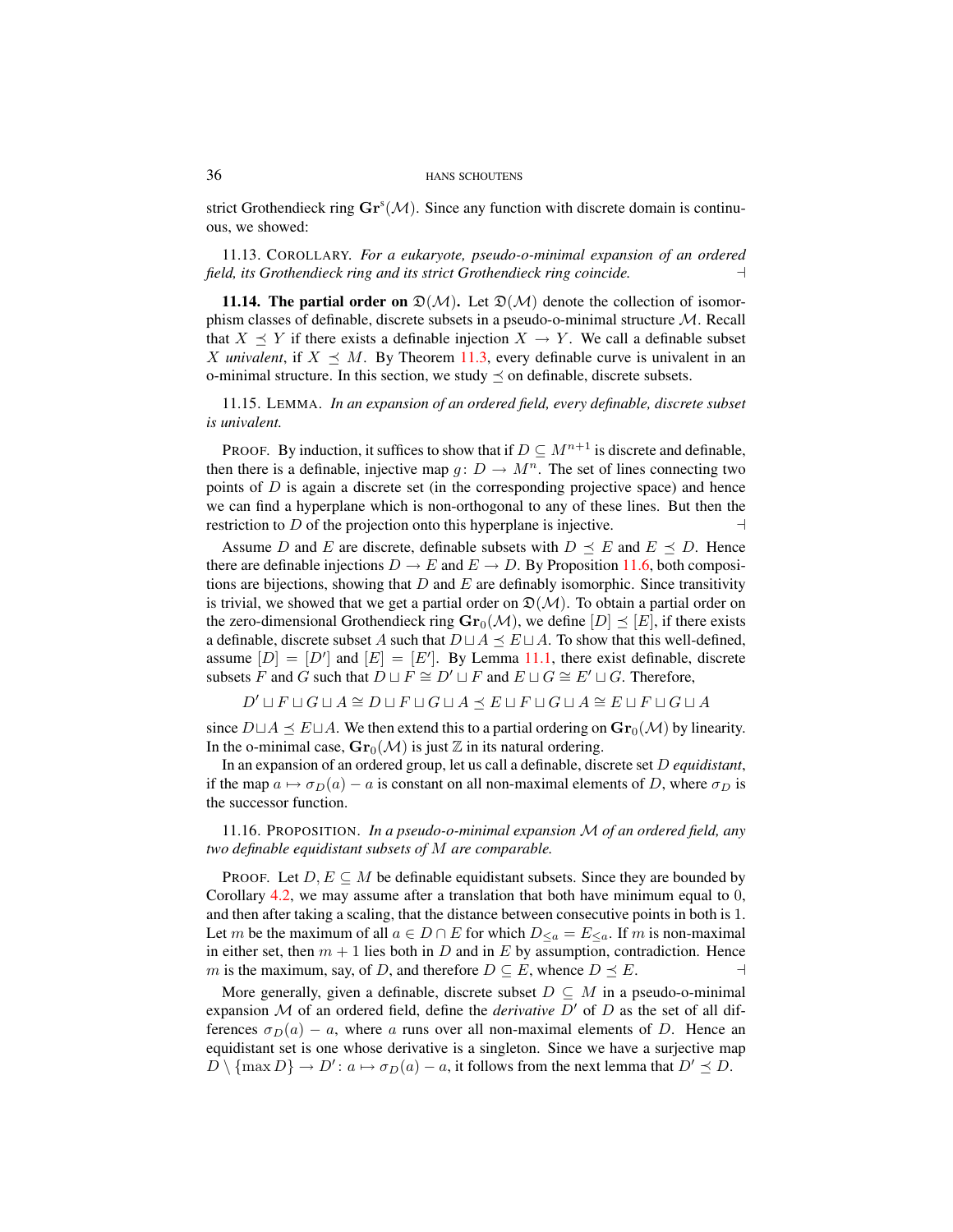11.17. LEMMA. In a pseudo-o-minimal structure M, if  $g: X \to M^k$  is a definable *map, then*  $g(D) \preceq D$ *, for every discrete, definable subset*  $D \subseteq X$ *.* 

PROOF. This follows by considering the injective map  $g(D) \rightarrow D$  sending a to the minimum of  $g^{-1}$  $(a)$ .

I do not expect  $\prec$  to be always total (although it can be made total by extending the class of isomorphisms as we shall see in Theorem [13.3](#page-41-1) below). Since  $D \preceq E$  implies  $[D] \prec [E]$ , but not necessarily the converse, the former being total implies that the latter is too, but again, the converse is not clear. To construct potential counterexamples, let us introduce the following notation.

11.18. EXAMPLE (Discrete Overspill). Given a sequence  $\mathbf{a} = (a_n)$  of real numbers, let  $\mathbb{R}_\natural$   $\langle a \rangle$  be the ultraproduct of the  $\mathcal{R}_n$ , where each  $\mathcal{R}_n$  is the expansion of the real field with a unary predicate D interpreting the first n elements  $a_1, \ldots, a_n$  in the sequence. Since each  $\mathcal{R}_n$  is o-minimal,  $\mathbb{R}_\natural \langle \mathbf{a} \rangle$  is pseudo-o-minimal. Moreover, a is the "finite" part of the set  $D_{\mathbf{a}} := D(\mathbb{R}_{\natural} \langle \mathbf{a} \rangle)$  defined by D, that is to say,

$$
D_{\mathbf{a}} \cap \mathbb{R} = \{a_1, a_2, \dots, \}.
$$

so that we refer to  $\mathbb{R}_{\natural} \langle a \rangle$  as the structure obtained from a by *discrete overspill* (for a related construction, see also §[15](#page-47-0) below).

In this notation, Example [2.2](#page-4-1) is the discrete overspill  $\mathbb{R}_1\langle\mathbb{N}\rangle$  of N listed in its natural order. I do not know whether  $\preceq$  is total on it. Any countable subset can be enumerated, including Q, although this enumeration might not be order preserving. Nonetheless, we get a structure  $\mathbb{R}_\sharp\langle\mathbf{q}\rangle$  with  $D_{\mathbf{q}} \cap \mathbb{R} = \mathbb{Q}$  (the non-standard elements of  $D_{\mathbf{q}}$  form a proper subset of  $\mathbb{Q}_b$  and are harder to describe as they depend on the choice of enumeration). We can repeat this construction with more than one sequence, taking one unary predicate for each. Any structure obtained by discrete overspill is eukaryote by Remark [9.16.](#page-28-5)

11.19. EXAMPLE. Now, if we take two unary predicates, representing, say, the sequence of prime numbers **p** and the sequence of powers of two **t**, then in  $\mathbb{R}_{\mathfrak{h}}(p, t)$ , it seems very unlikely that the discrete sets  $D_{\mathbf{p}}$  and  $D_{\mathbf{t}}$  are comparable. For if they were, they would have to be definably isomorphic by Lemma [13.2](#page-41-2) below, as they have the same ultra-Euler characteristic (equal to  $\omega_{\rm b}$ , the ultraproduct of the diagonal sequence  $(n)_n$ ). It is easy to combine these two unary sets into a single one, by letting  $a_{2n} := p_n$ and  $a_{2n-1} := -t_n$ , so that then  $D_a \cap (\mathbb{R}_1)_{\leq 0} = D_t$  and  $D_a \cap (\mathbb{R}_1)_{\geq 0} = D_p$ , giving an example of a single discrete overspill  $\mathbb{R}_h \langle \mathbf{a} \rangle$  in which  $\preceq$  is most likely not total.

<span id="page-36-0"></span>11.20. THEOREM (Euler O-minimality Criterion). *A necessary and sufficient condition for an ultra-o-minimal structure* M\*, given as the ultraproduct of o-minimal struc*tures  $\mathcal{M}_i$ , to be o-minimal is that, for each formula  $\varphi$  without parameters, there exists  $an N_\varphi \in \mathbb{N}$  *such that*  $|\chi_{\mathcal{M}_i}(\varphi)| \leq N_\varphi$ , for almost all i.

PROOF. If  $\mathcal{M}_{\natural}$  is o-minimal, then  $\varphi(\mathcal{M}_{\natural})$  is a disjoint union of N cells, whence by Łos' Theorem, so are almost all  $\varphi(\mathcal{M}_i)$ . Since a cell has Euler characteristic  $\pm 1$ , additivity yields  $|\varphi(\mathcal{M}_i)| \leq N$ , for almost all i. Conversely, let  $Y_\natural \subseteq M_\natural$  be definable, say, given as the fiber of a Ø-definable subset  $X_{\natural} \subseteq M_{\natural}^{1+n}$  over a tuple  $\mathbf{b}_{\natural}$ . Let  $X_i \subseteq$  $M_i^{1+n}$  be the corresponding Ø-definable subset, and choose  $\mathbf{b}_i$  in  $M_i$  with ultraproduct  $\mathbf{b}_{\natural}$ , so that  $Y_{\natural}$  is the ultraproduct of the  $Y_i := X_i[\mathbf{b}_i]$ . By the proof of Theorem [8.13](#page-22-0)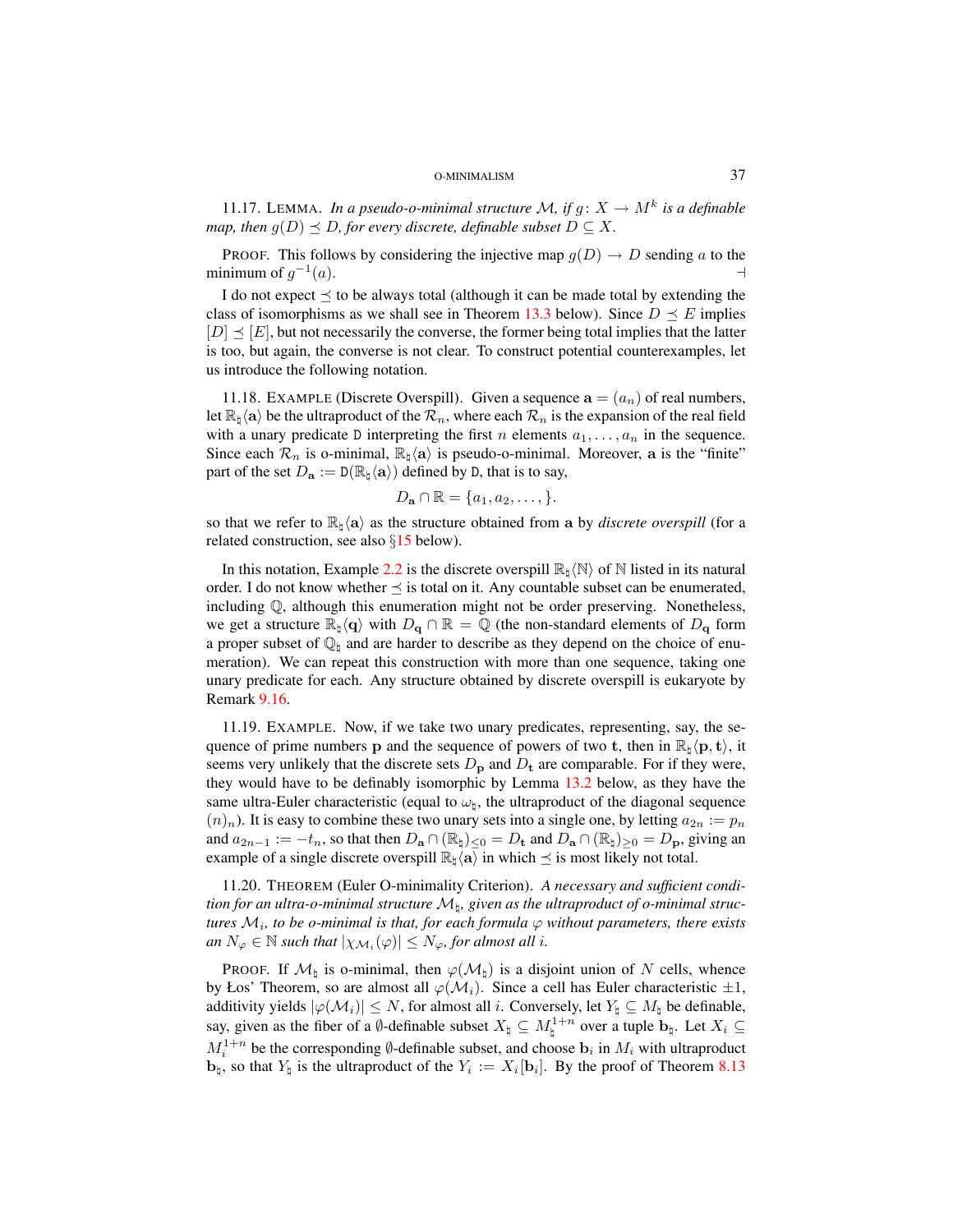(which in the o-minimal case does yield a finite cell decomposition), we can decompose each  $X_i$  as a disjoint union of Ø-definable subsets  $X_i^{(e)}$  consisting of the union of all e-cells in a cell decomposition of  $X_i$ . In fact, this proof can be carried out in the theory DCTC, so that it holds uniformly in any  $\mathcal{M} \models$  DCTC. For instance, if  $X = \varphi(\mathcal{M})$  is planar, then  $X^{(2)}$  consists exactly of all interior points that do not lie on a vertical fiber containing some node of  $\partial X$ , whereas  $X^{(0)}$  consists of all nodes of  $\partial X$  that belong to X, and  $X^{(1)}$  of all remaining points. Let  $\varphi^{(e)}$  define in each model  $\mathcal{M} \models$  DCTC the set  $X^{(e)}$ , for  $e \leq n+1$ . Since each  $X_i^{(e)}$  is a disjoint union of e-cells, its Euler characteristic is equal to  $(-1)^{e}N_{i,e}$ , where  $N_{i,e}$  is the number of e-cells in the decomposition. By assumption (applied to the formula  $\varphi^{(e)}$ ), this Euler characteristic is bounded in absolute value, whence so are the  $N_{i,e}$ , that is to say, there exist  $N_e \in \mathbb{N}$  such that  $N_{i,e} < N_e$ for all *i*. But then the fiber  $X_i^{(e)}[b_i]$  admits a decomposition in at most  $N_e$  cells. Since the union of the latter for all  $e$  is just  $Y_i$ , we showed that there is a uniform bound on the number of cells (whence intervals) in a decomposition of  $Y_i$ . Since this is now first-order expressible,  $Y_{\natural}$  too is a finite union of intervals.

<span id="page-37-0"></span> $\S12.$  Expansions of pseudo-o-minimal structures. In this section, M will always denote a pseudo-o-minimal structure. Since an expansion by definable sets does not alter the collection of definable sets, we immediately have:

<span id="page-37-1"></span>12.1. LEMMA. *If* X *is definable in* M, then  $(M, X)$  *is again pseudo-o-minimal.*  $\rightarrow$ 

So we ask in more generality, what properties does a subset of a pseudo-o-minimal structure need to have in order for the expansion by that subset to be again pseudo-ominimal? Let us call such a subset *o-minimalistic* (or, more correctly, M*-o-minimalistic* as this depends on the surrounding structure), where we just proved that definable subsets are.

<span id="page-37-3"></span>12.2. COROLLARY. *The image of an o-minimalistic subset under a definable map is again o-minimalistic, and so is its complement, its closure, its boundary, and its interior. More generally, any set definable from an o-minimalistic set is again o-minimalistic.*

**PROOF.** It suffices to prove the last assertion. Let X be o-minimalistic. Since  $(M, X)$  is pseudo-o-minimal, any set definable in  $(M, X)$  is o-minimalistic (in the expansion, whence also in the reduct) by Lemma  $12.1$ .

To define a weaker isomorphism relation, we introduce the following notation. Let X be a definable subset in a structure  $N$ , say, defined by the formula (with parameters)  $\varphi$ , that is to say,  $X = \varphi(\mathcal{N})$ . If  $\mathcal{N}'$  is an elementary extension of  $\mathcal{N}$ , then we set  $X^{\mathcal{N}'} := \varphi(\mathcal{N}')$ , and call it the *definitional extension* of X in N'.

Let us call two M-definable subsets *o-minimalistically isomorphic*, denoted  $X \equiv$ Y , if their definitional extensions have the same ultra-Euler measure in every ultra-ominimal elementary extension  $M \preceq N$ , that is to say, if  $\mu_{\mathcal{N}}(X^{\mathcal{N}}) = \mu_{\mathcal{N}}(Y^{\mathcal{N}})$ . It is easy to see that this constitutes an equivalence relation on definable subsets.

<span id="page-37-2"></span>12.3. PROPOSITION. *In a pseudo-o-minimal expansion* M *of an ordered field, if two* M*-definable subsets* X *and* Y *are o-minimalistically isomorphic, then there exists a pseudo-o-minimal expansion of* M *in which they become definably isomorphic.*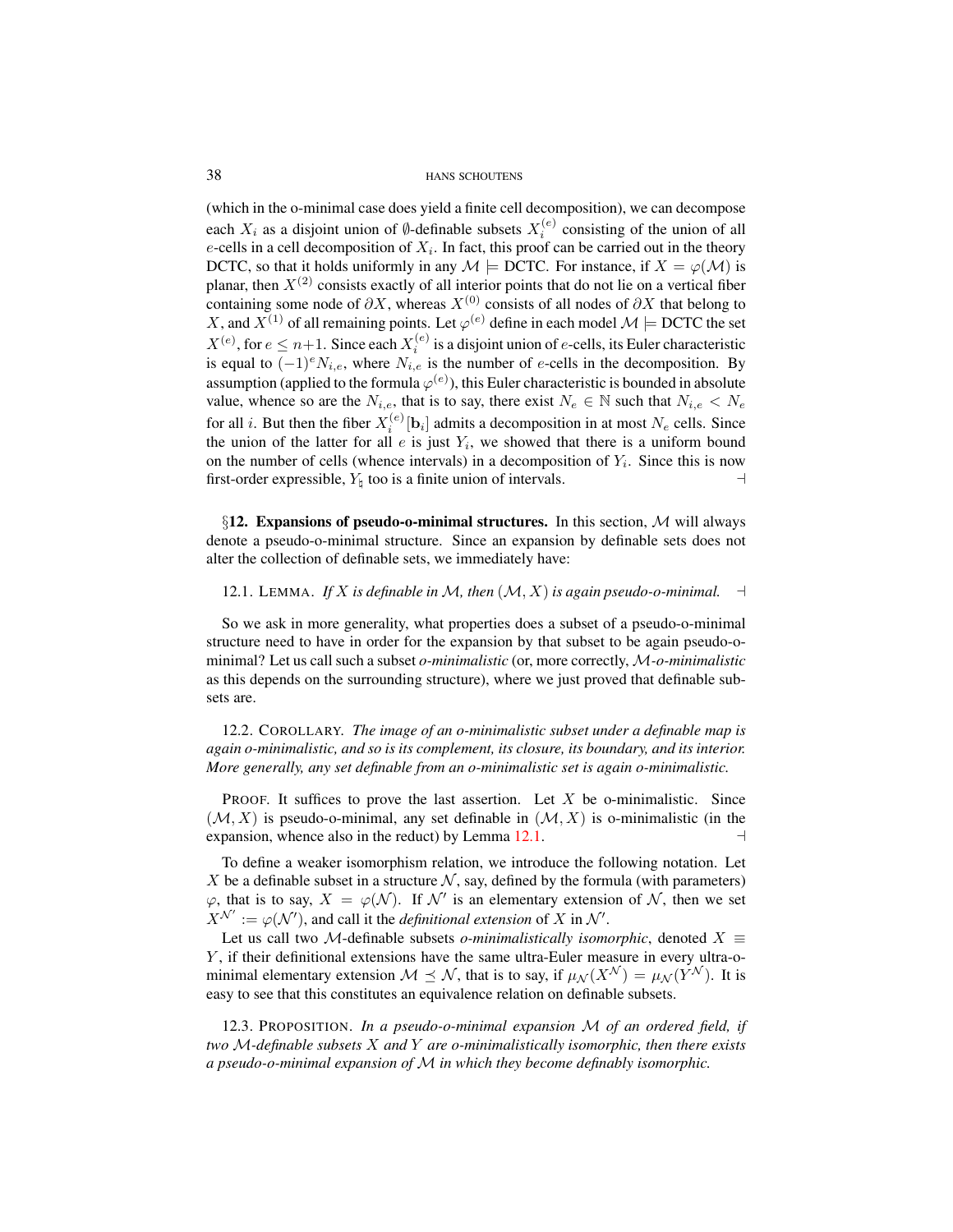PROOF. Suppose X and Y are o-minimalistically definable, and let  $\mathcal N$  be some ultrao-minimal elementary extension of  $M$ , given as the ultraproduct of o-minimal structures  $\mathcal{N}_i$ . Let  $X_i$  and  $Y_i$  be  $\mathcal{N}_i$ -definable subsets with respective ultraproducts  $X^{\mathcal{N}}$  and  $Y^{\mathcal{N}}$ . Since by Proposition [10.3](#page-28-6) dimension is definable,  $X^{\mathcal{N}}$  and  $Y^{\mathcal{N}}$  have the same dimension, whence so do almost each  $X_i$  and  $Y_i$  by Łos' Theorem. By assumption, they have also the same Euler characteristic for almost all  $i$ , so that they are definably isomorphic by Theorem [11.3.](#page-31-1) Hence, there exists for almost all  $i$ , a definable isomorphism  $f_i: X_i \to Y_i$ . Let  $\Gamma_{\natural}$  be the ultraproduct of the graphs  $\Gamma(f_i)$ . Since almost all  $(\mathcal{N}_i, \Gamma(f_i))$  are o-minimal, their ultraproduct  $(\mathcal{N}, \Gamma_{\natural})$  is pseudo-o-minimal, whence so is  $(M, \Gamma)$ , where  $\Gamma$  is the restriction of  $\Gamma_{\natural}$  to M. Moreover, by Łos' Theorem,  $\Gamma_{\natural}$  is the graph of a bijection  $X^{\mathcal{N}} \to Y^{\mathcal{N}}$ , and hence its restriction  $\Gamma$  is the graph of a bijection  $X \to Y$ , proving that X and Y are definably isomorphic in  $(M, \Gamma)$ .

I do not know whether the converse is also true: if  $X$  and  $Y$  are definably isomorphic in some pseudo-o-minimal expansion  $\mathcal{M}'$ , are they o-minimalistically isomorphic? They will have the same Euler characteristic in any (reduct of an) ultra-o-minimal elementary extension of  $\mathcal{M}'$  by essentially the same argument, but what about ultra-ominimal elementary extensions of  $M$  that are not such reducts? A related question is in case  $M$  itself is already ultra-o-minimal, if two sets have the same Euler characteristic, do their definitional extensions also have the same Euler characteristic in an ultra-o-minimal elementary extension? This would follow if Euler characteristic was definable, but at the moment, we can only prove a weaker version (see Theorem [14.7\)](#page-46-1). Before we address these issues, we prove a result yielding non-trivial examples of ominimalistically isomorphic sets that need not be definably isomorphic.

12.4. COROLLARY. *In a pseudo-o-minimal expansion* M *of an ordered field, if two definable subsets* X and Y have the same dimension and the same class in  $\mathbf{Gr}(\mathcal{M})$ , *then they are o-minimalistically isomorphic.*

PROOF. By Lemma [11.1,](#page-30-0) there exists a definable subset Z such that  $X \sqcup Z$  and  $Y \sqcup Z$ are definably isomorphic. Let  $M \preceq N$  be an ultra-o-minimal elementary extension. Hence  $X^{\mathcal{N}} \sqcup Z^{\mathcal{N}}$  and  $Y^{\mathcal{N}} \sqcup Z^{\mathcal{N}}$  are definably isomorphic, and therefore

 $\chi_\mathcal{N}(X^\mathcal{N}) + \chi_\mathcal{N}(Z^\mathcal{N}) = \chi_\mathcal{N}(X^\mathcal{N} \sqcup Z^\mathcal{N}) = \chi_\mathcal{N}(Y^\mathcal{N} \sqcup Z^\mathcal{N}) = \chi_\mathcal{N}(Y^\mathcal{N}) + \chi_\mathcal{N}(Z^\mathcal{N})$ showing that  $X^{\mathcal{N}}$  and  $Y^{\mathcal{N}}$  have the same ultra-Euler characteristic, as we needed to show.  $\Box$ 

12.5. Contexts and virtual isomorphisms. To overcome the difficulties alluded to above, we must make our definitions context-dependable in the following sense. Given a pseudo-o-minimal structure  $M$ , by a *context* for  $M$ , we mean an ultra-o-minimal structure  $\mathcal N$  that contains  $\mathcal M$  as an elementary substructure (which always exists by Corollary [10.2\)](#page-28-4). An expansion  $\mathcal{M}'$  of  $\mathcal M$  is then called *permissible* (with respect to the context N), if N can be expanded to a context N', that is to say,  $\mathcal{M}' \preceq \mathcal{N}'$  and N' is again ultra-o-minimal. If  $M$  itself is ultra-o-minimal, then we may take it as its own context, but even in this case, not every expansion will be permissible, as it may fail to be an ultraproduct.

From now on, we fix a pseudo-o-minimal structure  $\mathcal M$  and a context  $\mathcal N$ . We define a (context-dependable) *Euler characteristic*  $\chi_M(\cdot)$  (or, simply  $\chi$ ) by restricting the ultra-Euler characteristic of N, that is to say, by setting  $\chi(X) := \chi_{\mathcal{N}}(X^{\mathcal{N}})$ , for any M-definable subset X, and we define similarly its *Euler measure*  $\mu(X) :=$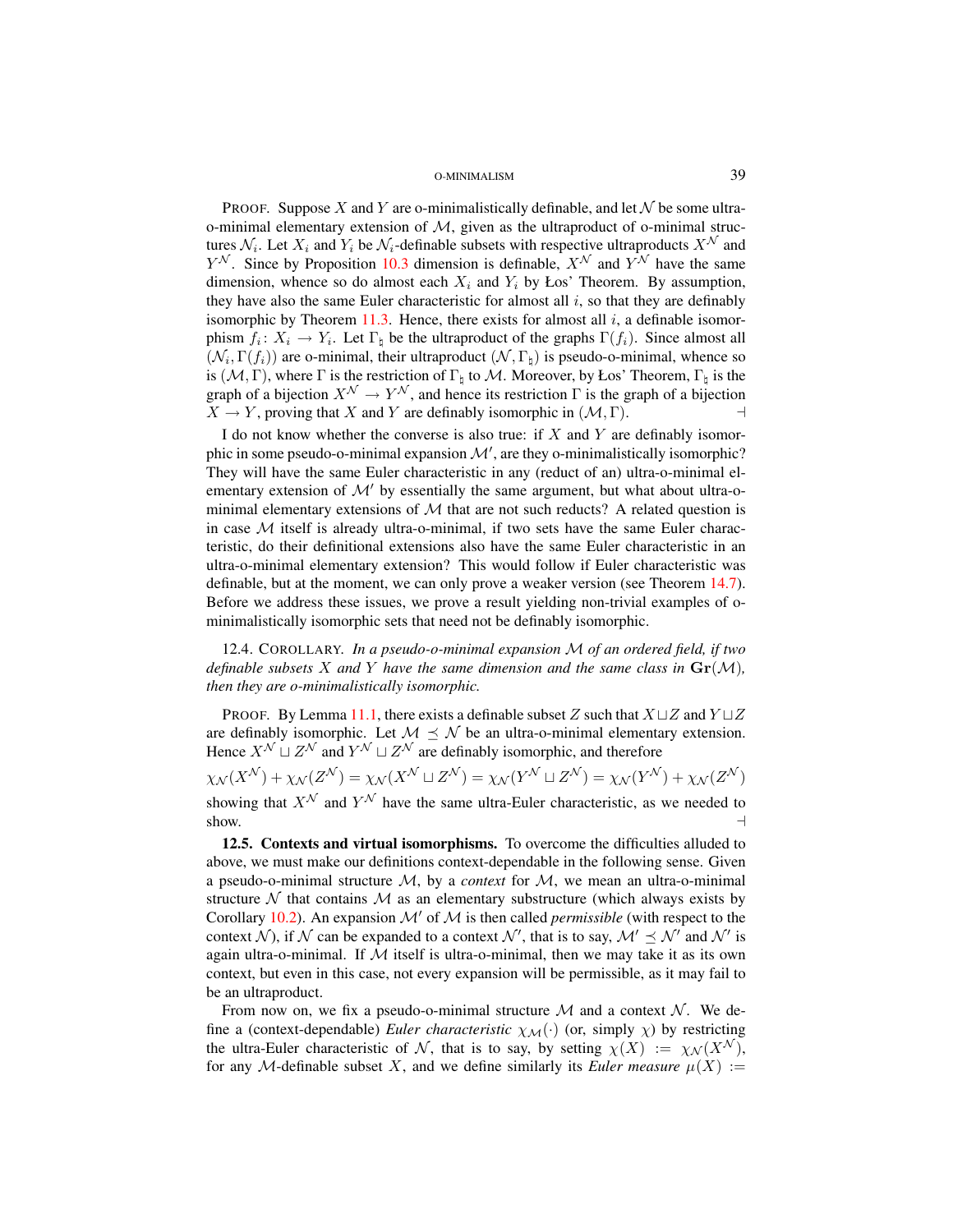$(\dim(X), \chi(X))$ . We say that two definable subsets are *virtually isomorphic*, if there exists a permissible expansion of  $\mathcal M$  in which they become definably isomorphic. In particular, two definable subsets that are o-minimalistically isomorphic are also virtually isomorphic, but the converse is unclear. We can now prove an o-minimalistic analogue of Theorem [11.3.](#page-31-1)

<span id="page-39-3"></span>12.6. THEOREM. *In a pseudo-o-minimal expansion* M *of an ordered field, two definable subsets are virtually isomorphic if and only if they have the same Euler measure.*

PROOF. One direction is proven in the same way as Proposition [12.3,](#page-37-2) so assume  $X$ and Y are virtually isomorphic definable subsets. By assumption,  $\mathcal{M} \preceq \mathcal{N}$  expands into pseudo-o-minimal structures  $\mathcal{M}' \preceq \mathcal{N}'$ , with  $\mathcal{N}'$  again ultra-o-minimal, such that X and Y are  $\mathcal{M}'$ -definably isomorphic. Let  $\mathcal{N}'$  be the ultraproduct of o-minimal structures  $\mathcal{N}'_i$ . Since  $X^{\mathcal{N}'}$  and  $Y^{\mathcal{N}'}$  are definably isomorphic, so are almost all  $X_i$  and  $Y_i$ , where  $X_i$  and  $Y_i$  are  $\mathcal{N}'_i$ -definable subsets with respective ultraproducts  $X^{\mathcal{N}'}$  and  $Y^{\mathcal{N}'}$ . In particular,  $X_i$  and  $Y_i$  have the same Euler measure for almost all i, by Theorem [11.3.](#page-31-1) Hence  $X^{\mathcal{N}'}$  and  $Y^{\mathcal{N}'}$  have the same ultra-Euler measure, by Proposition [10.3.](#page-28-6) Since both invariants remain the same in the reduct N, elementarity then yields  $\mu(X)$  =  $\mu(Y)$ .

<span id="page-39-0"></span>12.7. O-finitism. As we already mentioned in the introduction, in the o-minimalistic context, discrete sets play the role of finite sets, and so we briefly discuss the first-order aspects of this assertion. Given a (non-empty) collection of  $L$ -structures  $\mathfrak{K}$ , and a subset  $X ⊆ N<sup>p</sup>$  in some *L*-structure  $N$ , we say that *X* is *pseudo-* $\hat{\mathcal{R}}$ *-finite*, if  $(N, X)$  satisfies every  $L(U)$ -sentence  $\sigma$  which holds in every expansion  $(\mathcal{K}, F)$  of a structure  $\mathcal{K} \in \mathfrak{K}$  by a finite set  $F \subseteq K^p$ . In case  $\mathfrak K$  is the collection of o-minimal structures, we call X *pseudoo-finite*. Applying the definition just to L-sentences  $\sigma$  (not containing the predicate U, so that  $(\mathcal{K}, F) \models \sigma$  if and only if  $\mathcal{K} \models \sigma$ , we see that N is then necessarily pseudoo-minimal. Put differently, a pseudo-o-finite set in a pseudo-o-minimal structure is a model of *o-finitism*, that is to say, of the theory of a finite set in an o-minimal structure. By Proposition [11.6,](#page-32-1) Proposition [2.6](#page-5-7) and Proposition [8.7,](#page-21-0) we have:

<span id="page-39-1"></span>12.8. COROLLARY. *A pseudo-o-finite set is discrete, closed, bounded, and locally definable, every non-empty intersection with an open interval has a maximum and a minimum, and every injective, definable self-map on it is an isomorphism.* a

It seems unlikely that these properties characterize fully o-finitism. A complete axiomatization of o-finitism would be of interest in view of the following results.

<span id="page-39-2"></span>12.9. THEOREM. A subset  $X \subseteq M^p$  is pseudo-o-finite if and only if it is discrete *and o-minimalistic. In particular, any definable, discrete subset in a pseudo-o-minimal structure is pseudo-o-finite.*

PROOF. Assume first that  $X$  is pseudo-o-finite, whence discrete by Corollary [12.8.](#page-39-1) We have to show that given an  $L(U)$ -sentence  $\sigma$  holding true in every o-minimal  $L(U)$ structure, then  $(M, X) \models \sigma$ . Let K be an o-minimal structure and let  $F \subseteq K^p$  be a finite subset. Hence  $(K, F)$  is also o-minimal and therefore satisfies  $\sigma$ . Since this holds for all such expansions,  $\sigma$  is true in  $(\mathcal{M}, X)$  by o-finitism, as we needed to show.

Conversely, suppose  $X \subseteq M^p$  is discrete and o-minimalistic, that is to say,  $(M, X)$ is pseudo-o-minimal. To show that X is pseudo-o-finite, let  $\sigma$  be a sentence true in every expansion  $(K, F)$  of an o-minimal structure K by a finite subset  $F \subseteq K^p$ . Consider the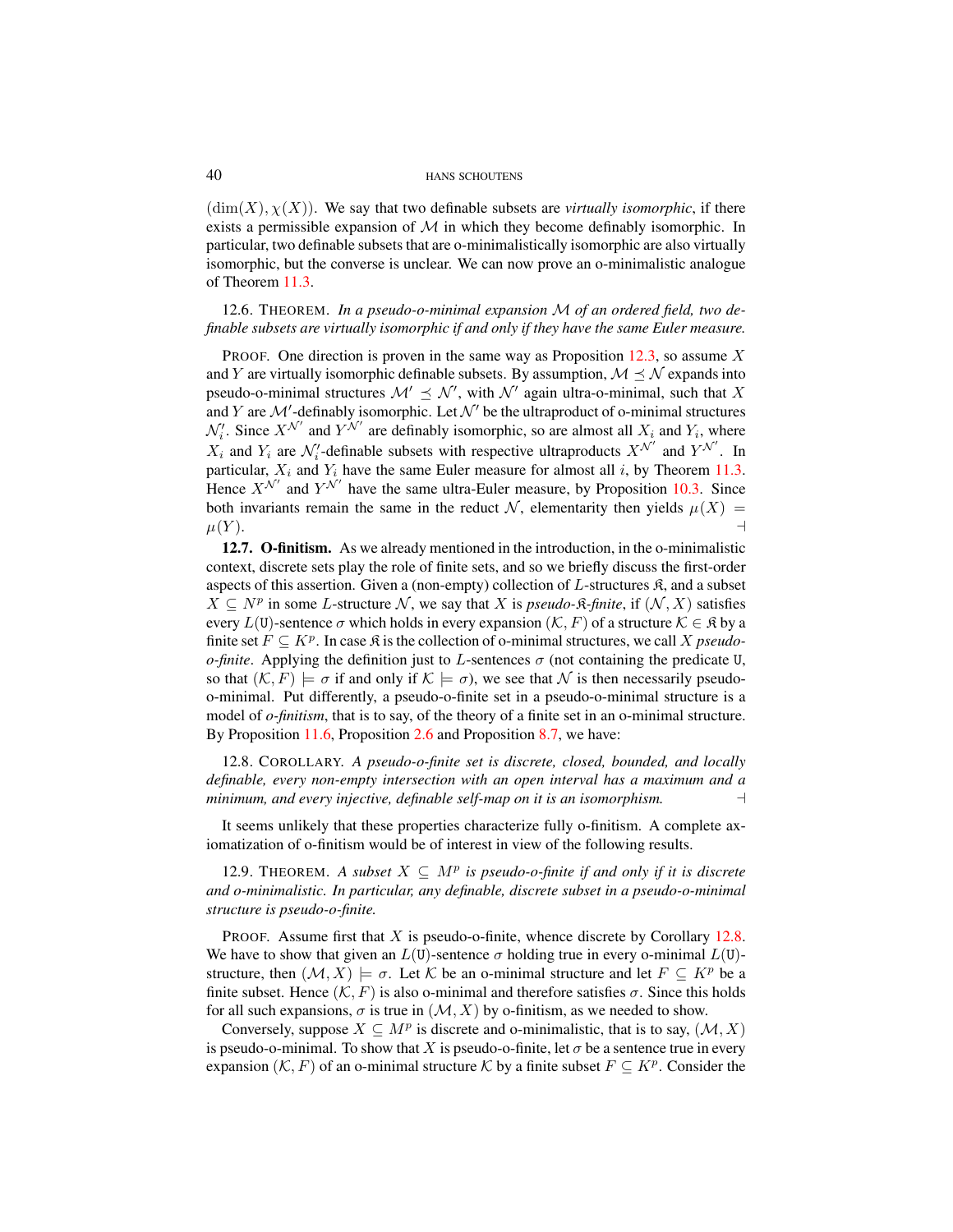disjunction  $\sigma'$  of  $\sigma$  with the sentence expressing that the set defined by U is not discrete. Hence  $\sigma'$  is true in any o-minimal expansion  $(K, F)$ . Since X is o-minimalistic, this means that  $(M, X) \models \sigma'$ , and since X is discrete, this in turn implies that  $\sigma$  is true in  $(M, X)$ , as we needed to show. The last assertion then follows from Lemma [12.1.](#page-37-1)  $\rightarrow$ 

Let us call a subset of an ultra-o-minimal structure *ultra-finite*, if it is the ultraproduct of finite subsets (such a set may fail to be definable, since the definition in each component may not be uniform).

<span id="page-40-3"></span>12.10. THEOREM. A subset  $X \subseteq M^p$  is pseudo-o-finite if and only if there exists *an elementary extension*  $M \prec N$  *with* N *ultra-o-minimal and an ultra-finite subset*  $Y \subseteq N^p$ , such that  $X = Y \cap M^p$ .

PROOF. Suppose  $N$  and Y have the stated properties, and let  $N_i$  be o-minimal structures and  $Y_i \subseteq N_i^p$  finite subsets, so that  $\hat{\mathcal{N}}$  and  $Y$  are their respective ultraproducts. Since  $(\mathcal{N}_i, Y_i)$  is again o-minimal, their ultraproduct  $(\mathcal{N}, Y)$  is pseudo-o-minimal. Since  $(M, X)$  is then an elementary substructure, the latter is also pseudo-o-minimal. Moreover, since Y is discrete, so must X be, and hence X is pseudo-o-finite by The-orem [12.9.](#page-39-2) Conversely, by the same theorem, if X is pseudo-o-finite, then  $(\mathcal{M}, X)$  is pseudo-o-minimal. Hence there exists an elementary extension  $(N, Y)$  which is ultrao-minimal as an  $L(U)$ -structure by Corollary [10.2.](#page-28-4) Write  $(\mathcal{N}, Y)$  as an ultraproduct of o-minimal structures  $(\mathcal{N}_i, Y_i)$ . Since X is discrete, so must Y be by elementarity, whence so are almost all  $Y_i$  by Łos' Theorem. The latter means that almost all are in fact finite, showing that Y is ultra-finite, and the assertion follows since  $X = Y \cap M^p$ .  $\overline{a}$ 

Next, we give a criterion for a subset  $Y \subseteq M$  to be o-minimalistic. By Theorem [2.10,](#page-6-1) its boundary  $\partial Y$  should be discrete, and  $Y^{\circ} = Y \setminus \partial Y$  should be a disjoint union of open intervals. Given an arbitrary set  $Y \subseteq M$ , define its *enhanced boundary*  $\Delta Y$  as the set consisting of the pairs  $(y, \varepsilon)$  with  $y \in \partial Y$  and  $\varepsilon$  equal to 0, 1, or -1, depending on whether respectively y,  $y^+$ , and/or  $y^-$  belongs to Y. Recall from  $\S2$  $\S2$  that  $a^+$ (respectively, a <sup>−</sup>) *belongs to* Y if there exists an open interval with left (respectively, right) endpoint  $\alpha$  contained in Y. No fiber of an enhanced boundary can have more than two points and its projection is the ordinary boundary  $\partial Y$ . If Y is o-minimalistic, then  $\Delta Y$  must satisfy some extra conditions: it must be bounded, discrete and closed, and, by type completeness, if  $(y, 1)$  belongs to it, then so must  $(y', -1)$ , where y' is the immediate successor of y in  $\partial Y$ .

12.11. THEOREM. A subset  $Y \subseteq M$  is o-minimalistic if and only if its enhanced *boundary* ∆Y *is pseudo-o-finite and its interior is a disjoint union of open intervals.*

PROOF. Suppose Y is o-minimalistic, so that  $Y^{\circ}$  is a disjoint union of open intervals. Since  $\Delta Y$  is definable from Y, it too is o-minimalistic by Corollary [12.2,](#page-37-3) whence pseudo-o-finite by Theorem [12.9.](#page-39-2) To prove the converse, let  $D := \partial Y = \pi(\Delta Y)$ , a bounded, closed, discrete set, and let l be its minimum. Define  $X \subseteq M$  as the set of all  $x \in M$  such that one of the following three conditions holds

<span id="page-40-0"></span>12.11.i.  $(x, 0) \in \Delta Y$ ;

<span id="page-40-2"></span>12.11.ii.  $x > l$  and  $(d, 1) \in \Delta Y$ , where  $d = \max D_{\leq x}$ ;

<span id="page-40-1"></span>12.11.iii.  $x < l$  and  $(l, -1) \in \Delta Y$ .

Since X is definable from  $\Delta Y$ , it is o-minimalistic by Corollary [12.2.](#page-37-3) Remains to show that  $X = Y$ . It follows from [\(12.11.i\)](#page-40-0) that  $X \cap D = Y \cap D$ , so that it suffices to show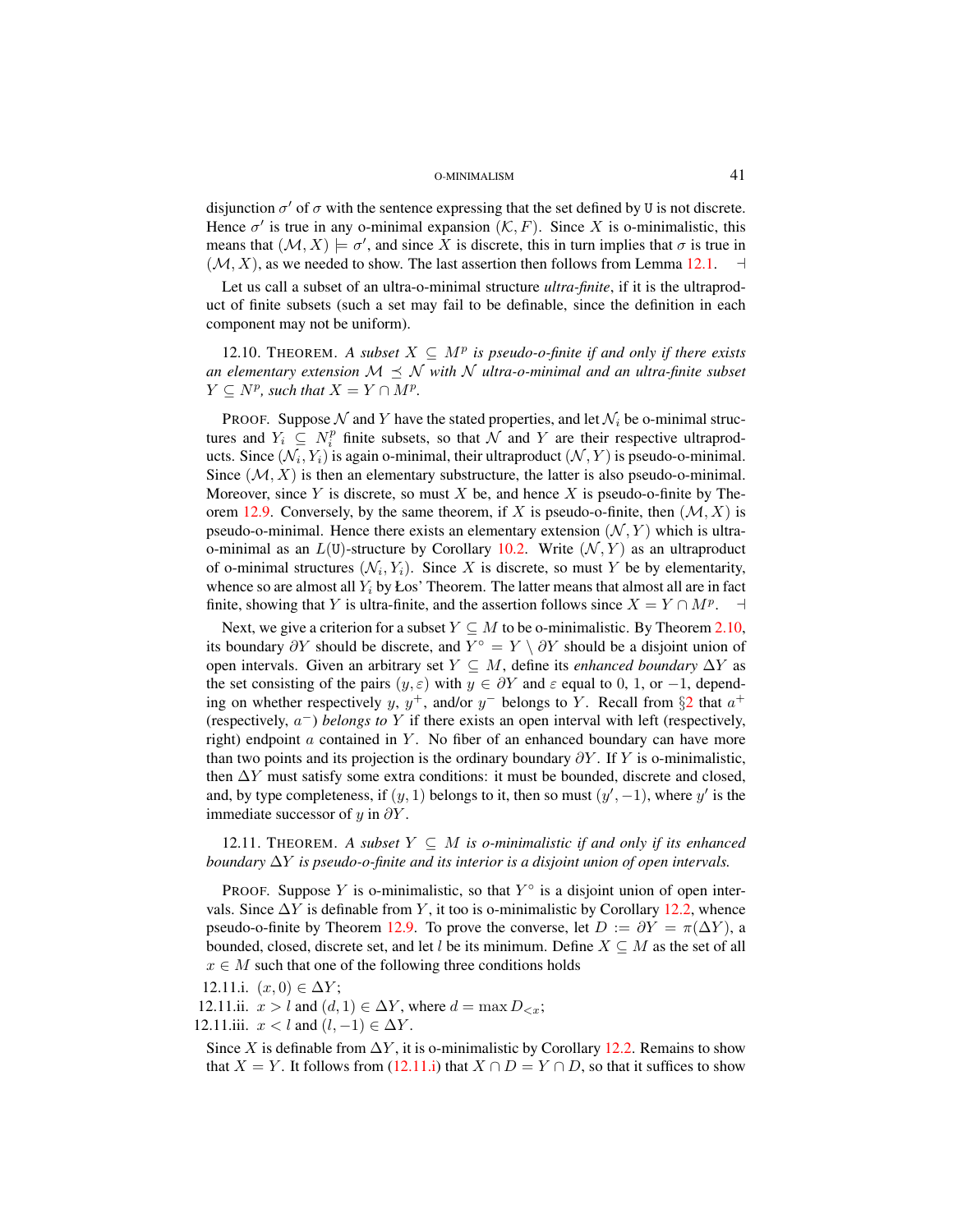that  $X^{\circ} = Y^{\circ}$ . Therefore, we may as well assume from the start that Y is open. Write  $Y = \bigsqcup_n I_n$  as a disjoint union of open intervals, and let  $[a, b]$  one of the  $I_n$  (we leave the unbounded case to the reader, for which one needs  $(12.11.iii)$ ). In particular,  $a \in D$ and  $a^+$  belongs to Y, so that  $(a, 1) \in \Delta Y$ . By [\(12.11.ii\)](#page-40-2), the entire interval  $[a, b]$  lies in X, whence so does the whole of Y. Conversely, if  $x \in X$ , let  $d := \max D_{\leq x}$ , so that  $(d, 1) \in \Delta Y$ . Hence  $d^+$  belongs to Y, and so d must be an endpoint of one of the  $I_n$ . The other endpoint must be bigger than d, and hence bigger than x, showing that  $x \in I_n \subseteq Y$ .

<span id="page-41-0"></span>§13. The virtual Grothendieck ring. We fix again a pseudo-o-minimal structure  $M$  and a context N. We can use virtual isomorphisms instead of definable isomorphisms in the definition of the zero-dimensional or the full Grothendieck ring, that is to say, the quotient modulo the scissor relations of the free Abelian group on virtual isomorphism classes of respectively all discrete, definable subsets, and of all definable subsets, yielding the *virtual Grothendieck rings*  $\mathbf{Gr}^{\text{virt}}_0(\mathcal{M})$  and  $\mathbf{Gr}^{\text{virt}}(\mathcal{M})$  respectively. We have surjective homomorphisms  $\bf{Gr}_0(\mathcal{M}) \to \bf{Gr}_0^{virt}(\mathcal{M})$  and  $\bf{Gr}(\mathcal{M}) \to$  $\mathbf{Gr}^{\text{virt}}(\mathcal{M}).$ 

13.1. COROLLARY. *Given a pseudo-o-minimal expansion* M *of an ordered field,*  $\mathsf{there}\,\,$  exist embeddings  $\mathbf{Gr}^{\text{virt}}_0(\mathcal{M})\subseteq \mathbf{Gr}^{\text{virt}}(\mathcal{M})\hookrightarrow \mathbb{Z}_\natural$ , where  $\mathbb{Z}_\natural$  is the ring of non*standard integers in the given context.*

PROOF. Since the Euler characteristic vanishes on any scissor relation, it induces by Theorem [12.6](#page-39-3) a homomorphism  $\chi: \mathbf{Gr}^{\text{virt}}(\mathcal{M}) \to \mathbb{Z}_{h}$ . By the same result, its restriction to  $\mathbf{Gr}_0^{\text{virt}}(\mathcal{M})$  is injective. To see that  $\chi$  is everywhere injective, assume  $\chi(X) = \chi(Y)$ for some definable subsets  $X$  and  $Y$ . If they have the same dimension, then they are virtually isomorphic, again by Theorem [12.6.](#page-39-3) So assume X has dimension  $d \geq 1$ and  $Y$  has lesser dimension. Let  $U$  be the difference of a  $d$ -dimensional box minus a  $(d-1)$ -dimensional sub-box, so that in particular [U] vanishes, whence also  $\chi(U)$ . As X and  $Y \sqcup U$  now have the same Euler measure, they are virtually isomorphic by Theorem [12.6,](#page-39-3) and hence  $[X] = [Y] + [U] = [Y]$  in  $\mathbf{Gr}^{\text{virt}}(\mathcal{M})$ , as we needed to show. The injectivity of  $\mathbf{Gr}_0^{\text{virt}}(\mathcal{M}) \to \mathbf{Gr}^{\text{virt}}(\mathcal{M})$  is then also clear.

In particular, if  $M$  is moreover eukaryote, then we have an equality of virtual Grothendieck rings  $\mathbf{Gr}_0^{\text{virt}}(\mathcal{M}) = \mathbf{Gr}^{\text{virt}}(\mathcal{M})$  by Corollary [11.11.](#page-33-1)

<span id="page-41-2"></span>13.2. LEMMA. *If two discrete,* M*-definable subsets with the same ultra-Euler characteristic are comparable, then they are definably isomorphic.*

PROOF. Suppose D and E are discrete, definable subsets with  $D \preceq E$  and  $\chi(D) =$  $\chi(E)$ . Upon replacing D by a definable copy, we may assume  $D \subseteq E$ . Taking ultra-Euler characteristics, we get  $\chi(E \setminus D) = \chi(E) - \chi(D) = 0$ . By Los' Theorem, the definitional expansion of  $E \setminus D$  is empty, whence so is then  $E \setminus D$  itself.

<span id="page-41-1"></span>To obtain a 'virtual' generalization, we extend the partial order on  $\mathfrak{D}(\mathcal{M})$  to a total order on  $\mathfrak{D}^{viso}(\mathcal{M})$ , the set of virtual isomorphism classes of definable, discrete subsets. First, given definable subsets X and Y, we say that  $X \leq Y$ , if  $X \preceq_{\mathcal{M}'} Y$  in some permissible pseudo-o-minimal expansion  $\mathcal{M}'$  of  $\mathcal{M}$ . Clearly, if  $X \preceq Y$ , then  $X \leq Y$ . The following two results are the o-minimalistic analogues of Theorem [11.3.](#page-31-1)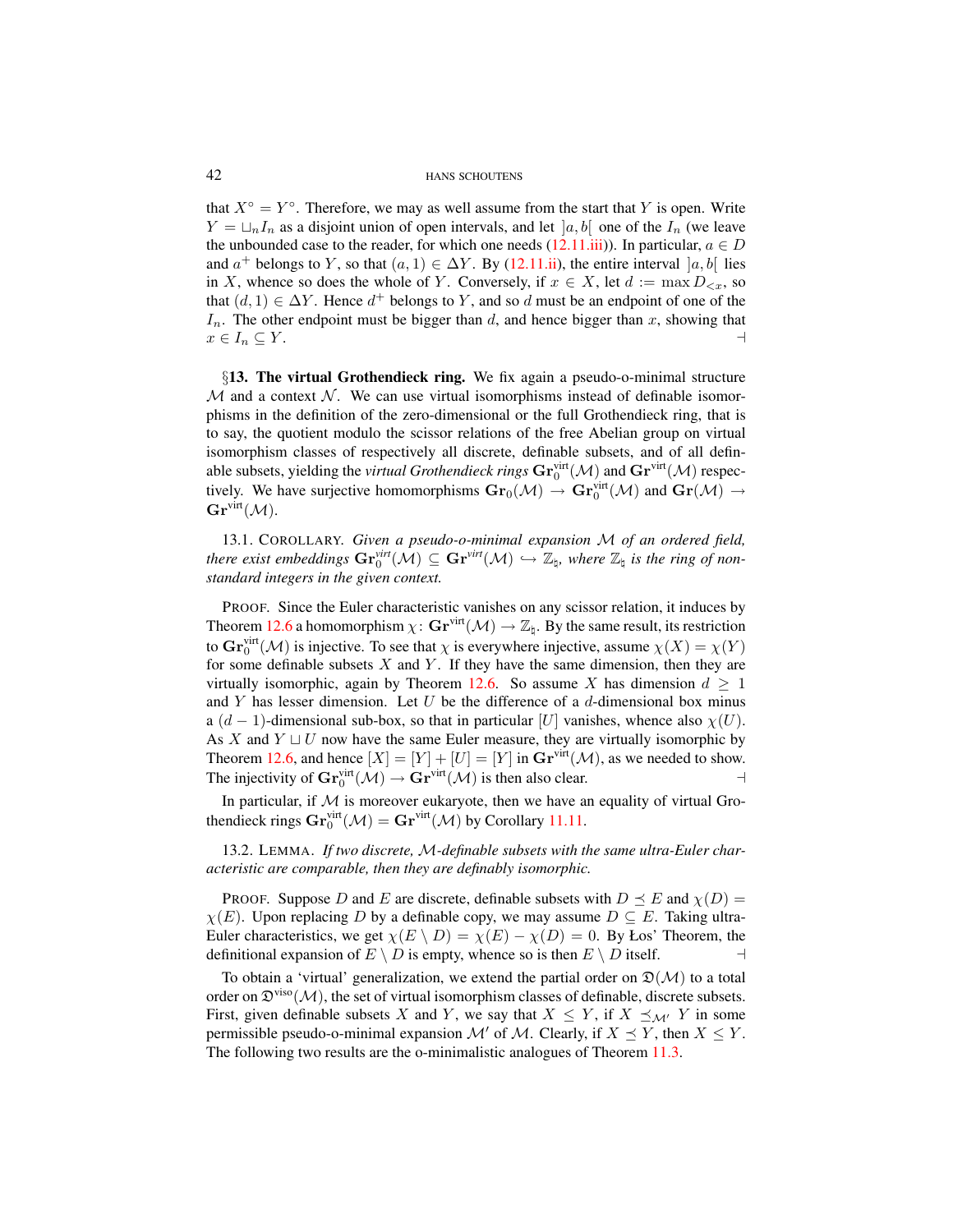13.3. THEOREM. *Given two M-definable, discrete subsets* F and G, we have  $F \leq$ G if and only if  $\chi(F) \leq \chi(G)$ . In particular,  $\leq$  is a total order on  $\mathfrak{D}^{\text{viso}}(\mathcal{M})$ .

PROOF. Suppose first that  $\chi(F) \leq \chi(G)$ . Write N as the ultraproduct of o-minimal structures  $\mathcal{N}_i$ , and let  $F_i$  and  $G_i$  be finite sets with respective ultraproducts the definitional extensions  $F^{\mathcal{N}}$  and  $G^{\mathcal{N}}$  of F and G respectively. Since  $\chi_{\mathcal{N}}(F^{\mathcal{N}}) \leq \chi_{\mathcal{N}}(G^{\mathcal{N}})$ , the cardinality of  $F_i$  is at most that of  $G_i$ , for almost all i. In particular, there exists an injective map  $F_i \to G_i$  for almost all i. Let  $\Gamma_{\natural}$  be the ultraproduct of the graphs of these maps  $F_i \to G_i$ . Hence  $\Gamma_{\natural}$  is ultra-finite and therefore its restriction  $\Gamma$  to M is pseudo-o-finite by Theorem [12.10,](#page-40-3) whence o-minimalistic by Theorem [12.9.](#page-39-2) By Łos' Theorem and elementarity,  $\Gamma$  is the graph of an injective map  $F \to G$ , showing that  $F \preceq_{(\mathcal{M}, \Gamma)} G$ . Since  $(\mathcal{M}, \Gamma)$  is permissible,  $F \preceq G$ . The converse goes along the same lines: suppose  $F \preceq_{\mathcal{M}'} G$ , for some permissible pseudo-o-minimal expansion  $\mathcal{M}'$ of M. By definition, there is an ultra-o-minimal expansion  $\mathcal{N}'$  of  $\mathcal{N}$  with  $\mathcal{M}' \preceq \mathcal{N}'$ . Since  $F^{\mathcal{N}} \preceq_{\mathcal{N}'} G^{\mathcal{N}}$ , we have  $\chi(F) = \chi_{\mathcal{N}'}(F^{\mathcal{N}}) \leq \chi_{\mathcal{N}'}(G^{\mathcal{N}}) = \chi(G)$ .

<span id="page-42-1"></span>13.4. PROPOSITION. If M expands an ordered field, then  $X \leq Y$  if and only if  $\dim(X) \leq \dim(Y)$ *, for* X and Y definable subsets with  $\dim(Y) > 0$ *.* 

PROOF. The direct implication is clear. For the converse, by definability of dimension, we may pass to the context of  $M$  and therefore already assume  $M$  is ultra-ominimal, given as the ultraproduct of o-minimal structures  $\mathcal{M}_i$ . Let  $X_i$  and  $Y_i$  be definable subsets in  $\mathcal{M}_i$  with respective ultraproducts X and Y. By Łos' Theorem,  $\dim(X_i) \leq \dim(Y_i)$ , and hence  $X_i \preceq Y_i$ , by Theorem [11.3,](#page-31-1) for almost all i. Let  $f_i: X_i \to Y_i$  be a definable injection and let  $\Gamma_{\natural}$  be the ultraproduct of the graphs  $\Gamma(f_i)$ . Since each  $(\mathcal{M}_i, \Gamma(f_i))$  is again o-minimal,  $(\mathcal{M}, \Gamma_{\natural})$  is ultra-o-minimal and hence in particular a permissible expansion. Since  $\Gamma_{\natural}$  is the graph of an injective map by Łos' Theorem,  $X \preceq_{(\mathcal{M}, \Gamma_{\mathfrak{p}})} Y$ , as we needed to show.

In particular, any definable, discrete subset  $D$  is virtually univalent, meaning that  $D \leq M$ .

<span id="page-42-0"></span>13.5. COROLLARY. *[Virtual Pigeonhole Principle] Two* M*-definable, discrete subsets* D *and* E *are virtually isomorphic if and only if, for some definable subset* X*, the sets*  $D \sqcup X$  *and*  $E \sqcup X$  *are virtually isomorphic, if and only if*  $[D] = [E]$  *in*  $\mathbf{Gr}^{\text{virt}}(\mathcal{M})$ *.* 

PROOF. One direction in the first equivalence is immediate, so assume  $D \sqcup X$  and  $E \sqcup X$  are virtually isomorphic. Passing to a permissible pseudo-o-minimal expansion, we may assume that they are already definably isomorphic, say, by an isomorphism  $f: D\Box X \rightarrow E\Box X$ . By totality (Theorem [13.3\)](#page-41-1), we may assume that  $E \leq D$ , and hence after taking another permissible pseudo-o-minimal expansion, and replacing  $E$  with an isomorphic image, we may even assume that  $E \subseteq D$ . Therefore, the composition of f and the inclusion  $E \sqcup X \subseteq D \sqcup X$  is a map with co-discrete image, and hence is surjective by [\(DPP\)](#page-29-4). However, this can only be the case if  $E = D$ , as we needed to show. The last equivalence is now just Lemma  $11.1$ .

13.6. COROLLARY. *The zero-dimensional, virtual Grothendieck ring*  $\mathbf{Gr}_0^{\text{virt}}(\mathcal{M})$  *is an ordered ring with respect to* ≤*.*

**PROOF.** Every element in  $\mathbf{Gr}_0^{\text{virt}}(\mathcal{M})$  is of the form  $[A] - [B]$ , for some definable, discrete subsets A and B in the pseudo-o-minimal structure  $M$ . Therefore, for definable, discrete subsets  $A_i$  and  $B_i$ , with  $i = 1, 2$ , we set  $[A_1] - [B_1] \leq [A_2] - [B_2]$  if and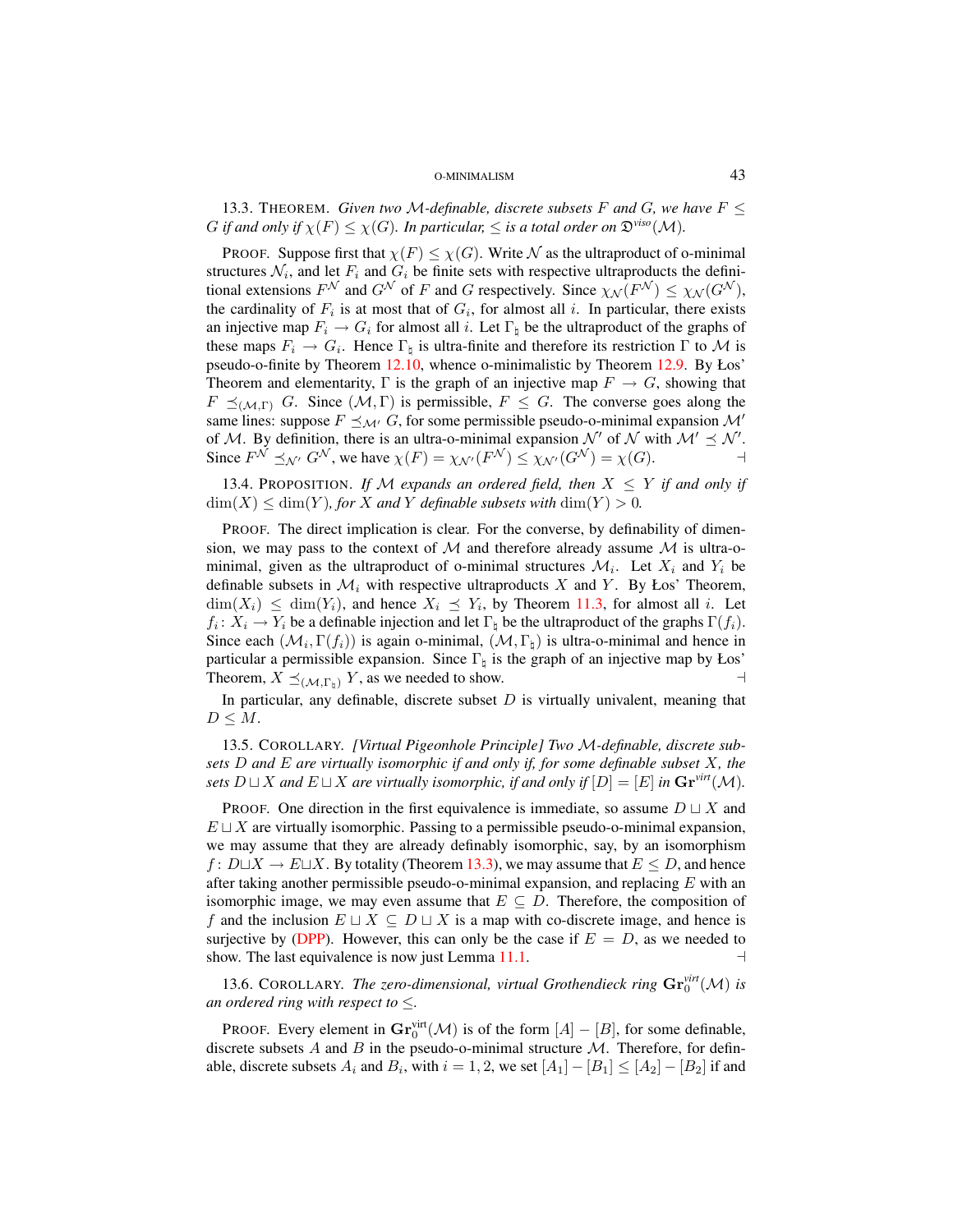only if

$$
(3) \hspace{3.1em} A_1 \sqcup B_2 \leq A_2 \sqcup B_1.
$$

To see that this is well-defined, suppose  $[A_i] - [B_i] = [A'_i] - [B'_i]$ , for  $i = 1, 2$  and definable, discrete subsets  $A'_i$  and  $B'_i$ . Therefore,  $[A_i \sqcup B'_i] = [A'_i \sqcup B_i]$ , whence  $A_i \sqcup$  $B_i'$  and  $A_i' \sqcup B_i$  are virtually isomorphic by Corollary [13.5.](#page-42-0) We have to show that assuming [\(3\)](#page-43-1), the same inequality holds for the accented sets. Taking the disjoint union with  $B'_1 \sqcup B'_2$  on both sides of [\(3\)](#page-43-1), yields inequalities

<span id="page-43-1"></span>
$$
(A_1 \sqcup B'_1) \sqcup B_2 \sqcup B'_2 \le (A_2 \sqcup B'_2) \sqcup B_1 \sqcup B'_1
$$
  

$$
(A'_1 \sqcup B_1) \sqcup B_2 \sqcup B'_2 \le (A'_2 \sqcup B_2) \sqcup B_1 \sqcup B'_1
$$
  

$$
(A'_1 \sqcup B'_2) \sqcup (B_1 \sqcup B_2) \le (A'_2 \sqcup B'_1) \sqcup (B_1 \sqcup B_2)
$$

which by another application of Corollary [13.5](#page-42-0) then gives  $A'_1 \sqcup B'_2 \le A'_2 \sqcup B'_1$ , as we needed to show. It is now easy to check that  $\leq$  makes  $\mathbf{Gr}^{\text{virt}}_0(\mathcal{M})$  into a totally ordered  $r$ ing.  $\qquad \qquad \rightarrow$ 

13.7. COROLLARY. *Every pseudo-o-finite subset defines a cut in* D*viso*(M)*. In particular, we can put a total pre-order on the collection of pseudo-o-finite subsets.*

PROOF. Let F be a pseudo-o-finite subset of a pseudo-o-minimal structure  $\mathcal M$  and let  $D \in \mathfrak{D}^{\text{viso}}(\mathcal{M})$  be arbitrary. Since  $(\mathcal{M}, F)$  is pseudo-o-minimal by Theorem [12.9,](#page-39-2) we can compare D and F in  $\mathfrak{D}(\mathcal{M}, F)$  by Theorem [13.3.](#page-41-1) If G is another pseudo-ofinite subset, then we set  $F \leq G$  if and only if the lower cut in  $\mathfrak{D}(\mathcal{M})$  determined by F is contained in the lower cut of  $G$ .

A note of caution: even if  $F \leq G$  and  $G \leq F$ , for F and G pseudo-o-finite subsets, they need not be virtually isomorphic. For instance, taking  $D$  as in Example [2.2,](#page-4-1) it is a pseudo-o-finite subset of  $\mathbb{R}_h$ , and since  $\mathfrak{D}(\mathbb{R}_h)$  is just N by o-minimality, its cut is  $\infty$ . However,  $D \setminus \{\omega_{\natural}\}\$  determines the same cut, whence  $D \leq D \setminus \{\omega_{\natural}\} \leq D$ , but we know that they cannot be definably isomorphic in any pseudo-o-minimal expansion by [\(DPP\)](#page-29-4). In fact, it is not clear whether two given pseudo-o-finite subsets live in a common pseudo-o-minimal expansion, and therefore can be compared directly. This is also why we cannot (yet?) define a Grothendieck ring on pseudo-o-finite subsets.

<span id="page-43-0"></span>§14. Discretely valued Euler characteristics. In order to calculate the zero-dimensional virtual Grothendieck ring, we introduce a new type of Euler characteristic. Fix a pseudo-o-minimal structure M and a context N, and let D be a definable, infinite, discrete subset. In this section, we will always view D in its lexicographical order  $\leq_{\text{lex}}$ (or, when there is no risk for confusion, simply denoted  $\leq$ ).

14.1. COROLLARY. *Any definable subset of an* M*-definable, discrete subset* D *is virtually isomorphic to an initial segment*  $D_{\leq a}$ *.* 

**PROOF.** The set of initial segments is a maximal chain in  $\mathfrak{D}^{\text{viso}}(\mathcal{M})$ , since any two consecutive subsets in this chain differ by a single point. Hence, any definable subset  $E \subseteq D$  must be a member of this chain up to virtual isomorphism.

Clearly, such an a must be unique, and so, given a non-empty definable subset  $E \subseteq$ D, we let  $\chi_D(E)$  be the unique a such that E is virtually isomorphic with  $D_{\leq a}$ . We add a new symbol  $\emptyset$  to D and set  $\chi_D(\emptyset) := \emptyset$ . For definable subsets  $E_1, E_2 \subseteq D$ , we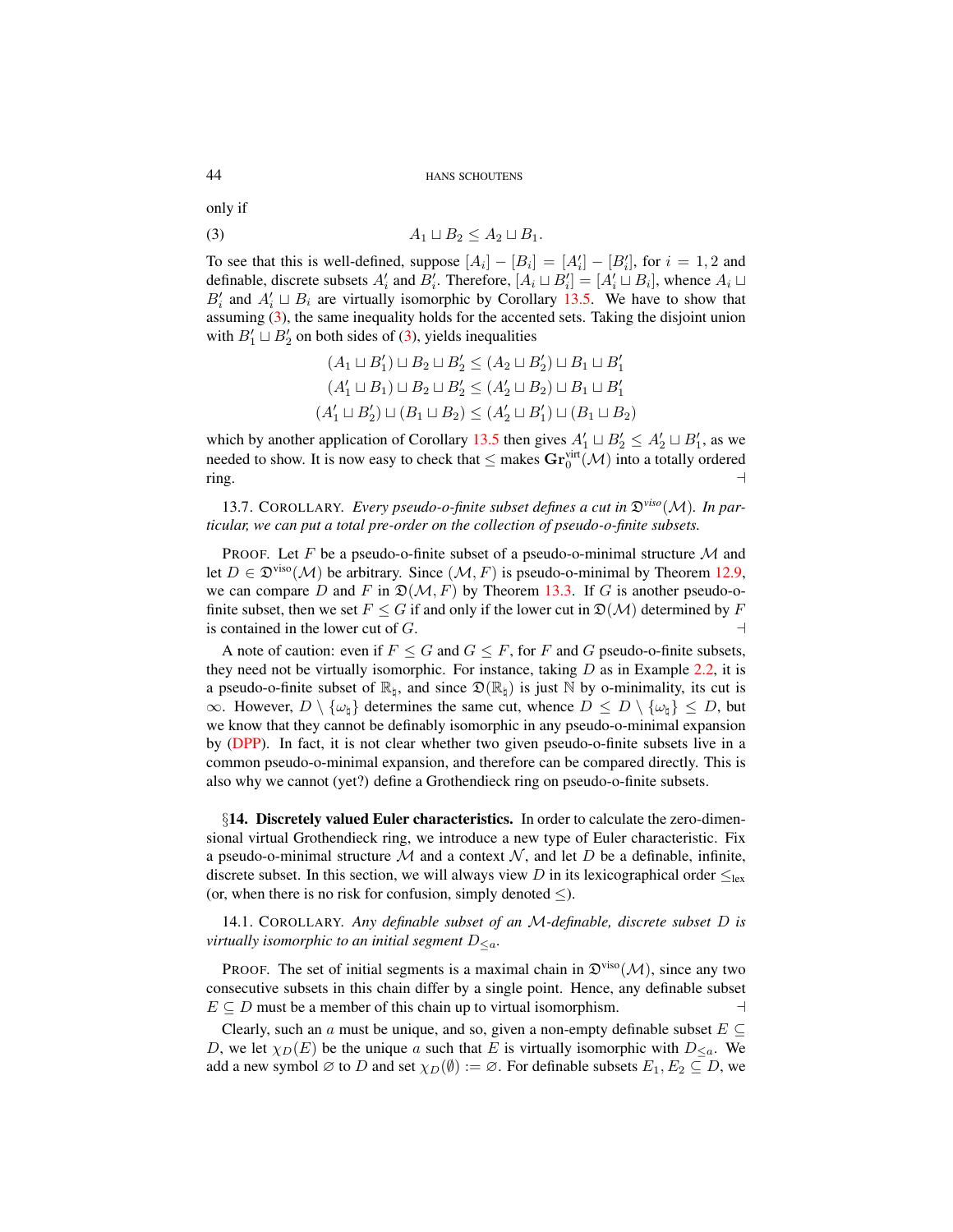have  $E_1 \le E_2$  if and only if  $\chi_D(E_1) \le \chi_D(E_2)$ . Given a definable map g with domain D, we can define by Lemma [11.17](#page-35-3) its *rank* as  $\text{rk}(g) := \chi_D(g(D))$ . A map is constant if and only if its rank is minimal (that is to say, equal to the minimum of its domain). By [\(DPP\)](#page-29-4), we immediately have:

14.2. COROLLARY. *An* M*-definable map with discrete domain is injective if and only if its rank is maximal (that is to say, equal to the maximum of its domain).*  $\Box$ 

Assume now that  $M$  is a pseudo-o-minimal expansion of an ordered field, so that in particular all definable discrete subsets are univalent (see Lemma [11.15\)](#page-35-2). Let  $D \subseteq M$ be definable, infinite, and discrete, with minimal element  $l$  and maximal element  $h$ . For each n, we view the Cartesian power  $D^n$  as a definable subset of  $D^{n+1}$  via the map  $a \mapsto (l, a)$ . We also need to take into consideration the empty set, and so we define ∅ to be lower than any element in any  $D^n$ , and we let  $D^{\infty}$  be the direct limit of the ordered sets  $D^n \cup {\emptyset}$ . Under this identification, the elements of  $D^n \cup {\emptyset}$  form an initial segment in  $D^{n+1} \cup {\emptyset}$  with respect to the lexicographical ordering. In particular, if  $E \subseteq D^n$  is a non-empty definable subset, then  $\chi_{D^n}(E) = \chi_{D^{n+1}}(E')$ , where E' is the image of E in  $D^{n+1}$ . After identification therefore, we will view  $\chi_{D^n}(E)$  simply as an element of  $D^{\infty}$ , and we just denote it  $\chi_D(E)$ . More generally, given an arbitrary definable subset  $X \subseteq M^n$ , we define its *D*-valued Euler characteristic (or, simply *Euler characteristic*)  $\chi_D(X) := \chi_{D^n}(X \cap D^n)$ .

We define an addition and a multiplication on  $D^{\infty}$  as follows. First, let us define the *disjoint union*  $A \sqcup B$  of two definable subsets  $A, B \subseteq M^n$  as the definable subset in  $M^{n+1}$  consisting of all  $(a, l)$  and  $(b, h)$  with  $a \in A$  and  $b \in B$ . For  $a \in D^{\infty}$ , we set  $a \oplus \emptyset = \emptyset \oplus a = a$  and  $a \otimes \emptyset = \emptyset \otimes a = \emptyset$ . For the general case, assume  $a, b \in D^n$ , and let  $a \oplus b$  be the Euler characteristic of the disjoint union  $(D^n)_{\leq a} \sqcup (D^n)_{\leq b} \subseteq D^{n+1}$ , and let  $a \otimes b$  be the Euler characteristic of the Cartesian product  $(D^n)_{\leq a} \times (D^n)_{\leq b} \subseteq D^{2n}$ . One verifies that both operations are independent of the choice of n, making  $D^{\infty}$  into a commutative semi-ring, where the zero for  $\oplus$  is  $\emptyset$ , and where the unit for  $\otimes$  is l, the minimum of D. We even can define a subtraction: if  $a \leq b$  in  $D^{\infty}$ , then we define  $b \ominus a$  as the Euler characteristic of  $D_{\geq a}^n \cap D_{\leq b}^n$ , where *n* is sufficiently large so that  $a, b \in D<sup>n</sup>$ . This allows us to define the (Grothendieck) group generated by  $(D<sup>\infty</sup>, \oplus)$ , defined as all pairs  $(x, y)$  with  $x, y \in D^{\infty}$  up to the equivalence  $(x, y) \sim (x', y')$  if and only if  $x \oplus y' = x' \oplus y$ ; the induced commutative ring will be denoted  $\mathfrak{Z}(D)$ , and called the ring of D*-integers*.

To turn this into a genuine Euler characteristic, recall the construction of the *induced structure*  $\mathcal{D}_{ind}$  on a subset  $D \subseteq M$  of a first-order structure: for each definable subset  $X \subseteq M^n$ , we have a predicate defining in  $\mathcal{D}_{ind}$  the subset  $M \cap D^n$ . If M is an ordered structure, then so is  $\mathcal{D}_{ind}$ . If D is definable, then we have an induced homomorphism of Grothendieck rings  $\mathbf{Gr}(\mathcal{D}_{ind}) \to \mathbf{Gr}_0(\mathcal{M})$ . If instead of definable isomorphism, we take virtual isomorphism, we get the virtual variant  $\mathbf{Gr}^{\text{virt}}(\mathcal{D}_{\text{ind}}) \to \mathbf{Gr}^{\text{virt}}_0(\mathcal{M})$ . By the Virtual Pigeonhole Principle (Corollary [13.5\)](#page-42-0), this latter homomorphism is injective. To discuss when they are isomorphic, let us call D *power dominant*, if for every definable, discrete subset A, there is some n such that  $A \leq D^n$ .

<span id="page-44-0"></span>14.3. PROPOSITION. *A definable, discrete subset*  $D \subseteq M$  *is power dominant if and*  $\text{only if } \mathbf{Gr}^{\text{virt}}(\mathcal{D}_{\text{ind}}) \cong \mathbf{Gr}^{\text{virt}}_0(\mathcal{M})$ .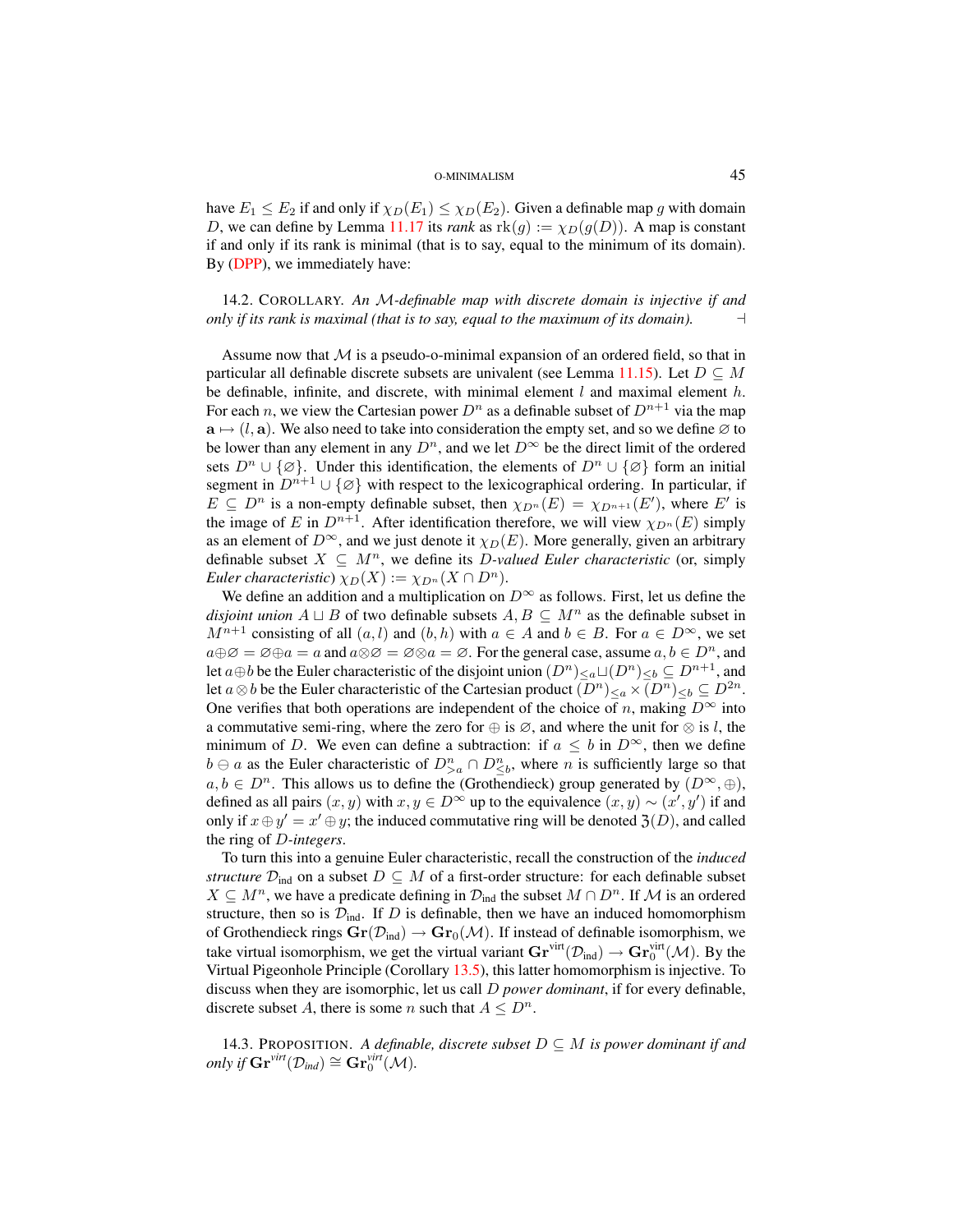**PROOF.** Suppose first that D is power dominant and let A be an arbitrary definable, discrete subset. By assumption, there exists an n and a definable subset  $B \subseteq D^n$ , such that A is virtually isomorphic with B. Hence  $[A] = [B]$  in  $\mathbf{Gr}_0^{\text{virt}}(\mathcal{M})$ , proving that it lies in the image of  $\mathbf{Gr}^{\text{virt}}(\mathcal{D}_{\text{ind}}) \to \mathbf{Gr}^{\text{virt}}_0(\mathcal{M})$ .

Conversely, assume that the latter map is surjective, and let A be an arbitrary definable, discrete subset. Hence, there exists an n and definable subsets  $E, F \subseteq D^n$ such that  $[A] = [E] - [F]$  in  $\mathbf{Gr}_0^{\text{virt}}(\mathcal{M})$ . By the Virtual Pigeonhole Principle (Corol-lary [13.5\)](#page-42-0), this means that there is a virtual isomorphism  $A \sqcup F \rightarrow E$ . Hence the composition  $A \subseteq A \sqcup F \to E \subseteq D^n$ , shows that  $A \leq D^n$ .

To study the existence of power dominant sets, let us say, for  $D$  and  $E$  discrete, definable subsets, that  $D \ll E$ , if  $D^n \leq E$  for all n. If neither  $D \ll E$  nor  $E \ll$ D, then  $D$  and  $E$  are mutually power bounded, that is to say, there exist  $m$  and  $n$ such that  $D \leq E^m$  and  $E \leq D^m$ , and we write  $D \approx E$ . Hence  $\ll$  induces a total order relation on the set Arch<sup>pow</sup>( $\mathcal{M}$ ) of  $\approx$ -classes of definable, discrete subsets of M. The class of the empty set is the minimal element of Arch<sup>pow</sup>( $M$ ), the class of a singleton is the next smallest element, and the class of a two-element set is the next (and consists of all finite sets). For an o-minimal structure, these are the only three classes, whereas for a proper pseudo-o-minimal structure, there must be at least one more class, of some infinite set. I do not know whether Arch<sup>pow</sup>  $(M)$  is always discretely ordered or even finite. In any case, it follows easily from the definitions that a class is maximal in Arch<sup>pow</sup>( $\mathcal{M}$ ) if and only if it is the class of a power dominant set. Thus, the existence of a power dominant set corresponds to Arch<sup>pow</sup>( $\mathcal{M}$ ) having a maximal element, which is especially interesting in view of Proposition [14.3](#page-44-0) and its applications below. I conjecture that D as in Example [2.2](#page-4-1) is power dominant (and a similar property for any set obtained by discrete overspill). This would follow from the following growth conjecture for an o-minimal L-expansion  $\mathcal R$  of  $\mathbb R$ :

14.4. CONJECTURE. *There exists, for every formula*  $\varphi$  *in the language*  $L(U)$ *, some*  $n \in \mathbb{N}$ , such that for any finite subset F, if  $\varphi(\mathcal{R}, F)$  is finite, then it has cardinality at  $most$   $|F|^{n}$ .

Recall that  $\varphi(\mathcal{R}, F)$  is the set defined by  $\varphi$  in the structure  $(\mathcal{R}, F)$  in which we interpret the unary predicate U by  $F$ . Likewise, I conjecture that the following always produces a power dominant set: let  $\mathcal M$  be o-minimal and let  $D$  be an infinite pseudo-ofinite subset, then D is power dominant in the (pseudo-o-minimal) expansion  $(M, D)$ .

14.5. THEOREM. Every definable, discrete subset  $D \subseteq M$  *induces a ring isomorphism*  $\mathbf{Gr}^{\text{virt}}(\mathcal{D}_{\text{ind}}) \cong \mathfrak{Z}(D)$  *by sending the class of a definable subset to its* D-valued *Euler characteristic.*

PROOF. We already observed that the ring operations on  $\mathfrak{Z}(D)$  are invariant under virtual isomorphism. It is now easy to see that they also respect the scissor rela-tions [\(sciss\)](#page-29-4) in the Grothendieck ring of  $\mathcal{D}_{ind}$ . Surjectivity follows since every element in  $\mathfrak{Z}(D)$  is of the form  $a \oplus b$  for some n and some  $a, b \in D^n$ , and hence is the image of  $[(D^n)_{\leq a}] - [(D^n)_{\leq b}]$ . To calculate the kernel, we can write a general element as  $[E] - [F]$ , with E, F definable subsets in  $\mathcal{D}_{ind}$ . Such an element lies in the kernel if  $\chi_D(E) = \chi_D(F)$ , which means that E and F are virtually isomorphic, whence  $[E] = [F]$  in  $\mathbf{Gr}^{\text{virt}}(\mathcal{D}_{\text{ind}}).$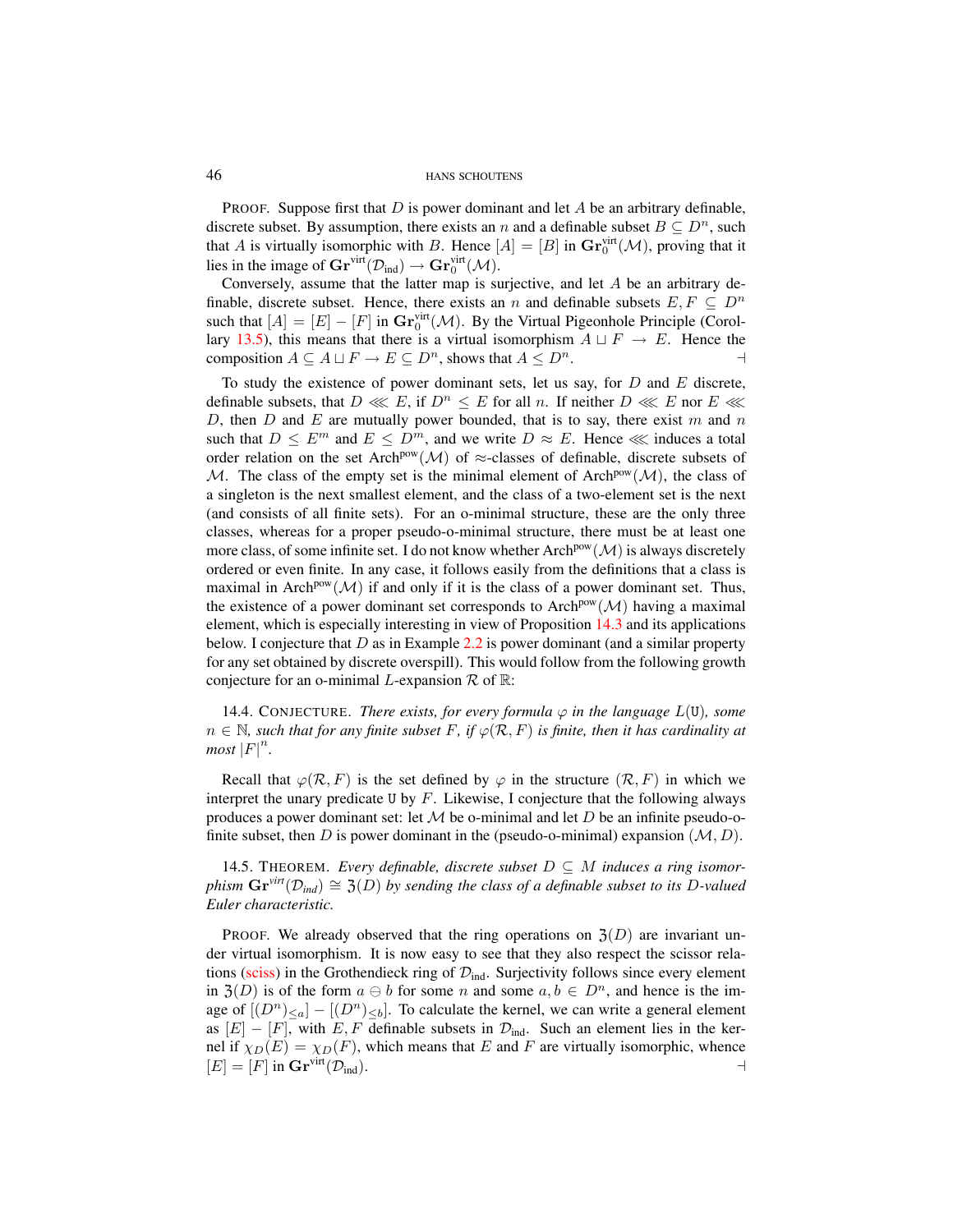Summarizing, we have the following diagram of homomorphisms among the various Grothendieck rings, for  $M$  a pseudo-o-minimal expansion of an ordered field:

(4) 
$$
\mathbf{Gr}(\mathcal{D}_{\text{ind}}) \longrightarrow \mathbf{Gr}^{\text{virt}}(\mathcal{D}_{\text{ind}}) \xrightarrow{\sim} \mathfrak{Z}(D)
$$

$$
\downarrow \qquad \qquad \downarrow \qquad \qquad \downarrow \qquad \downarrow \qquad \downarrow
$$

$$
\mathbf{Gr}_{0}(\mathcal{M}) \longrightarrow \mathbf{Gr}^{\text{virt}}_{0}(\mathcal{M})
$$

$$
\downarrow \qquad \qquad \downarrow \qquad \downarrow \qquad \downarrow
$$

$$
\mathbf{Gr}(\mathcal{M}) \longrightarrow \mathbf{Gr}^{\text{virt}}(\mathcal{M})
$$

with i an isomorphism if D is power dominant by Proposition [14.3,](#page-44-0) and with j an isomorphism if  $M$  is eukaryote, by Corollary [11.11,](#page-33-1) that is to say, we proved:

<span id="page-46-0"></span>14.6. COROLLARY. *If* M *is a eukaryote, pseudo-o-minimal expansion of an ordered field admitting a definable, power dominant subset* D*, then its virtual Grothendieck ring*  $\mathbf{Gr}^{\text{virt}}(\mathcal{M})$  *is isomorphic to the ring of D-integers*  $\mathfrak{Z}(D)$ *.* 

If we would allow classes of pseudo-o-finite subsets in Arch<sup>pow</sup> $(M)$ , then there never is a maximal element: let  $D$  be any definable, discrete subset (or even any pseudo-ofinite subset). Take an ultra-o-minimal elementary extension N, and choose  $D_i \subseteq N_i$ such that their ultraproduct is  $D^{\mathcal{N}}$ . By the observation following Proposition [13.4,](#page-42-1) we can choose  $A_i \subseteq N_i$  to be virtually isomorphic with  $D_i^i$  and let  $A_{\natural} \subseteq N$  be their ultraproduct. By Theorem [12.10,](#page-40-3) the restriction  $A_{\text{h}} \cap M$  is pseudo-o-finite and satisfies by Łos' Theorem  $D^n \leq A$  for all n, that is to say,  $D \lll A$ .

<span id="page-46-1"></span>14.7. THEOREM (O-minimalism of Euler characteristics). Let  $D \subseteq M$  be a defin*able, discrete subset of a pseudo-o-minimal structure* M, and let  $X \subseteq M^{n+k}$  be *any definable subset. For each*  $e \in D^n$ , the set of parameters  $\mathbf{a} \in M^n$  such that  $\chi_D(X[\mathbf{a}]) = e$  is o-minimalistic.

PROOF. If a does not belong to  $D^n$ , then  $D^n \cap X[\mathbf{a}]$  is empty, whence the D-valued Euler characteristic of the fiber  $X[\mathbf{a}]$  is  $\emptyset$ . As these a form a definable subset, we may therefore replace X by  $X \cap D^{n+k}$  and assume already that X is a definable subset of  $D^n$ . Let N be the context and write it as the ultraproduct of o-minimal structures  $\mathcal{N}_i$ . Choose  $D_i \subseteq N_i$ ,  $e_i \in D_i^n$  and  $X_i \subseteq D_i^{n+k}$  with respective ultraproducts  $D^{\mathcal{N}}$ , e, and  $X^{\mathcal{N}}$ . For each i, let  $F_i \subseteq N_i^n$  be the (finite) set of parameters for which the fiber has the same cardinality as  $(D_i^n)_{\leq e_i}$ . Hence, for each  $\mathbf{a} \in F_i$ , there exists a bijection  $f_{\mathbf{a}}: X_i[\mathbf{a}] \to (D_i^n)_{\leq e_i}$ . Let  $H_i \subseteq N_i^{3n}$  be the union of all  $\{\mathbf{a}\}\times \Gamma(f_{\mathbf{a}})$ , where a runs over all tuples in  $F_i$ . Let  $F_{\natural} \subseteq N^n$  and  $H_{\natural} \subseteq N^{3n}$  be their ultraproduct, so that both sets are ultra-finite. By Łos' Theorem, for each  $\mathbf{a} \in F_{\natural}$ , the fiber  $H_{\natural}[\mathbf{a}]$  is the graph of a bijection  $X^{\mathcal{N}}[\mathbf{a}]\to \big((D^{\mathcal{N}})^n\big)_{\leq e}.$  Therefore,  $F:=F_\natural\cap M^n$  consists precisely of those  $a \in M^n$  for which the fiber  $X[\overline{a}]$  has D-valued Euler characteristic e in the expansion  $(M, H<sub>b</sub> \cap M^{3n})$  whence in M, as the former is pseudo-o-minimal by Theorem [12.10.](#page-40-3) For the same reason,  $F$  is pseudo-o-finite, whence o-minimalistic by Theorem [12.9,](#page-39-2) so that we are done.  $\Box$ 

14.8*. Remark.* In everything in this section on Euler characteristics, we may, by passing to a suitable permissible expansion, even assume that  $D$  is only pseudo-o-finite.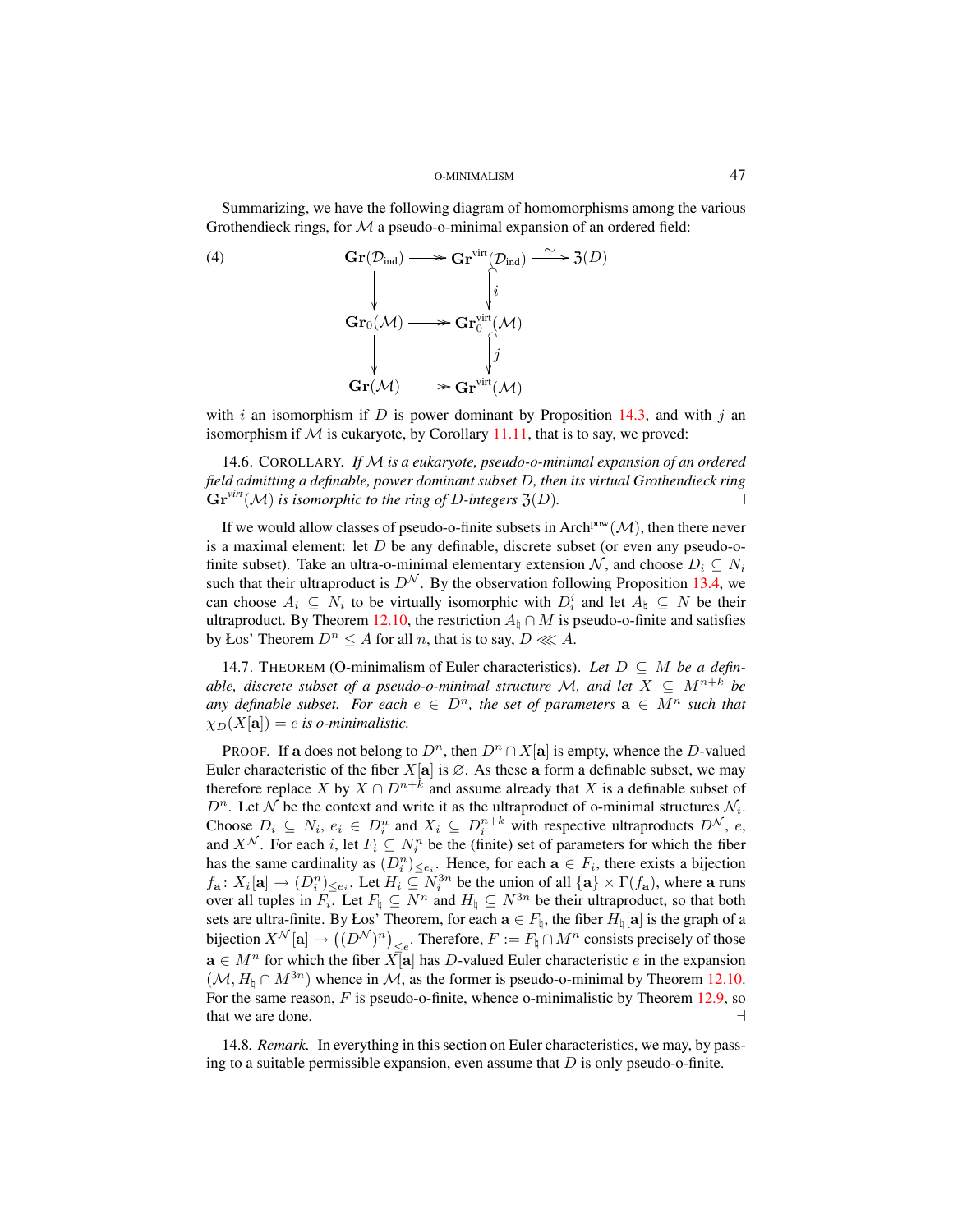**14.9. Archimedean reducts.** As before, let D be definable and discrete with respec-tive minimum l and maximum h. By [\(4.1.iii\)](#page-10-1), we have a successor function  $\sigma := \sigma_D$ , defined on  $D \setminus \{h\}$ , with inverse  $\sigma^{-1}$  defined on  $D \setminus \{l\}$ . Let us write  $e \ll d$ , if  $\sigma^n(e) < d$ , for all  $n \in \mathbb{N}$ . If neither  $d \ll e$  nor  $e \ll d$ , then  $\sigma^n(d) = e$  for some  $n \in \mathbb{Z}$ , and we write  $d \sim_D e$ . The set of  $\sim_D$ -equivalence classes is totally ordered by  $\ll$ , and is called the *Archimedean reduct* Arch(D) of D.

# <span id="page-47-1"></span>14.10. THEOREM. *The Archimedean reduct* Arch(D) *of a definable, discrete subset* D *in a pseudo-o-minimal structure* M *is dense.*

PROOF. This is clear if  $D$  is finite, since then there is only one Archimedean class, so assume it is infinite. If  $\text{Arch}(D)$  is not dense, there would exist  $l \ll h$  in D so that for no  $d \in D$  we have  $l \ll d \ll h$ . Therefore, upon replacing D with  $D \cap [l, h]$ , we may assume that  $\text{Arch}(D)$  consists of exactly two classes, those of l and h. By Corollary [10.2](#page-28-4) (or, Theorem [12.10\)](#page-40-3), we can embed  $\mathcal M$  elementary in an ultra-o-minimal structure N so that D is the restriction of a (definable) ultra-finite set F in N. Let  $\mathcal{N}_i$ and  $F_i$  be respectively o-minimal structures and finite subsets in these with ultraproduct equal to  $\mathcal N$  and F respectively. For each i, let  $f_i: F_i \to F_i$  be the map reversing the (lexicographical) order and let  $\Gamma_{\natural}$  be the ultraproduct of the graphs of the  $f_i$ . Since this is an ultra-finite set, its restriction  $\Gamma$  to  $\mathcal M$  is an pseudo-o-finite set by Theorem [12.10.](#page-40-3) By Łos' Theorem,  $\Gamma$  is the graph of the order reversing permutation  $f: D \to D$ . In particular, f is definable in the pseudo-o-minimal expansion  $(M, \Gamma)$  and maps any element in the class of  $l$  to an element in the class of  $h$  and vice versa. By definability, there is a maximal  $a \in D$  such that  $f(a) \ge a$ . In particular,  $f(a') < a'$ , where a' is the successor of a in D. A moment's reflection then shows that then either  $f(a) = a$  or  $f(a) = a'$ , which contradicts that no element is ~<sub>D</sub>-equivalent with its image.  $\Box$ 

14.11*. Remark.* Similarly, given  $D, E \in \mathfrak{D}^{\text{viso}}(\mathcal{M})$ , we can define  $D \ll E$  if for every finite subset F, we have  $D \cup F \leq E$ . If neither  $D \ll E$  nor  $E \ll D$ , then we say that D and E have the same *virtual Archimedean class*, and write  $D \sim E$ . This is equivalent with the existence of finite subsets F and G such that  $D \cup F$  and  $E \cup G$  are virtually isomorphic. The induced order  $\ll$  on virtual Archimedean classes is dense: indeed, suppose  $D \ll E$  and let  $d := \chi_E(D)$  and  $h := \chi_E(E)$  (i.e., the maximum of E). By Theorem [14.10,](#page-47-1) since  $d \ll h$ , there is some  $a \in D$  with  $d \ll a \ll h$ . It follows that  $D \ll E_{\leq a} \ll E$ .

<span id="page-47-0"></span>§15. Taylor sets. In this section, we work in an expansion of  $\mathbb R$  and its ultrapower  $\mathbb{R}_1$ , and we introduce some notation and terminology tailored to this situation. Recall that an element in  $\mathbb{R}_{\natural}$  is called *infinitesimal* if its norm is smaller than  $1/n$ , for all positive *n*. The *standard part* of  $\alpha \in \mathbb{R}_{\natural}$ , denoted st $(\alpha)$ , is the supremum of all  $r \in \mathbb{R}$ with  $r \leq \alpha$ ; we say that  $\alpha$  is *finite*, denoted  $\alpha \in \mathbb{R}_{\natural}^{\text{fin}}$ , if st $(\alpha) < \infty$ . In that case, st( $\alpha$ ) –  $\alpha$  is infinitesimal and st( $\alpha$ ) is the unique real number with this property. If  $\alpha$  is a tuple  $(\alpha_1, \ldots, \alpha_k)$ , then we define st( $\alpha$ ) coordinate-wise as  $(st(\alpha_1), \ldots, st(\alpha_k))$ . For a subset  $X \subseteq \mathbb{R}^k$ , we write  $X_{\sharp}$  for the set of all  $\text{st}(\alpha)$  where  $\alpha$  runs over all elements in  $X_{\natural}^{\text{fin}} := X_{\natural} \cap (\mathbb{R}_{\natural}^{\text{fin}})^{k}$ , and, following the ideology from [18, §8], we call  $X_{\sharp}$  the *catapower* of X. We note the following simple result from non-standard analysis, the proof of which we leave to the reader:

15.1. LEMMA. *The catapower of a subset*  $X \subseteq \mathbb{R}^k$  is equal to its closure  $\bar{X}$ .  $\Box$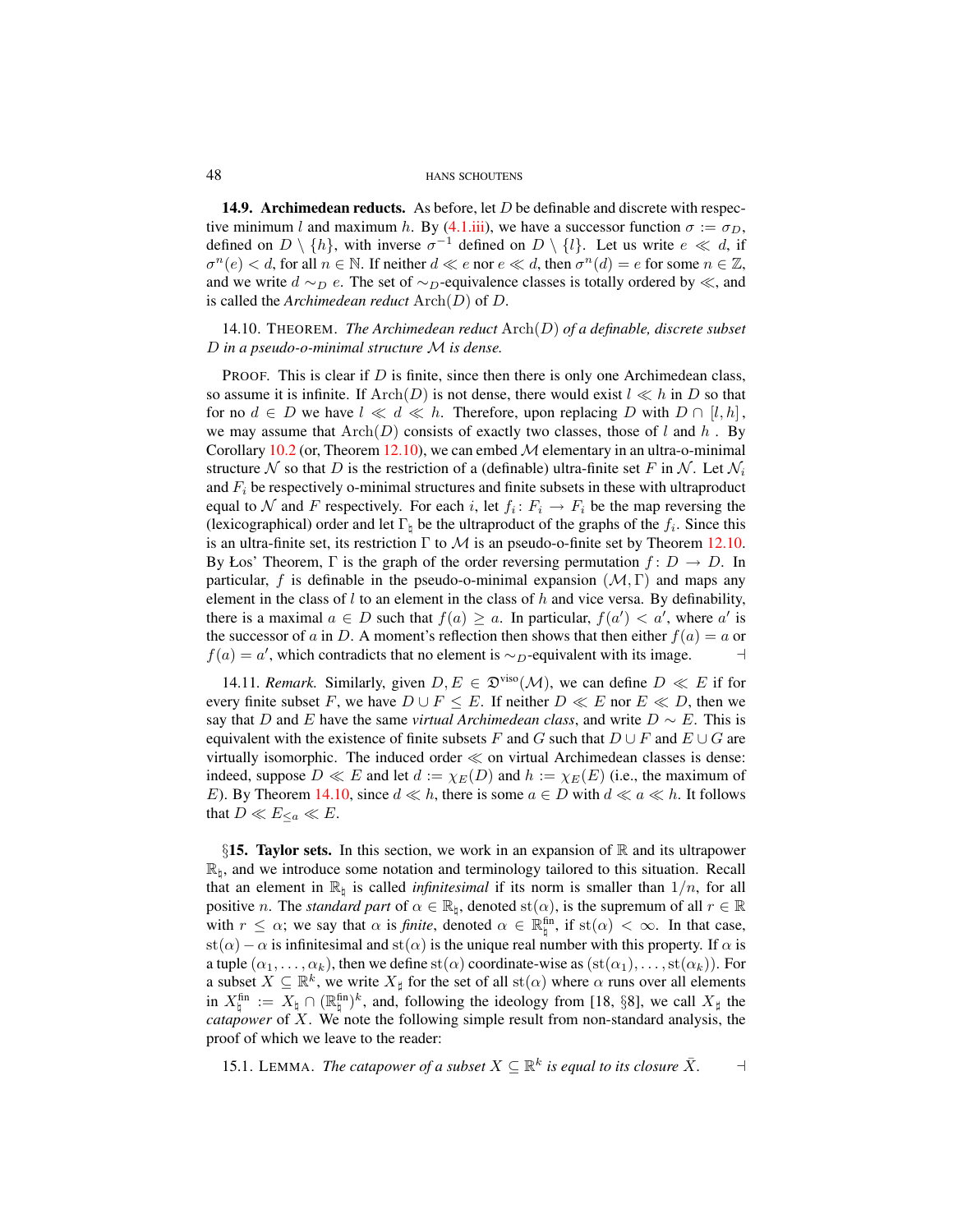For  $X \subseteq \mathbb{R}^k$ , define, for each *n*, its *truncation*  $X_{\vert n}$  as the set of points in X whose coordinates have norm at most  $n$ , where the norm of a point is defined as the maximum of the absolute values of its coordinates. In particular, the ultraproduct of the  $\mathbb{R}_{n}$  is equal to the interval  $\mathbb{R}_b := [\omega_\natural, \omega_\natural]$ . We extend this to any subset  $X \subseteq \mathbb{R}^k$ , by denoting the ultraproduct of the truncations  $X_{n}$  by  $X_{n}$  and call it the *protopower* of  $X$ .<sup>[2](#page-48-0)</sup> In other words,  $\bar{X}_{\flat} = X_{\natural} \cap \mathbb{R}_{\flat}^k$ , where  $X_{\natural}$  is the ultrapower of X.

By the *trace* of a subset  $\Xi \subseteq \mathbb{R}^k_\natural$ , denoted tr( $\Xi$ ), we mean the set of its real points, that is to say,  $\text{tr}(\Xi) = \Xi \cap \mathbb{R}^k$ . If  $\Xi$  is definable by a formula  $\varphi$  in some expansion of  $\mathbb{R}_1$ , we may use the slightly ambiguous notation  $\varphi(\mathbb{R})$  for its trace as well. For any subset  $X \subseteq \mathbb{R}^k$ , we have  $X = \text{tr}(X_{\flat})$ : indeed,  $\mathbf{a} \in \mathbb{R}^k$  satisfies  $\mathbf{a} \in X_{\flat}$ , if and only if  $\mathbf{a} \in X_{n}$  for almost all n (by Łos' Theorem), if and only if  $\mathbf{a} \in X$ . For given  $n \in \mathbb{N}$ and a k-ary function f, let us write  $f_{\vert_n}$  for the *truncated* function defined by sending a point a to  $f(\mathbf{a})$  if  $|\mathbf{a}| \leq n$  and to zero otherwise (note that this is not the same as taking the truncation of the graph of  $f$ , since we allow values of arbitrary high norm).

Let  $L<sup>an</sup>$  be the language of ordered fields together with a function symbol for each everywhere convergent power series (also referred to as a *globally analytic* function). Clearly, we may view  $\mathbb R$  as an  $L^{\text{an}}$ -structure, but this is not very useful, since  $\mathbb Z$  is definable in it (as the zero set of  $sin(\pi x)$ ), and therefore neither eukaryote nor pseudo-ominimal. Denef and van den Dries therefore considered in [3] instead restricted analytic functions, that is to say, the structure  $\mathcal{R}^{an}$ , where each function symbol f from  $L^{an}$  is interpreted as the truncated analytic function  $f_{11}$ . They then showed that  $\mathcal{R}^{an}$  is ominimal. Let us write  $\mathcal{R}_n^{\text{an}}$  for the  $L^{\text{an}}$ -structure on  $\mathbb R$  where each function symbol corresponding to a convergent power series f is interpreted as its truncation  $f_{\downarrow n}$ . It follows that each  $\mathcal{R}_n^{\text{an}}$  is also o-minimal, and hence their ultraproduct  $\mathcal{R}_\natural^{\text{an}}$  is pseudo-ominimal. Moreover,  $\mathcal{R}_{\natural}^{\text{an}}$  is eukaryote by Corollary [9.15.](#page-27-3) While not part of the signature, power series with a smaller radius of convergence can also be encoded, at least in one variable: using a combination of linear transformations  $x \mapsto ax + b$ , and the (inverse) trig functions  $\tan x$  and  $\arctan x$ , any two open intervals (bounded or unbounded) are isomorphic via a globally analytic map. For instance, if  $f$  is defined on the open interval  $]-1,1[$ , then  $g(x) := f(\frac{2}{\pi}\arctan x)$  is globally analytic, and hence f is definable in  $L^{\text{an}}$ .

15.2. DEFINITION (Taylor sets). We call  $X \subseteq \mathbb{R}^k$  a *Taylor* set, if there exists an  $L^{\text{an}}$ -formula  $\varphi(\mathbf{x}, \mathbf{y})$  (without parameters), such that for each sufficiently large n, there exists a tuple of parameters  $\mathbf{b}_n$  so that  $X_{\vert_n} = \varphi(\mathcal{R}_n^{\text{an}}, \mathbf{b}_n)$ .

Modifying  $\varphi$  if necessary, we may even assume that this holds for all n, and that  $|x| \leq n$  is a conjunct in  $\varphi$ . If  $\mathbf{b}_{\natural}$  is the ultraproduct of the  $\mathbf{b}_n$ , then the protopower  $X_{\flat}$  is equal to  $\varphi(\mathcal{R}_{\natural}^{\text{an}}, \mathbf{b}_{\natural})$  by Łos' Theorem, and hence  $X = \text{tr}(X_{\flat})$ . Any set realized as a *protopower* of a Taylor set will be called an *analytic protopower*, giving a oneone correspondence between Taylor sets and analytic protopowers. We refer to the defining formula  $\varphi(\mathbf{x}, \mathbf{b}_\sharp)$  of  $X_\flat$  as the *analytic* formula for X, and we express this by writing  $X = \varphi(\mathbb{R})$  (this does not mean that X is definable, since the parameters might be non-standard; in the terminology of  $\S 8.6$ , a Taylor set is in general only locally L<sup>an</sup>-definable). Not every definable subset is an analytic protopower (equivalently, not every  $L^{an}(\mathbb{R}_{+})$ -formula is analytic): let  $\Theta$  be defined by  $(\exists y) xy = 1 \wedge \sin(\pi y) =$ 

<span id="page-48-0"></span><sup>2</sup>This is slight variant of the notion of *protoproduct* studied in [18, Chapter 9].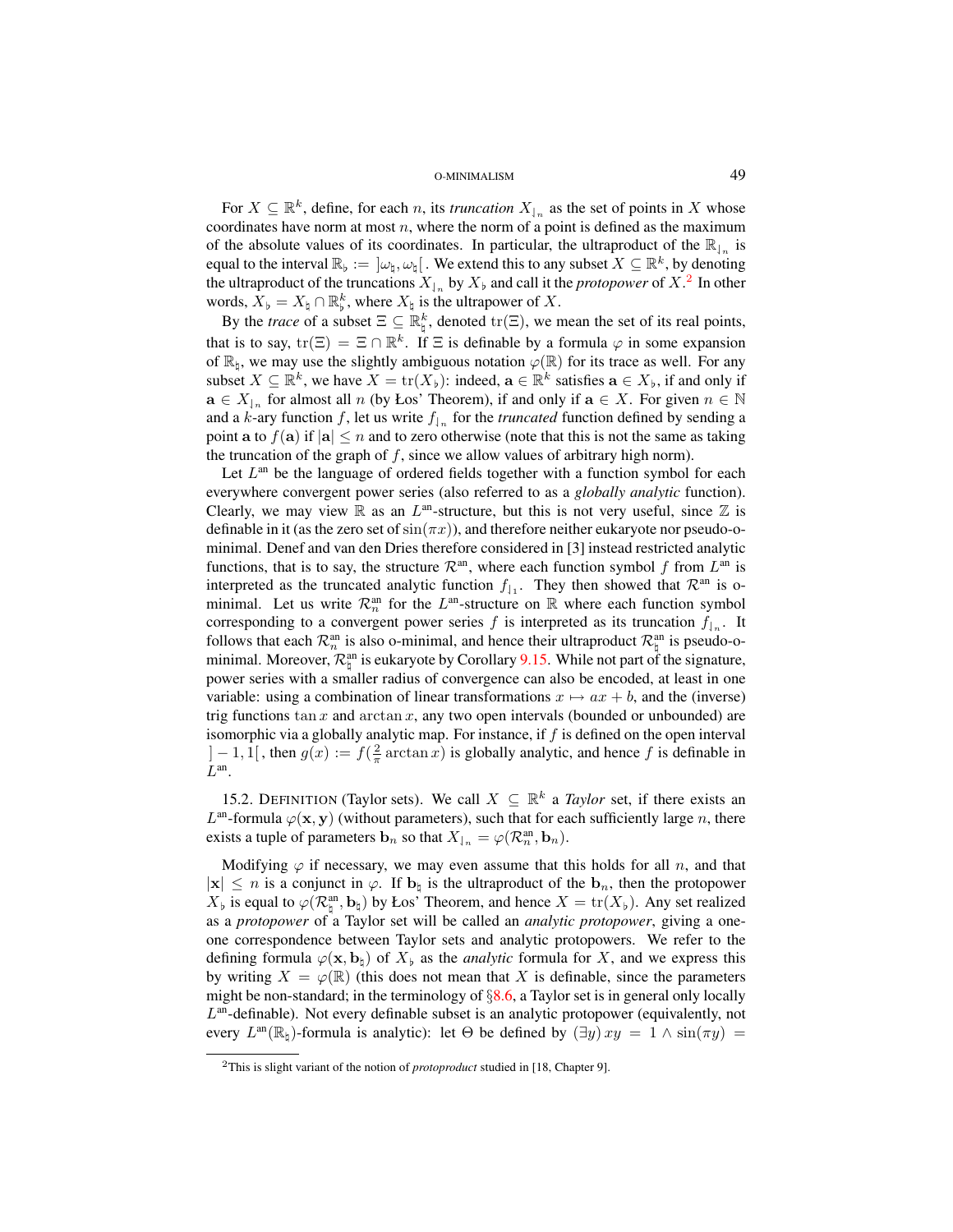0. Its trace  $tr(\Theta)$  is equal to the set of reciprocals of positive natural numbers and cannot be a Taylor set by Lemma [15.3](#page-49-0) below. Any quantifier free  $L^{\text{an}}(\mathbb{R}_{\natural})$ -formula is analytic, so that in particular, any globally real analytic variety is Taylor. Taylor sets are closed under (finite) Boolean combinations, but not under definable (analytic) images, nor under projections. In particular, the Taylor sets do not form a first-order structure.

<span id="page-49-0"></span>15.3. LEMMA. *A real discrete subset is Taylor if and only if it is closed. Moreover, a discrete Taylor set intersects any bounded set in finitely many points.*

PROOF. If X is discrete, then  $X_{n}$  must be finite by o-minimality, and hence X cannot have an accumulation point whence is closed. Conversely, if  $X$  is discrete and closed, then it is the zero set of some analytic function  $f$  (taking sums of squares allows us to reduce to a single equation), and hence  $X_{n}$  is defined in  $\mathcal{R}_n^{\text{an}}$  by  $f_{n}(\mathbf{x}) = 0$ , and  $|\mathbf{x}| \leq n.$ 

15.4. LEMMA. A subset  $X \subseteq \mathbb{R}^k$  is Taylor if and only if its protopower  $X_{\flat}$  is  $\mathcal{R}_{\natural}^{an}$ . *definable.*

PROOF. Recall that  $X_{\flat}$  is the ultraproduct of the truncations  $X_{\downarrow n}$ . One direction has already been observed. Assume  $X_{\flat}$  is  $\mathcal{R}_{\natural}^{\text{an}}$ -definable, say  $X_{\flat} = \varphi(\mathcal{R}_{\natural}^{\text{an}}, \mathbf{b})$ , for some  $L^{\text{an}}$ -formula  $\varphi$  and some tuple of parameters **b**. Writing **b** as the ultraproduct of tuples  $\mathbf{b}_n$ , it follows from Łos' Theorem that  $X_{n} = \varphi(\mathcal{R}_n^{\text{an}}, \mathbf{b}_n)$  for almost all n. Enlarging the tuple of parameters if necessary, we may assume that  $n$  is one of the entries of  $\mathbf{b}_n$ . Choosing for each n some  $m > n$  such that  $X_{\downarrow_m} = \varphi(\mathcal{R}_m^{\text{an}}, \mathbf{b}_m)$ , we get  $X_{\vert_n} = \varphi(\mathcal{R}_n^{\text{an}}, \mathbf{b}_m) \wedge |\mathbf{x}| \leq n$ , showing that X is Taylor.

We can rephrase this as a criterion for analytic protopowers:

<span id="page-49-1"></span>15.5. COROLLARY. A protopower is analytic if and only if it is  $\mathcal{R}_{\natural}^{an}$ -definable if and *only if its trace is Taylor.* a

In terms of formulae, we might paraphrase this as: an  $L^{\text{an}}(\mathbb{R}_{\natural})$ -formula  $\varphi$  is analytic if and only if  $\varphi(\mathbb{R}_{\natural})$  is the ultraproduct of the  $\varphi(\mathbb{R}_{\natural_n})$ . Thus, an open interval in  $\mathbb{R}_{\natural}$  is an (analytic) protopower if and only if its endpoints are either real or equal to  $\pm \omega_{\rm b}$ : indeed, suppose  $[\alpha, \beta]$  is a protopower, and let st $(\alpha)$  and st $(\beta)$  be the respective standard parts of  $\alpha$  and  $\beta$ . Hence  $I := [\alpha, \beta] \cap \mathbb{R}$  is a (not necessarily open) interval with endpoints st( $\alpha$ ) and st( $\beta$ ). If st( $\alpha$ ) is finite, then  $I_{n}$  is an interval with left endpoint st( $\alpha$ ) for  $n$ sufficiently large, and hence the same is true for the ultraproduct of these truncations. By Corollary [15.5,](#page-49-1) this forces  $\text{st}(\alpha) = \alpha$ . In the other case, the left endpoint of  $I_{n}$  is  $-n$ , and hence their ultraproduct has left endpoint  $-\omega_{\,\sharp}$ , showing that  $\alpha = -\omega_{\,\sharp}$ . The same argument applies to  $\beta$ , proving the claim.

15.6. EXAMPLE. By Lemma [15.3,](#page-49-0) every closed, discrete subset, whence in particular any subset of  $\mathbb{Z}$ , is Taylor. To give a non-discrete example, consider the spiral  $C \subseteq \mathbb{R}^2$  with parametric equations  $x = \exp \tau \sin \tau$  and  $y = \exp \tau \cos \tau$ , for  $\tau \in \mathbb{R}$ . If  $(x, y) \in C_{n}$ , then  $\exp \tau = \sqrt{x^2 + y^2} \le n\sqrt{2}$  and hence  $\tau \le \log(n\sqrt{2}) \le n$ . In particular, the negative values of  $\tau$  can be larger in absolute value than n. Hence C is not Taylor. However, if  $C^+$  is the 'positive' part, given by the same equations but only for  $\tau \geq 0$ , then  $C_{\vert n}^+$  is defined in  $\mathcal{R}_n^{\text{an}}$  by  $x = \exp_{\vert n}(\tau) \sin_{\vert n}(\tau)$ ,  $y = \exp_{\vert n}(\tau) \cos_{\vert n}(\tau)$ , and  $\tau \leq \log_{10}(n\sqrt{2})$ , showing that  $C^+$  is Taylor (see Corollary [15.10](#page-50-0) below).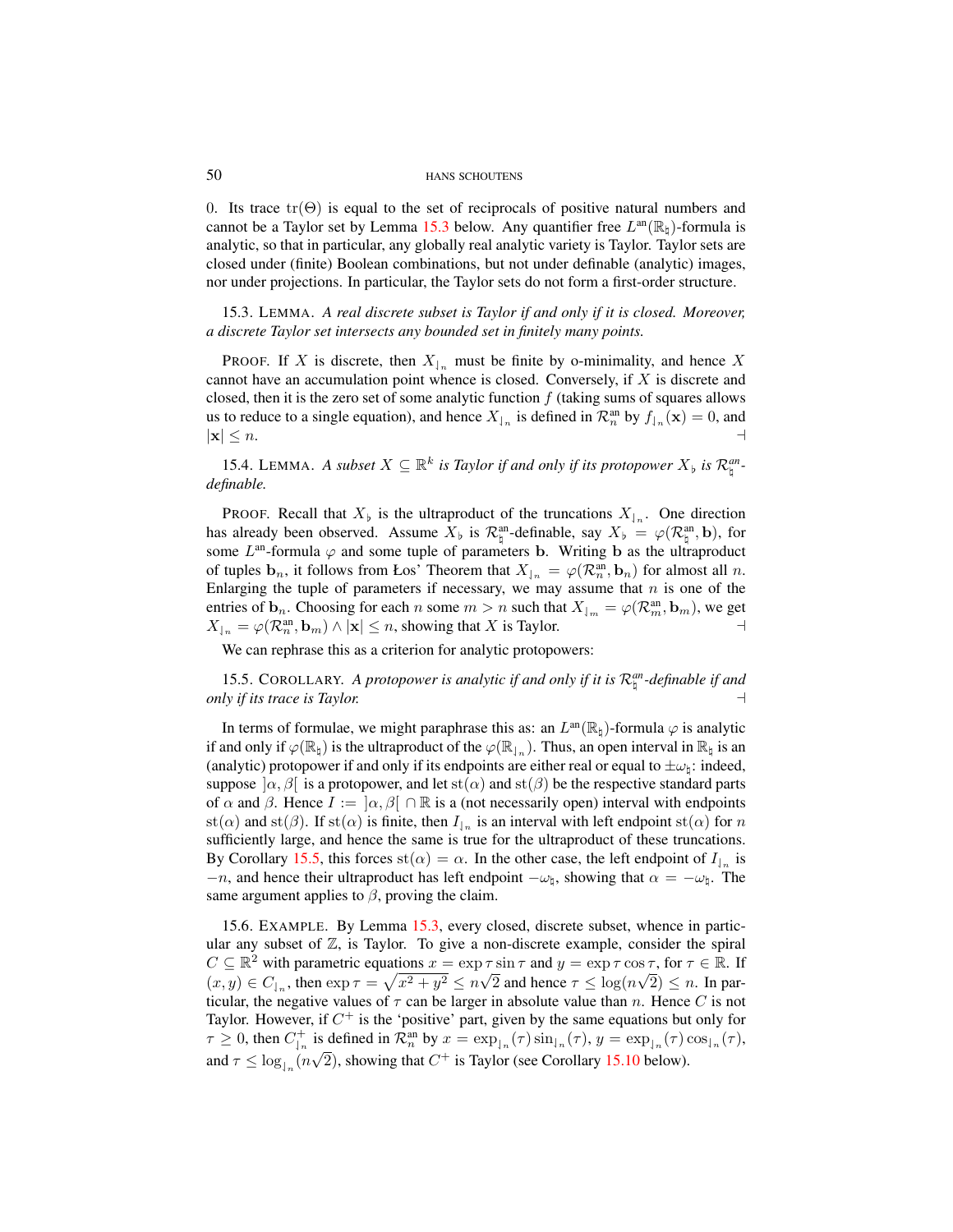15.7. PROPOSITION. *The closure, interior, frontier, and boundary of a Taylor set is again Taylor.*

PROOF. Since all concepts are obtained by either taking closures or Boolean combinations, it suffices to show that the closure  $\overline{X}$  of a Taylor set X is again Taylor. Let  $\varphi(x, z)$  be an analytic formula for X, so that  $X_{n} = \varphi(\mathcal{R}_n^{\text{an}}, \mathbf{b}_n)$ , for some parameters  $\mathbf{b}_n$  and all *n*. If  $\psi(x, z)$  is the formula  $(\forall a > 0)(\exists y)|x - y| < a \land \varphi(y, z)$ , then  $\psi(\mathcal{R}_n^{\text{an}}, \mathbf{b}_n)$  defines the closure of  $X_{n}$ . It is now easy to check that the latter is equal to  $\overline{X}_{1_n}$ , showing that  $\overline{X}$  is Taylor.

<span id="page-50-3"></span>15.8*. Remark*. From the proof it is also clear that if  $X_{\flat}$  is the protopower of X, then the closure  $\overline{X_{\flat}}$  of  $X_{\flat}$  is the protopower of  $\bar{X}$ , and the analogous properties for the other topological operations. Inspecting the above proofs and examples, we can single out the following geometric feature of Taylor sets.<sup>[3](#page-50-1)</sup>

<span id="page-50-2"></span>15.9. PROPOSITION. Let  $X \subseteq \mathbb{R}^{k+1}$  *be a Taylor set and let*  $Y \subseteq \mathbb{R}^k$  *be its projection onto the first k coordinates. If there exists*  $l \in \mathbb{N}$  *such that*  $Y_{l_n}$  *is contained in the projection of*  $X_{\vert \ln}$ *, for all sufficiently large n, then Y is again Taylor.* 

PROOF. Let  $\varphi(\mathbf{x}, y, \mathbf{c}_\mathbf{b})$  be the analytic formula defining X, and choose tuples  $\mathbf{c}_n$ with ultraproduct equal to  $c_\nightharpoonup$ . By definition,  $X_{\nightharpoonup}$  is defined in  $\mathcal{R}_n^{\text{an}}$  by  $\varphi(\mathbf{x}, y, c_n)$ . Let  $\tilde{\varphi}(\mathbf{x}, y, \mathbf{c}_b)$  be the formula obtained from  $\varphi$  by replacing every power series  $f(\mathbf{x}, y)$ occurring in it by the power series  $f(\mathbf{x}, ly)$ , and put  $\psi(\mathbf{x}, \mathbf{c}_\text{b}) := (\exists y) \tilde{\varphi}(\mathbf{x}, y, \mathbf{c}_\text{b})$ . I claim that  $\psi$  is an analytic formula with  $\psi(\mathbb{R}) = Y$ . To this end, we have to show that  $Y_{n} = \psi(\mathcal{R}_n^{\text{an}}, \mathbf{c}_n)$ , for almost all n. One inclusion is clear, so assume  $\mathbf{a} \in Y_{n}$ , for some *n*. Hence  $|\mathbf{a}| \leq n$  and there exists  $b \in \mathbb{R}$  such that  $(\mathbf{a}, b) \in X$ . By assumption, we can choose  $|b| \leq ln$ . Let  $b' := b/l$ , so that  $|b'| \leq n$ . Since then  $\mathcal{R}_n^{\text{an}} \models \tilde{\varphi}(\mathbf{a}, b')$ , as the point  $(a, b')$  has norm at most n, whence agrees on any power series with its n-th truncation, we get  $\mathcal{R}_n^{\text{an}} \models \psi(\mathbf{a})$ , as required.

Given a  $C_1$ -function  $f : \mathbb{R} \to \mathbb{R}$  on an open interval  $[a, b]$ , we say that f is *increasing* at b if  $f'(b^-) > 0$ , where  $f'(b^-)$  denotes the left limit at b of the derivative  $f'$ , with a similar definition for decreasing or at the left endpoint.

<span id="page-50-0"></span>15.10. COROLLARY. *Let* f *be a power series converging on a half-open interval* [a, b]. If f is increasing at b, then the curve  $C \subseteq \mathbb{R}^2$  with polar equation  $R = f(\theta)$ , *for*  $a \leq \theta < b$ *, is Taylor.* 

PROOF. As discussed above, we may make an order-preserving, analytic change of variables so that f becomes convergent on  $\mathbb{R}_{\geq 0}$ . In particular, f is increasing at  $\infty$ , which by L'Hôpital's rule means that the limit of  $f(x)/x$  for  $x \to \infty$  exists and is positive. Hence, we may choose  $l \in \mathbb{N}$  large enough so that  $1/l < f(x)/x$  for all  $x \geq l$ . Let  $X \subseteq \mathbb{R}^3$  be the semi-analytic set given by  $x = f(z) \sin(z)$ ,  $y = f(z) \cos(z)$ , and  $a \leq z \leq b$ , so that C is just the projection of X onto the first two coordinates. By Proposition [15.9,](#page-50-2) it suffices to show that  $C_{n}$  is contained in the projection of  $X_{2n}$ , for all *n*. To this end, let  $(a, b) \in C_{a,b}$ , so that  $a = f(\theta) \sin \theta$  and  $b = f(\theta) \cos \theta$ , for some an *n*. To this end, let  $(a, b) \in C_{n}$ , so that  $a \equiv f(\theta)$  sin  $\theta$  and  $b \equiv f(\theta) \cos \theta$ , for some  $\theta \ge 0$ . In particular,  $f(\theta) = \sqrt{a^2 + b^2} \le n\sqrt{2}$ . There is nothing to prove if  $\theta \le l$ , so let  $\theta > l$  and hence  $1/l < f(\theta)/\theta$ . The result now follows since  $\theta < lf(\theta) \leq 2ln$ .

<span id="page-50-1"></span><sup>&</sup>lt;sup>3</sup>The corresponding syntactic characterization of analytic formulae is not yet clear to me.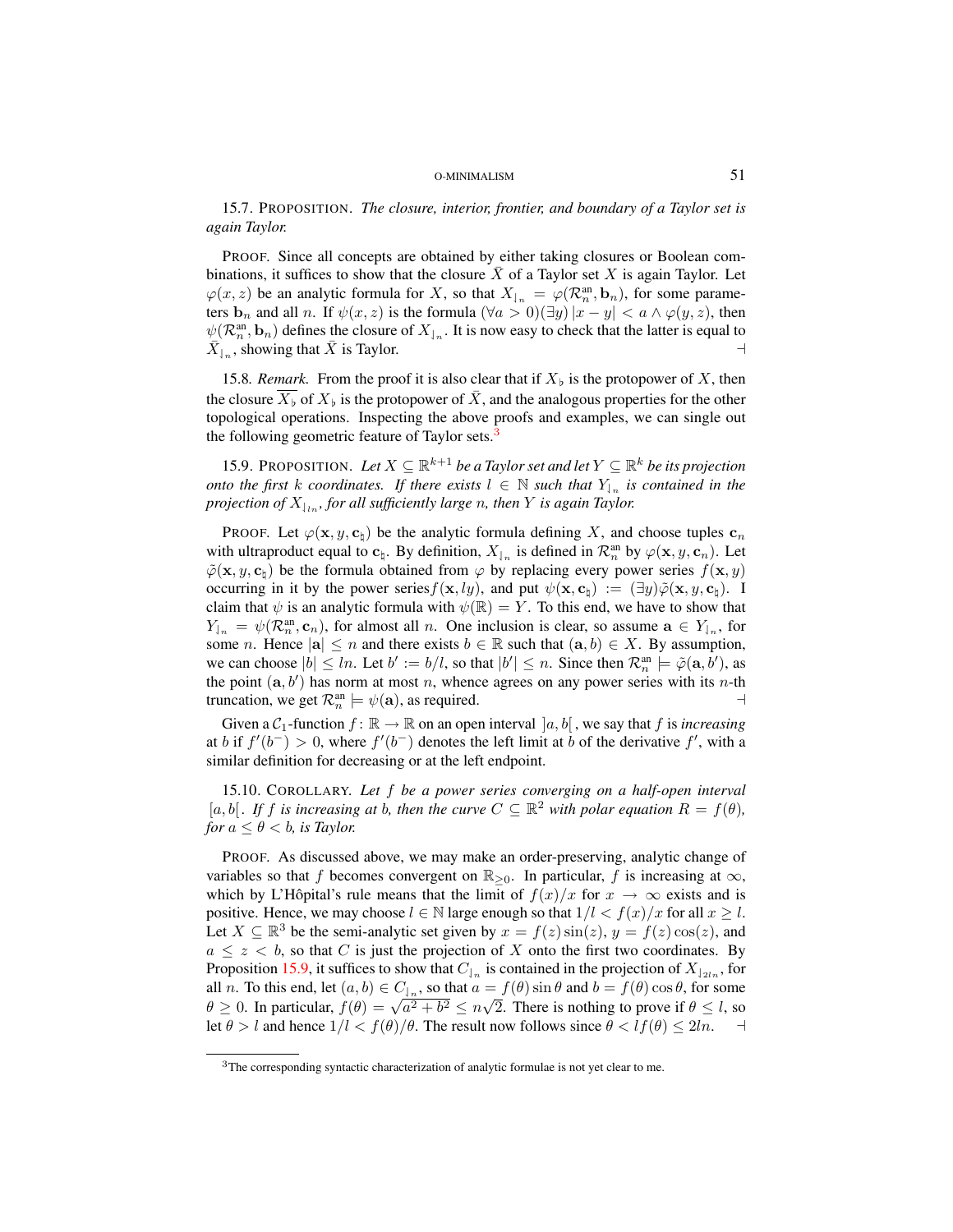Of course, a similar criterion exists if the domain is open at the left endpoint, where the function now has to be decreasing. We already observed that a Taylor set is of the form  $\varphi(\mathbb{R})$  for some  $L^{an}(\mathbb{R}_{\natural})$ -formula  $\varphi$ , that is to say, is a trace of an  $\mathcal{R}_{\natural}^{an}$ -definable subset. For each such trace  $X := \varphi(\mathbb{R})$ , we can define its *dimension* dim(X) to be the dimension of  $\varphi(\mathcal{R}_{\natural}^{\text{an}})$ . In general, this notion is not well behaved: the trace of the discrete, zero-dimensional set given by the formula ( $\exists y > 0$ )  $\sin(\pi y) = 0 \wedge \sin(\pi xy) =$ 0 is equal to Q, a non-discrete set. Fortunately, Taylor sets behave tamely, as witnessed, for instance, by the following planar trichotomy (compare with Theorem [7.4\)](#page-16-4):

<span id="page-51-1"></span>15.11. THEOREM. *A non-empty Taylor subset*  $X \subseteq \mathbb{R}^2$  is either

- 15.11.i. *zero-dimensional, discrete, and closed;*
- 15.11.ii. *one-dimensional, nowhere dense, but at least one projection has non-empty interior;*
- 15.11.iii. *two-dimensional with non-empty interior.*

PROOF. Let  $X_{\flat}$  be the protopower of X and d its dimension. By Proposition [10.3,](#page-28-6) almost all truncations  $X_{n}$  have dimension d. Hence, if  $d = 0$ , then almost all (whence all)  $X_{n}$  are finite and X is closed and discrete. If  $d = 2$ , then almost all (whence all)  $X_{n}$  have non-empty interior, whence so does X. Finally, if  $d = 1$ , (almost) all  $X_{n}$ are nowhere dense, and some projection has interior. Therefore,  $X$  itself has the same properties.  $\Box$ 

In view of Remark [15.8,](#page-50-3) the dimension of the frontier  $\operatorname{fr}(X)$  of a Taylor set X is strictly less than its dimension  $\dim(X)$ . Hence, by the same argument as for Corollary [7.11,](#page-19-5) we immediately get:

15.12. COROLLARY. *Any Taylor set is constructible.* a

Next, we study maps in this context. For  $X \subseteq \mathbb{R}^k$  and  $Y \subseteq \mathbb{R}^l$ , let us call a map  $f: X \to Y$  *Taylor*, if its graph is a Taylor set. It is not hard to conclude that:

<span id="page-51-0"></span>15.13. COROLLARY. *The domain and image of a Taylor map are Taylor, and so is any fiber. Likewise, if the graph of an*  $\mathcal{R}_{\natural}^{an}$ -definable map  $\gamma \colon \Xi \to \Theta$  is a protopower, *then so are*  $\Xi$  *and*  $\gamma(\Xi)$ *, as well as every fiber*  $\gamma^{-1}(\bf{b})$  *with*  $\bf{b} \in Y$ *. Moreover, the trace of*  $\gamma$  *induces a Taylor map*  $g: \text{tr}(\Xi) \to \text{tr}(\gamma(\Xi))$ *, and any Taylor map is obtained in this way.*  $\Box$ 

15.14*. Remark* (Taylor cell decomposition)*.* In particular, a horizontal Taylor 1-cell in  $\mathbb{R}^2$  must be the graph of a continuous, Taylor map, and similarly, a Taylor 2-cell in  $\mathbb{R}^2$  is the region between two Taylor graphs. Let X be a Taylor set with protopower  $X_{\flat}$ . Since  $\mathcal{R}_{\natural}^{\text{an}}$  is eukaryote, we can find a surjective, cellular map  $\delta: X_{\flat} \to \Delta$  with  $\Delta$  a discrete, closed set. I conjecture that we may take  $\delta$  to be a protopower too. Assuming this, taking traces yields a Taylor map  $d: X \to \text{tr}(\Delta)$ , whose fibers are all Taylor cells, and hence defined by means of continuous Taylor maps. Hypothetically, this yields a Taylor cell decomposition of  $X$  which is finite on each compact subset by Lemma [15.3.](#page-49-0)

Using the o-minimalistic DPP (Proposition [11.6\)](#page-32-1), one easily shows:

15.15. COROLLARY. *Any discrete Taylor set* D *satisfies DPP in the sense that a Taylor map*  $D \to D$  *is injective if and only if it is surjective.*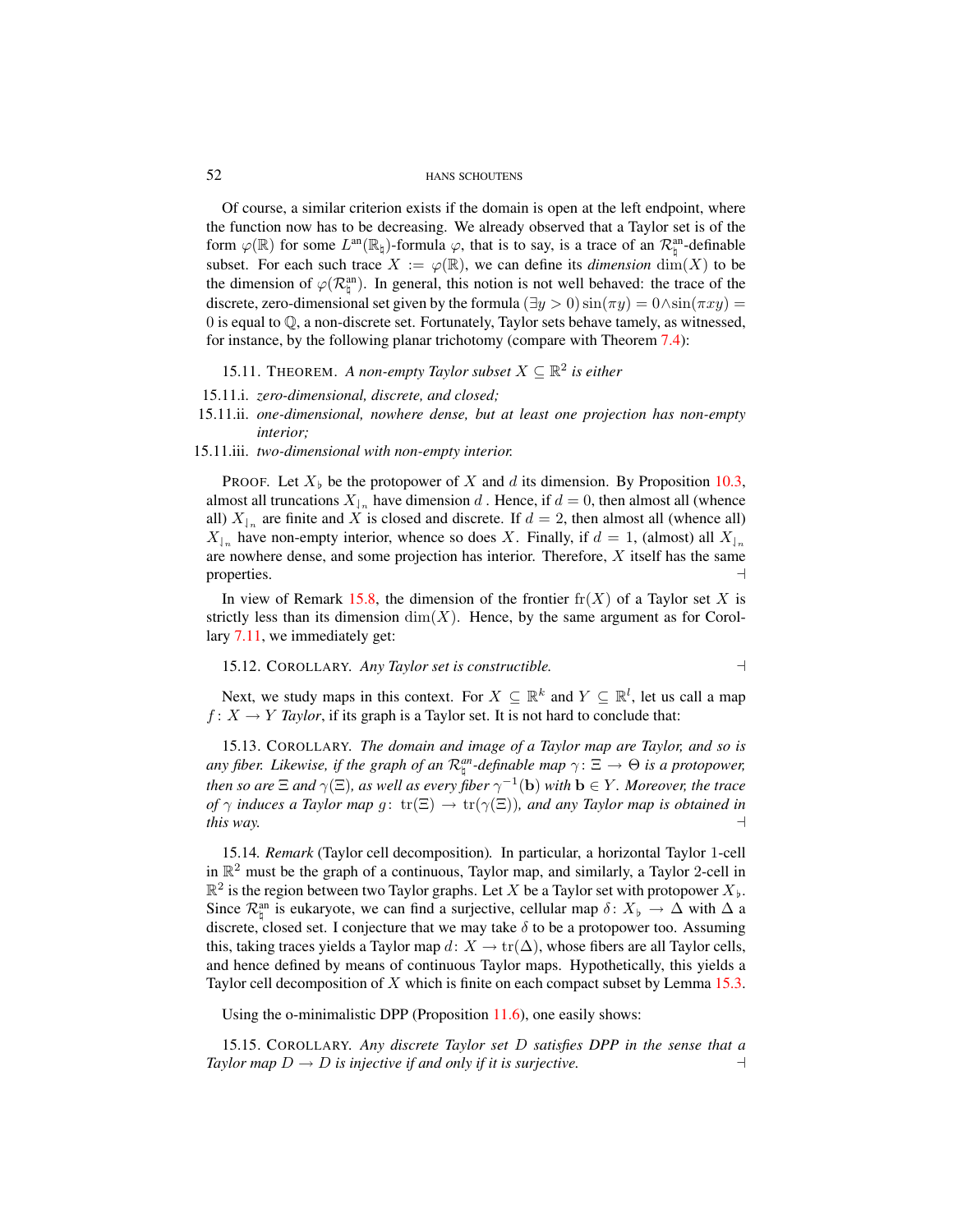15.16. COROLLARY (Monotonicity for Taylor maps). A Taylor map  $g: X \to Y$  is *continuous outside a set of dimension strictly less than the dimension of* X*. In particular, one-variable Taylor maps are monotone outside a discrete, closed (Taylor) subset.*

PROOF. We may assume, for the purposes of this proof that  $g$  is surjective, so that, in particular, both  $X$  and  $Y$  are Taylor, by Corollary [15.13.](#page-51-0) By the same result, taking protopowers yields a definable map  $g_{\flat}: X_{\flat} \to Y_{\flat}$  whose restriction to X is equal to g. By the Monotonicity Theorem (Theorem [3.2\)](#page-7-1), the set of discontinuities  $\Delta$  of  $g<sub>b</sub>$  has dimension strictly less than  $\dim(X_b) = \dim(X)$ . Replacing  $\Delta$  by its closure,<sup>[4](#page-52-0)</sup> which does not change the dimension, we may assume  $\Delta$  is closed. I claim that g is continuous outside the trace  $D := \text{tr}(\Delta)$ . Indeed, if  $a \in X \setminus D$ , then by the non-standard criterion for continuity, we have to show that for all  $\alpha$  infinitesimally close to a, their images under  $g_{\mu}$  remain infinitesimally close, where  $g_{\mu}$  is the ultrapower of g. However, since  $g_b$  is the ultrapower of the restrictions  $g|_{X_{n}}$ , both maps agree on bounded elements, and so we have to show that  $g_b(a)$  and  $g_b(\alpha)$  are infinitesimally close. This does hold indeed for  $\alpha$  sufficiently close to a since  $a \notin \Delta$  and  $\Delta$  is closed.

In the one-variable case, we may choose  $\Delta$  so that  $g_{\flat}$  is monotone on any interval with endpoints in  $\Delta$ , and clearly, g is then monotone on D. It follows from Lemma [15.3](#page-49-0) and Theorem [15.11](#page-51-1) that D is Taylor.  $\Box$ 

15.17*. Remark.* Using the discussion in Remark [3.6,](#page-9-2) we can choose  $\Delta$  in the above statement also to be Taylor in higher dimensions.

If  $f: X \to Y$  is Taylor and bijective, then its inverse is also Taylor, and we will say that X and Y are *analytically isomorphic*. In the definition of a Grothendieck ring, it was not necessary that the collection of subsets formed a first-order structure, only that they were preserved under Boolean combinations and products. Since this is true also of Taylor sets, we can define the *analytic* Grothendieck ring  $\mathbf{Gr}^{\text{an}}$  as the free Abelian group of analytic isomorphism classes of Taylor sets modulo the scissor relations.

15.18. PROPOSITION. *There is a natural homomorphism*  $\mathbf{Gr}^{an} \to \mathbf{Gr}(\mathcal{R}_{\natural}^{an})$  of Gro*thendieck rings sending the class of a Taylor set*  $X$  *to the class of its protopower*  $X_{\flat}$ *.* 

**PROOF.** To show that the map  $[X] \to [X_{\flat}]$  is well-defined, suppose  $f: X \to Y$  is an analytic isomorphism. The ultraproduct of the truncations  $f_n: X_{n} \to Y_{n}$  induces then a definable map  $f_{\flat}: X_{\flat} \to Y_{\flat}$ , and by Łos' Theorem, this is again a bijection.  $\dashv$ 

By Corollary [11.4,](#page-32-2) composition with the ultra-Euler-characteristic yields the *analytic Euler characteristic*  $\chi^{\text{an}}(X)$  of a Taylor set X; by definition, it is the ultraproduct of the  $\chi(X_{n})$ . In particular, for D discrete and closed,  $\chi^{an}(D)$  is the ultraproduct of the cardinalities of its truncations. For which D does there exist a *density* d such that  $\chi^{\text{an}}(D)/\omega_{\natural}^{d}$  is a bounded element, and if so, what is its standard part?

#### **REFERENCES**

<sup>[1]</sup> OLEG BELEGRADEK, YA'ACOV PETERZIL, and FRANK WAGNER, *Quasi-o-minimal structures*, *J. Symbolic Logic*, vol. 65 (2000), no. 3, pp. 1115–1132.

<sup>[2]</sup> RAF CLUCKERS and MÁRIO EDMUNDO, *Integration of positive constructible functions against Euler characteristic and dimension*, *J. Pure Appl. Algebra*, vol. 208 (2007), no. 2, pp. 691–698.

<span id="page-52-0"></span> $4$ In fact, this is not needed since one can show that  $\Delta$  is already closed.